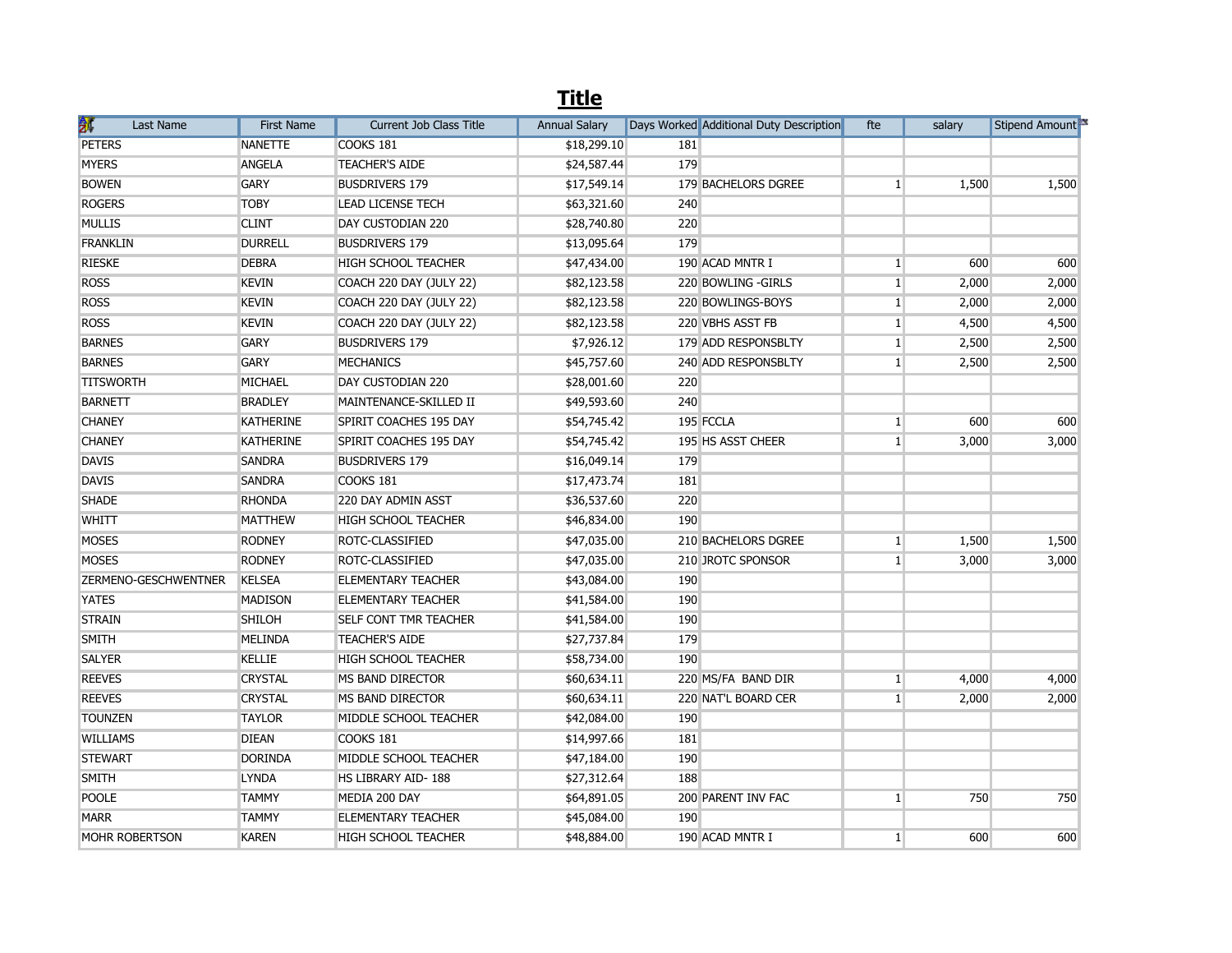| SNOW                  | <b>AMANDA</b>      | <b>ELEMENTARY TEACHER</b>      | \$58,234.00 | 190 NAT'L BOARD CER | $\mathbf{1}$   | 2,000 | 2,000 |
|-----------------------|--------------------|--------------------------------|-------------|---------------------|----------------|-------|-------|
| <b>WALDROP</b>        | <b>JUSTIN</b>      | <b>CUSTODIAN 190 DAY</b>       | \$24,821.60 | 190                 |                |       |       |
| <b>MACALL</b>         | <b>MARIA</b>       | NIGHT CUSTODIAN                | \$28,934.40 | 220                 |                |       |       |
| <b>RODRIGUEZ</b>      | <b>MEREDITH</b>    | <b>SELF CONTAINED TEACHER</b>  | \$41,084.00 | 190                 |                |       |       |
| <b>WHEELER</b>        | <b>KATHERINE</b>   | <b>BUS DRIVER</b>              | \$14,004.94 | 179                 |                |       |       |
| <b>WHEELER</b>        | <b>KATHERINE</b>   | <b>ELEMENTARY TEACHER</b>      | \$55,584.00 | 190                 |                |       |       |
| <b>GAGLIANO</b>       | <b>KOEY</b>        | <b>RESOURCE TEACHER</b>        | \$42,084.00 | 190                 |                |       |       |
| <b>KHAMPHENGPHETH</b> | <b>CRISTA</b>      | <b>ELEMENTARY TEACHER</b>      | \$45,834.00 | 190                 |                |       |       |
| <b>BRADY</b>          | <b>CHARLES</b>     | <b>BUS DRIVER</b>              | \$17,549.14 | 179                 |                |       |       |
| <b>BRADY</b>          | <b>CHARLES</b>     | <b>HIGH SCHOOL TEACHER</b>     | \$57,184.00 | 190                 |                |       |       |
| <b>MILTON</b>         | <b>ERIC</b>        | COACH 220 DAY (JULY 22)        | \$57,544.63 | 220 MS/FA AST TRACK | $\mathbf{1}$   | 2,000 | 2,000 |
| <b>MILTON</b>         | <b>ERIC</b>        | COACH 220 DAY (JULY 22)        | \$57,544.63 | 220 VBHS ASST FB    | $\mathbf{1}$   | 4,500 | 4,500 |
| <b>MCKNIGHT</b>       | MICHAEL            | COACH 205 DAY                  | \$61,009.05 | 205 MS/FA AST TRACK | $\mathbf{1}$   | 2,000 | 2,000 |
| <b>MCKNIGHT</b>       | MICHAEL            | COACH 205 DAY                  | \$61,009.05 | 205 MS/FA HD BSKTBL | $1\vert$       | 4,000 | 4,000 |
| <b>GUARDADO</b>       | <b>JAZMINE</b>     | <b>TEACHER'S AIDE</b>          | \$23,441.84 | 179                 |                |       |       |
| <b>CLUCK</b>          | <b>NANCY</b>       | COOKS 181                      | \$17,473.74 | 181                 |                |       |       |
| <b>KNEELAND</b>       | MICHAEL            | COACH 205 DAY                  | \$59,328.79 | 205 HS ASST TENNIS  | $\overline{2}$ | 1,000 | 2,000 |
| <b>MCCLAREN</b>       | <b>SARA</b>        | <b>TEACHER TECHNICIAN</b>      | \$30,773.68 | 179                 |                |       |       |
| <b>MARTIN</b>         | <b>CAROLYN</b>     | VOC BUSINESS/OFC ED 190        | \$52,584.00 | 190                 |                |       |       |
| <b>KLOMFAS</b>        | <b>JEFFREY</b>     | <b>CUSTODIAN 190 DAY</b>       | \$26,524.00 | 190                 |                |       |       |
| <b>DEAN</b>           | <b>JEFFERY</b>     | <b>ELEMENTARY TEACHER</b>      | \$53,284.00 | 190 ACAD MNTR III   | $\mathbf{1}$   | 1,200 | 1,200 |
| <b>DEAN</b>           | <b>JEFFERY</b>     | <b>ELEMENTARY TEACHER</b>      | \$53,284.00 | 190 ELEM ARCHERY    | 1              | 600   | 600   |
| <b>RIGGINS</b>        | <b>LINDA</b>       | SECRETARY - 210 DAY            | \$34,948.80 | 210 BACHELORS DGREE | $1\vert$       | 1,500 | 1,500 |
| <b>POSEY</b>          | <b>PAMELA</b>      | <b>EARLY CHILDHOOD TEACHER</b> | \$56,334.00 | 190                 |                |       |       |
| <b>HATMAN</b>         | <b>JACQUELYN</b>   | <b>ELEMENTARY TEACHER</b>      | \$45,584.00 | 190                 |                |       |       |
| <b>PINKERTON</b>      | <b>VICTOR</b>      | DAY CUSTODIAN 220              | \$32,190.40 | 220                 |                |       |       |
| <b>WALLACE</b>        | <b>ELEANOR</b>     | MIDDLE SCHOOL TEACHER          | \$47,134.00 | 190 MS STUDENT COUN | 0.5            | 600   | 300   |
| <b>HILLARD</b>        | <b>JAMES</b>       | COACH 220 DAY (JULY 22)        | \$57,202.53 | 220 MS/FA ASST FTBL | 1              | 2,500 | 2,500 |
| <b>HILLARD</b>        | <b>JAMES</b>       | COACH 220 DAY (JULY 22)        | \$57,202.53 | 220 MS/FA AST BSKTB | 1 <sup>1</sup> | 2,500 | 2,500 |
| <b>ALLEN</b>          | JO                 | SECRETARY 206 DAY              | \$32,317.28 | 206                 |                |       |       |
| <b>CONE</b>           | <b>MARLENE</b>     | <b>TEACHER'S AIDE</b>          | \$24,301.04 | 179                 |                |       |       |
| <b>WEBB</b>           | <b>SOURIYA</b>     | COOKS 181                      | \$17,473.74 | 181                 |                |       |       |
| <b>RAMOS</b>          | <b>STEPHANIE</b>   | PARENT COORD- CLASS 240        | \$32,467.20 | 240                 |                |       |       |
| <b>JONES</b>          | <b>CHRISTOPHER</b> | MIDDLE SCHOOL TEACHER          | \$42,084.00 | 190                 |                |       |       |
| <b>GATLING</b>        | <b>TANIYAKA</b>    | COOKS 181                      | \$17,267.40 | 181                 |                |       |       |
| <b>CALDWELL</b>       | <b>CHARLES</b>     | <b>LEAD LICENSE TECH</b>       | \$61,881.60 | 240                 |                |       |       |
| <b>RUSSELL</b>        | <b>TONYA</b>       | SECRETARY - 210 DAY            | \$33,448.80 | 210                 |                |       |       |
| <b>HAGEN</b>          | <b>LINDA</b>       | HIGH SCHOOL TEACHER            | \$55,684.00 | 190                 |                |       |       |
| <b>MCBRIDE</b>        | <b>COLEEN</b>      | <b>BUSDRIVERS 179</b>          | \$16,049.14 | 179                 |                |       |       |
|                       |                    |                                |             |                     |                |       |       |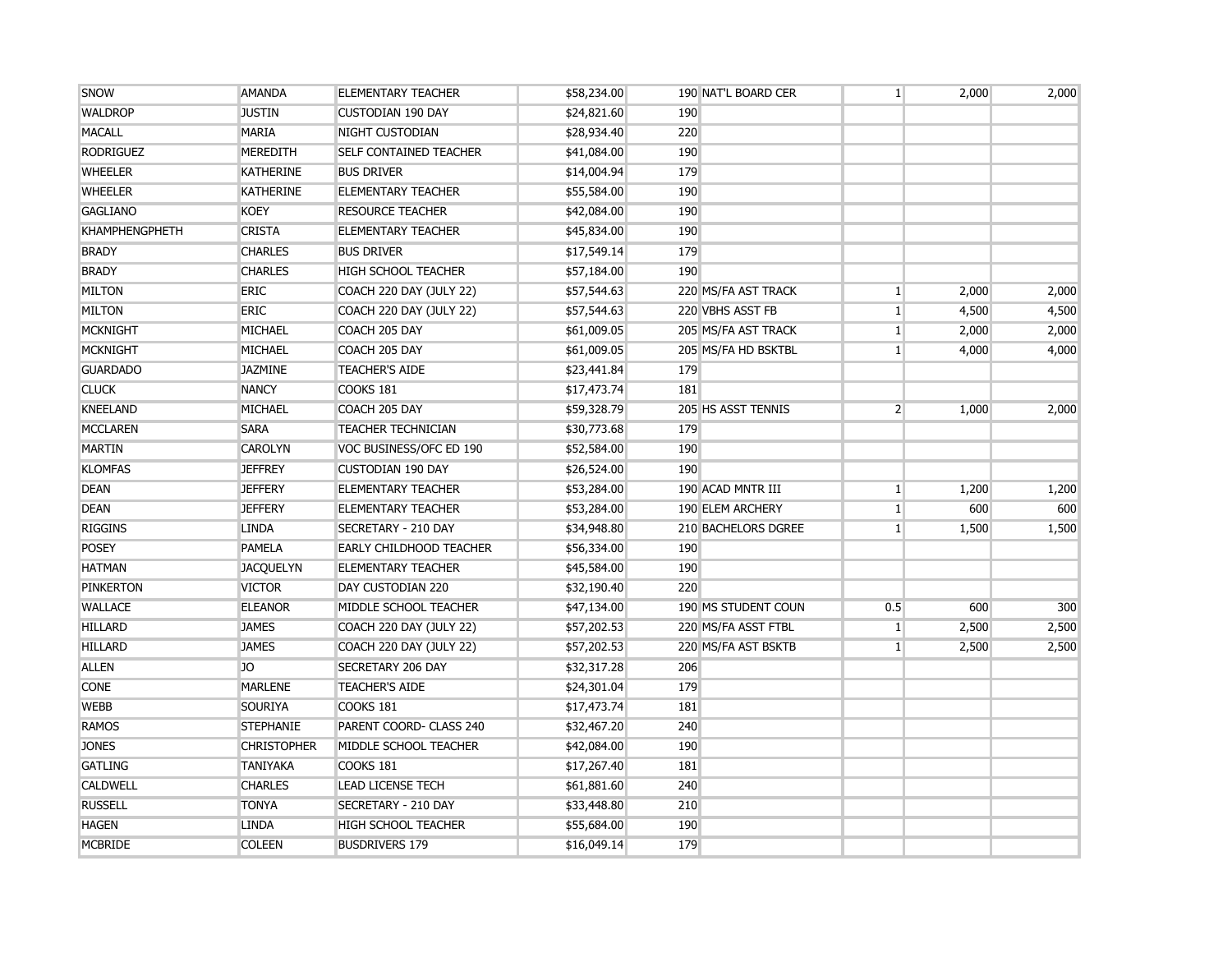| <b>MCBRIDE</b>    | <b>COLEEN</b>    | TEACHER'S AIDE 7 HOURS        | \$25,024.20 | 179 |                     |                 |        |       |
|-------------------|------------------|-------------------------------|-------------|-----|---------------------|-----------------|--------|-------|
| <b>KELLEY</b>     | <b>SUSAN</b>     | <b>ELEMENTARY TEACHER</b>     | \$58,834.00 | 190 |                     |                 |        |       |
| <b>HALEY</b>      | <b>JILL</b>      | <b>READING RECOVERY</b>       | \$56,984.00 |     | 190 ACAD MNTR III   | $\mathbf{1}$    | 1,200  | 1,200 |
| <b>DUNN</b>       | <b>STEPHANIE</b> | <b>HIGH SCHOOL TEACHER</b>    | \$52,434.00 |     | 190 ACAD MNTR I     | $1\vert$        | 600    | 600   |
| <b>BEAM</b>       | <b>CHERYL</b>    | COOKS 181                     | \$16,235.70 | 181 |                     |                 |        |       |
| <b>HILL</b>       | <b>STEPHANIE</b> | <b>HIGH SCHOOL TEACHER</b>    | \$52,484.00 | 190 |                     |                 |        |       |
| <b>RICHESIN</b>   | <b>STEPHANIE</b> | MIDDLE SCH COUN 205           | \$62,131.42 |     | 205 ACAD MNTR I     | $\mathbf{1}$    | 600    | 600   |
| <b>RICHESIN</b>   | <b>STEPHANIE</b> | MIDDLE SCH COUN 205           | \$62,131.42 |     | 205 PARENT INV FAC  | $\mathbf{1}$    | 750    | 750   |
| <b>CLARK</b>      | <b>DANA</b>      | MEDIA 190 DAYS                | \$50,384.00 | 190 |                     |                 |        |       |
| <b>ROGERS</b>     | <b>LISA</b>      | <b>ELEMENTARY TEACHER</b>     | \$47,734.00 | 190 |                     |                 |        |       |
| <b>HESSON</b>     | <b>ALECIA</b>    | <b>ELEMENTARY TEACHER</b>     | \$44,084.00 | 190 |                     |                 |        |       |
| <b>GRANT</b>      | <b>AUTUMN</b>    | <b>LIFE COACH</b>             | \$32,486.40 | 240 |                     |                 |        |       |
| <b>LEONARD</b>    | <b>LORI</b>      | DAY CUSTODIAN 220             | \$27,755.20 | 220 |                     |                 |        |       |
| <b>RODRIGUEZ</b>  | <b>LISA</b>      | <b>ELEMENTARY TEACHER</b>     | \$42,584.00 | 190 |                     |                 |        |       |
| <b>SHORES</b>     | <b>AMANDA</b>    | <b>ELEMENTARY TEACHER</b>     | \$45,334.00 | 190 |                     |                 |        |       |
| <b>BALL</b>       | <b>AMBER</b>     | KINDERGARTEN TEACHER          | \$47,334.00 | 190 |                     |                 |        |       |
| <b>SWEARINGEN</b> | <b>MEGAN</b>     | LICENSED PRACTICAL NURSE      | \$24,339.07 | 181 |                     |                 |        |       |
| <b>MATTOX</b>     | <b>MICHELLE</b>  | <b>ELEMENTARY TEACHER</b>     | \$44,384.00 |     | 190 QUIZ BOWL-ELEM  | 0.5             | 600    | 300   |
| <b>JUSTICE</b>    | <b>SHELBIE</b>   | MIDDLE SCHOOL TEACHER         | \$43,084.00 | 190 |                     |                 |        |       |
| <b>RICE</b>       | <b>HALEY</b>     | <b>ELEMENTARY TEACHER</b>     | \$44,584.00 |     | 190 QUIZ BOWL-ELEM  | $\mathbf{1}$    | 600    | 600   |
| <b>RICE</b>       | <b>HALEY</b>     | <b>ELEMENTARY TEACHER</b>     | \$44,584.00 |     | 190 YEARBK EL/MS/FA | $\mathbf{1}$    | 900    | 900   |
| <b>ROBERTSON</b>  | <b>BRIANA</b>    | KINDERGARTEN TEACHER          | \$42,584.00 | 190 |                     |                 |        |       |
| <b>MARION</b>     | <b>SAMANTHA</b>  | <b>ELEMENTARY TEACHER</b>     | \$41,584.00 | 190 |                     |                 |        |       |
| <b>MCGUIRE</b>    | <b>TERESA</b>    | LICENSED PRACTICAL NURSE      | \$26,670.35 | 181 |                     |                 |        |       |
| <b>WALDROP</b>    | <b>TIFFANY</b>   | <b>SELF CONTAINED TEACHER</b> | \$48,334.00 | 190 |                     |                 |        |       |
| <b>MILTON</b>     | <b>LAUREN</b>    | <b>RESOURCE TEACHER</b>       | \$45,084.00 | 190 |                     |                 |        |       |
| <b>ELLIOTT</b>    | <b>GINNY</b>     | KINDERGARTEN TEACHER          | \$58,184.00 | 190 |                     |                 |        |       |
| <b>PERRY</b>      | <b>JENNIFER</b>  | <b>ELEMENTARY TEACHER</b>     | \$55,084.00 |     | 190 NAT'L BOARD CER | $\mathbf{1}$    | 2,000  | 2,000 |
| <b>PERRY</b>      | <b>JENNIFER</b>  | <b>ELEMENTARY TEACHER</b>     | \$55,084.00 |     | 190 QUIZ BOWL-ELEM  | $\mathbf{1}$    | 600    | 600   |
| <b>RENEAU</b>     | <b>CHARLES</b>   | <b>BUSDRIVERS 179</b>         | \$14,896.36 |     | 179 BACHELORS DGREE | $\mathbf{1}$    | 1,500  | 1,500 |
| <b>NEWBERRY</b>   | <b>KENDALL</b>   | <b>BUSDRIVERS 179</b>         | \$15,458.44 | 179 |                     |                 |        |       |
| <b>GAONA</b>      | <b>ANGEL</b>     | <b>TEACHER'S AIDE</b>         | \$24,301.04 | 179 |                     |                 |        |       |
| <b>HOWELL</b>     | <b>JATONNE</b>   | SECRETARY - 210 DAY           | \$34,192.80 |     | 210 BACHELORS DGREE | $1\overline{ }$ | 1,500  | 1,500 |
| <b>YOUNG</b>      | <b>CHRISTINA</b> | DIRECTOR OF SPECIAL PRGMS     | \$88,411.00 |     | 240 ADMIN INDEX     | 0.5             | 12,600 | 6,300 |
| <b>HENSON</b>     | MICHELLE         | <b>COOKS 181</b>              | \$14,997.66 | 181 |                     |                 |        |       |
| <b>BERRY</b>      | MONIKA           | SPIRIT COACHES 195 DAY        | \$55,632.26 |     | 195 CHEERLEADER SPO | $\mathbf{1}$    | 5,000  | 5,000 |
| <b>WILLIAMS</b>   | <b>CORIE</b>     | <b>ELEMENTARY TEACHER</b>     | \$44,134.00 |     | 190 QUIZ BOWL-ELEM  | 0.5             | 600    | 300   |
| <b>FREEMAN</b>    | <b>COURTNEY</b>  | <b>ELEMENTARY TEACHER</b>     | \$43,084.00 | 190 |                     |                 |        |       |
| <b>MARTINEZ</b>   | <b>JAURDAN</b>   | <b>ELEMENTARY TEACHER</b>     | \$43,084.00 | 190 |                     |                 |        |       |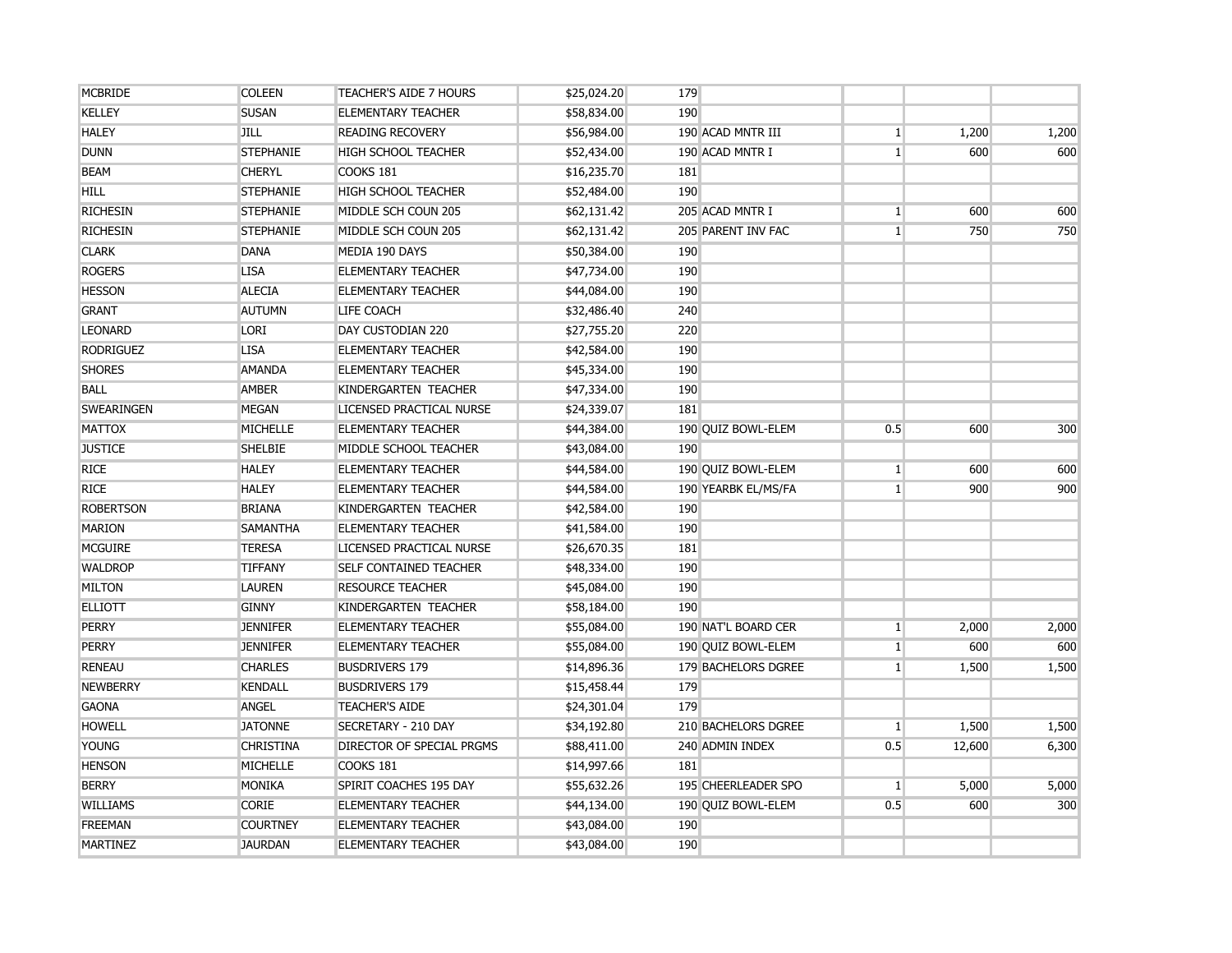| <b>OSBORNE</b>     | <b>KAMESHIA</b>  | COOK-MANAGER                  | \$22,165.26  | 181                 |                 |        |        |
|--------------------|------------------|-------------------------------|--------------|---------------------|-----------------|--------|--------|
| <b>BURROWS</b>     | AMY              | COOKS 181                     | \$14,378.64  | 181                 |                 |        |        |
| <b>DORNBLASER</b>  | <b>KAYLA</b>     | KINDERGARTEN TEACHER          | \$46,834.00  | 190                 |                 |        |        |
| <b>MOORE</b>       | <b>STACEY</b>    | CLASSROOM TEACHER 210 DAY     | \$73,621.79  | 210 INTERVENTIONIST | $\mathbf{1}$    | 5,500  | 5,500  |
| <b>REEVES</b>      | <b>KATHY</b>     | <b>HIGH SCHOOL TEACHER</b>    | \$48,434.00  | 190                 |                 |        |        |
| <b>GEORGE</b>      | <b>GREGORY</b>   | MIDDLE SCHOOL TEACHER         | \$53,784.00  | 190                 |                 |        |        |
| <b>HURST</b>       | <b>DUSTI</b>     | MEDIA 200 DAY                 | \$57,364.74  | 200 PARENT INV FAC  | $\vert$ 1       | 750    | 750    |
| <b>HAMILTON</b>    | CARLA            | <b>ELEMENTARY TEACHER</b>     | \$59,034.00  | 190 FOOD CORP SPNSR | $\mathbf{1}$    | 900    | 900    |
| <b>MOAD</b>        | <b>ASHLEY</b>    | SPEECH THERAPIST-PRSCH        | \$63,784.00  | 190 SLP CERT        | $\vert$ 1       | 10,000 | 10,000 |
| DEFFENBAUGH        | <b>DREW</b>      | <b>ASST FOOTBALL COACH</b>    | \$65,339.37  | 220 MS/FA ASST FTBL | $\vert$ 1       | 2,500  | 2,500  |
| <b>DEFFENBAUGH</b> | <b>DREW</b>      | <b>ASST FOOTBALL COACH</b>    | \$65,339.37  | 220 MS/FA AST BSKTB | $\mathbf{1}$    | 2,500  | 2,500  |
| <b>DEFFENBAUGH</b> | <b>DREW</b>      | <b>ASST FOOTBALL COACH</b>    | \$65,339.37  | 220 NAT'L BOARD CER | $1\overline{ }$ | 2,000  | 2,000  |
| YANDELL            | <b>WESLEY</b>    | <b>COMPUTER TECHNICIAN</b>    | \$47,078.40  | 240                 |                 |        |        |
| <b>MYERS</b>       | <b>KRISTEN</b>   | <b>ELEMENTARY TEACHER</b>     | \$50,684.00  | 190                 |                 |        |        |
| <b>SUMMERHILL</b>  | <b>BRIAN</b>     | <b>DEPUTY SUPERINTENDENT</b>  | \$129,694.00 | 240                 |                 |        |        |
| <b>JOHNSON</b>     | <b>MATTHEW</b>   | <b>HIGH SCHOOL TEACHER</b>    | \$42,084.00  | 190                 |                 |        |        |
| <b>HAMMOND</b>     | <b>JENNIFER</b>  | <b>HIGH SCHOOL TEACHER</b>    | \$54,134.00  | 190 LEAD TEACHER    | 0.5             | 2,000  | 1,000  |
| <b>TAYLOR</b>      | <b>LESLIE</b>    | <b>ELEMENTARY TEACHER</b>     | \$47,834.00  | 190                 |                 |        |        |
| <b>SEEGER</b>      | <b>STACY</b>     | <b>HIGH SCHOOL TEACHER</b>    | \$45,084.00  | 190                 |                 |        |        |
| <b>BRANSCUM</b>    | <b>EMILEE</b>    | <b>ELEMENTARY TEACHER</b>     | \$42,584.00  | 190                 |                 |        |        |
| <b>RILEY</b>       | <b>HEATHER</b>   | <b>TEACHER'S AIDE</b>         | \$24,014.64  | 179                 |                 |        |        |
| <b>REDING</b>      | <b>DANIELLE</b>  | <b>TEACHER TECHNICIAN</b>     | \$27,050.48  | 179                 |                 |        |        |
| <b>PARKS</b>       | <b>BROOKE</b>    | <b>REGISTERED NURSE</b>       | \$41,815.94  | 181 BACHELORS DGREE | $\mathbf{1}$    | 1,500  | 1,500  |
| <b>BISWELL</b>     | <b>LETAUSHA</b>  | SE PRESCHOOL TEACHER          | \$48,334.00  | 190                 |                 |        |        |
| <b>GREGORY</b>     | <b>KRISTI</b>    | <b>ELEMENTARY TEACHER</b>     | \$43,084.00  | 190                 |                 |        |        |
| <b>SMITH</b>       | <b>MIRANDA</b>   | NIGHT CUSTODIAN               | \$29,180.80  | 220                 |                 |        |        |
| <b>COCHENOUR</b>   | <b>HALEY</b>     | <b>SELF CONTAINED TEACHER</b> | \$54,184.00  | 190 NAT'L BOARD CER | $\mathbf{1}$    | 2,000  | 2,000  |
| <b>TUCKER</b>      | <b>MATTHEW</b>   | <b>TEACHER'S AIDE</b>         | \$26,373.84  | 179 BACHELORS DGREE | $\mathbf{1}$    | 1,500  | 1,500  |
| <b>CAZZELL</b>     | <b>CHRISTINA</b> | <b>TEACHER'S AIDE</b>         | \$25,228.24  | 179 BACHELORS DGREE | $\mathbf{1}$    | 1,500  | 1,500  |
| <b>HOLLAND</b>     | <b>KARA</b>      | <b>HIGH SCHOOL TEACHER</b>    | \$46,084.00  | 190                 |                 |        |        |
| <b>RODRIGUEZ</b>   | <b>ENA</b>       | DAY CUSTODIAN 220             | \$30,733.60  | 220 BACHELORS DGREE | $\vert$ 1       | 1,500  | 1,500  |
| <b>BYNUM</b>       | <b>JULIE</b>     | SPIRIT COACHES 195 DAY        | \$61,688.84  | 195 MS/FA HD DANCE  | $\mathbf{1}$    | 3,000  | 3,000  |
| <b>JENKINS</b>     | <b>TINA</b>      | <b>ELEMENTARY TEACHER</b>     | \$53,134.00  | 190                 |                 |        |        |
| <b>BUTTRESS</b>    | <b>DAVID</b>     | <b>BUSDRIVERS 179</b>         | \$12,504.94  | 179                 |                 |        |        |
| <b>BUTTRESS</b>    | <b>DAVID</b>     | COOKS 181                     | \$14,378.64  | 181                 |                 |        |        |
| <b>BRASUELL</b>    | <b>STEPHANIE</b> | 220 DAY ADMIN ASST            | \$37,351.20  | 220 BACHELORS DGREE | $\mathbf{1}$    | 1,500  | 1,500  |
| <b>FLEMING</b>     | <b>ASHLEY</b>    | <b>REGISTERED NURSE</b>       | \$40,315.94  | 181                 |                 |        |        |
| <b>DOUMBOUYA</b>   | <b>EVA</b>       | SECRETARY - 210 DAY           | \$31,924.80  | 210 BACHELORS DGREE | $\mathbf{1}$    | 1,500  | 1,500  |
| <b>BOYAKIN</b>     | <b>KAILEY</b>    | COOKS 181                     | \$15,616.68  | 181                 |                 |        |        |
|                    |                  |                               |              |                     |                 |        |        |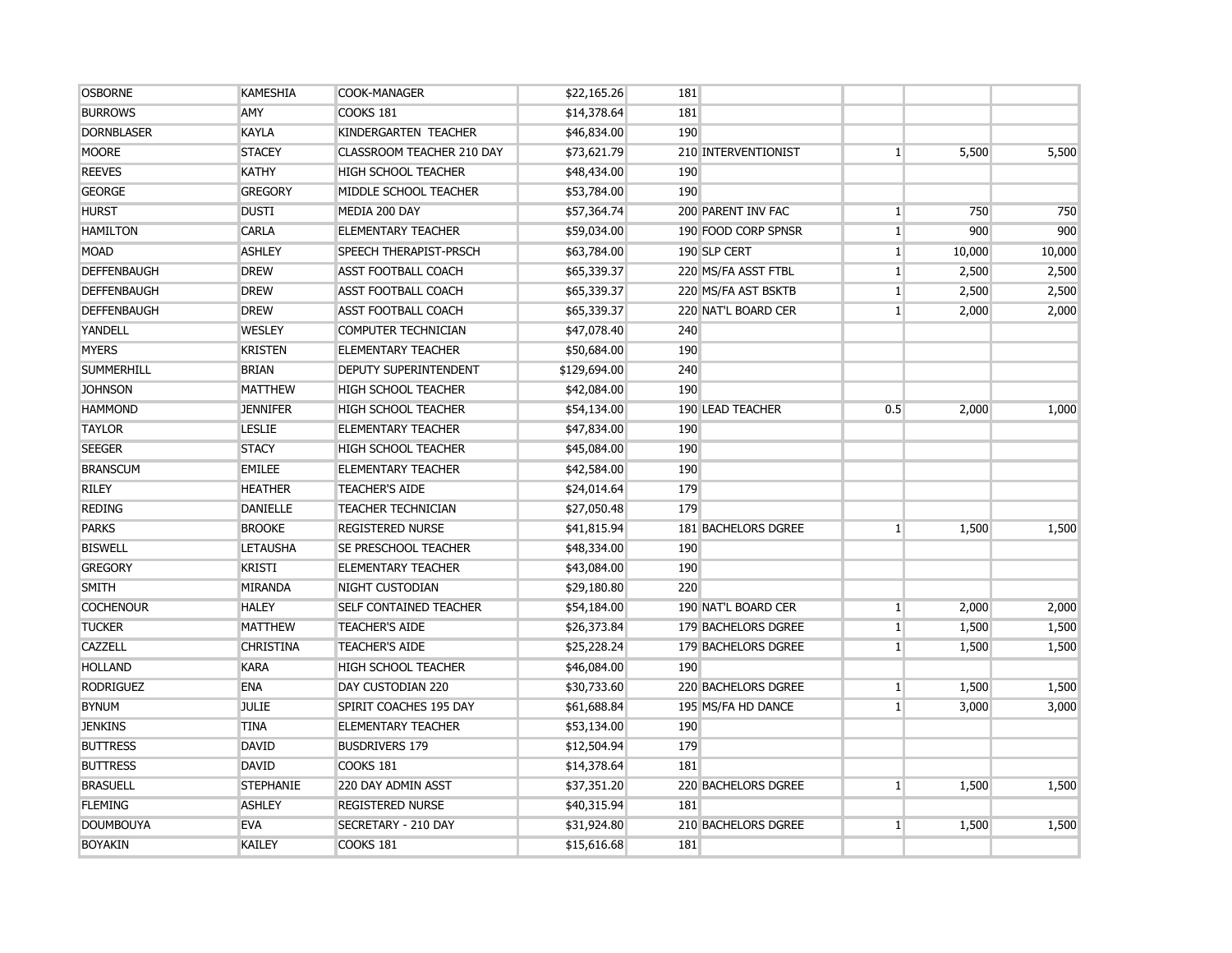| <b>LYLE</b>        | <b>ALIA</b>      | <b>TEACHER'S AIDE</b>         | \$25,801.04 |     | 179 BACHELORS DGREE | $\mathbf{1}$   | 1,500  | 1,500 |
|--------------------|------------------|-------------------------------|-------------|-----|---------------------|----------------|--------|-------|
| <b>EATON</b>       | <b>TRACI</b>     | <b>ELEMENTARY TEACHER</b>     | \$44,584.00 | 190 |                     |                |        |       |
| <b>HEFNER</b>      | <b>ANNA</b>      | <b>HIGH SCHOOL TEACHER</b>    | \$60,584.00 |     | 190 AP COORD        | 1 <sup>1</sup> | 4,000  | 4,000 |
| <b>HEFNER</b>      | <b>ANNA</b>      | <b>HIGH SCHOOL TEACHER</b>    | \$60,584.00 |     | 190 LEAD TEACHER    | $\mathbf{1}$   | 2,000  | 2,000 |
| <b>HEFNER</b>      | ANNA             | <b>HIGH SCHOOL TEACHER</b>    | \$60,584.00 |     | 190 NAT'L BOARD CER | $\mathbf{1}$   | 2,000  | 2,000 |
| <b>CAMPBELL</b>    | <b>DIANE</b>     | <b>TEACHER TECHNICIAN</b>     | \$29,341.68 | 179 |                     |                |        |       |
| <b>JONES</b>       | <b>STEPHANIE</b> | MIDDLE SCHOOL TEACHER         | \$58,834.00 | 190 |                     |                |        |       |
| <b>KINNEY</b>      | <b>MARY</b>      | MIDDLE SCHOOL TEACHER         | \$54,434.00 | 190 |                     |                |        |       |
| <b>ROTERT</b>      | <b>RENEE</b>     | <b>ELEMENTARY TEACHER</b>     | \$54,384.00 | 190 |                     |                |        |       |
| <b>DAHLEM</b>      | <b>DEANAH</b>    | <b>ELEMENTARY TEACHER</b>     | \$55,034.00 | 190 |                     |                |        |       |
| <b>WESSON</b>      | AMY              | MIDDLE SCHOOL TEACHER         | \$52,484.00 | 190 |                     |                |        |       |
| <b>COMBS</b>       | <b>ANGELA</b>    | <b>ELEMENTARY TEACHER</b>     | \$45,584.00 | 190 |                     |                |        |       |
| <b>JONES</b>       | <b>KRISTINA</b>  | HUMAN RESOURCE ASST           | \$36,115.20 | 240 |                     |                |        |       |
| <b>BLAKNEY</b>     | <b>JENNIFER</b>  | <b>HIGH SCHOOL TEACHER</b>    | \$48,284.00 | 190 |                     |                |        |       |
| SNELL              | <b>SARAH</b>     | SECRETARY - 210 DAY           | \$32,188.80 | 210 |                     |                |        |       |
| <b>MCCABE</b>      | <b>AIMEE</b>     | ELEM ASST PRINCIPAL           | \$73,903.00 |     | 210 ADMIN INDEX     | 0.35           | 12,600 | 4,410 |
| <b>FRUITS</b>      | <b>BROOKE</b>    | KINDERGARTEN TEACHER          | \$51,334.00 |     | 190 NAT'L BOARD CER | $\mathbf{1}$   | 2,000  | 2,000 |
| <b>TUCK</b>        | <b>LAUREN</b>    | <b>ELEMENTARY TEACHER</b>     | \$41,584.00 | 190 |                     |                |        |       |
| <b>MCCOLLUM</b>    | <b>COURTNEY</b>  | <b>ELEMENTARY TEACHER</b>     | \$43,584.00 | 190 |                     |                |        |       |
| <b>MCKENNA</b>     | <b>TAYLOR</b>    | SPIRIT COACHES 195 DAY        | \$51,013.84 |     | 195 DANCE           | $\mathbf{1}$   | 5,000  | 5,000 |
| <b>LLOYD</b>       | <b>RHONDA</b>    | <b>TEACHER'S AIDE</b>         | \$30,200.88 | 179 |                     |                |        |       |
| <b>DEFFENBAUGH</b> | <b>BRANDI</b>    | <b>ELEMENTARY TEACHER</b>     | \$52,384.00 |     | 190 NAT'L BOARD CER | 1 <sup>1</sup> | 2,000  | 2,000 |
| <b>REEVES</b>      | <b>BRADLEY</b>   | <b>FA BAND DIRECTOR</b>       | \$61,702.53 |     | 220 MS/FA BAND DIR  | 1 <sup>1</sup> | 4,000  | 4,000 |
| <b>MCKOWN</b>      | <b>AUSTIN</b>    | <b>HIGH SCHOOL TEACHER</b>    | \$43,834.00 | 190 |                     |                |        |       |
| <b>HELLING</b>     | <b>TABITHA</b>   | MIDDLE SCHOOL TEACHER         | \$51,334.00 |     | 190 NAT'L BOARD CER | 1 <sup>1</sup> | 2,000  | 2,000 |
| <b>ALBERTSON</b>   | <b>EMILY</b>     | <b>HIGH SCHOOL TEACHER</b>    | \$44,584.00 | 190 |                     |                |        |       |
| <b>JONES</b>       | <b>CHELSEA</b>   | <b>ELEMENTARY TEACHER</b>     | \$47,834.00 | 190 |                     |                |        |       |
| <b>HENSON</b>      | <b>KELLY</b>     | <b>RESOURCE TEACHER</b>       | \$60,784.00 |     | 190 NAT'L BOARD CER | 1              | 2,000  | 2,000 |
| <b>OCONNOR</b>     | <b>COLLEEN</b>   | <b>COLOR GUARD INSTRUCTOR</b> | \$51,149.89 |     | 220 COLOR GUARD     | 1 <sup>1</sup> | 3,000  | 3,000 |
| <b>WOOLSEY</b>     | <b>KENYA</b>     | ADMIN ASST II 206 DAYS        | \$29,598.08 | 206 |                     |                |        |       |
| <b>WOFFORD</b>     | <b>MARISIA</b>   | <b>ELEMENTARY TEACHER</b>     | \$50,634.00 | 190 |                     |                |        |       |
| <b>DODD</b>        | <b>AMBER</b>     | <b>ELEMENTARY TEACHER</b>     | \$43,884.00 |     | 190 QUIZ BOWL-ELEM  | 0.5            | 600    | 300   |
| <b>CATHEY</b>      | <b>SUSAN</b>     | COOKS 181                     | \$17,886.42 | 181 |                     |                |        |       |
| <b>ALLISON</b>     | <b>DENA</b>      | BUS AIDES 179                 | \$10,177.94 | 179 |                     |                |        |       |
| <b>ALLISON</b>     | <b>DENA</b>      | <b>SELF CONT TMR TEACHER</b>  | \$56,234.00 | 190 |                     |                |        |       |
| PITCHFORD          | <b>AVA</b>       | <b>CUSTODIAN 190 DAY</b>      | \$27,800.80 | 190 |                     |                |        |       |
| <b>BEHM</b>        | <b>CHRISTINA</b> | <b>HIGH SCHOOL TEACHER</b>    | \$57,884.00 | 190 |                     |                |        |       |
| <b>ANDERSON</b>    | <b>KHRISTINA</b> | <b>TEACHER'S AIDE</b>         | \$26,019.44 | 179 |                     |                |        |       |
| <b>ROGERS</b>      | <b>ANGELA</b>    | <b>ELEMENTARY TEACHER</b>     | \$51,234.00 | 190 |                     |                |        |       |
|                    |                  |                               |             |     |                     |                |        |       |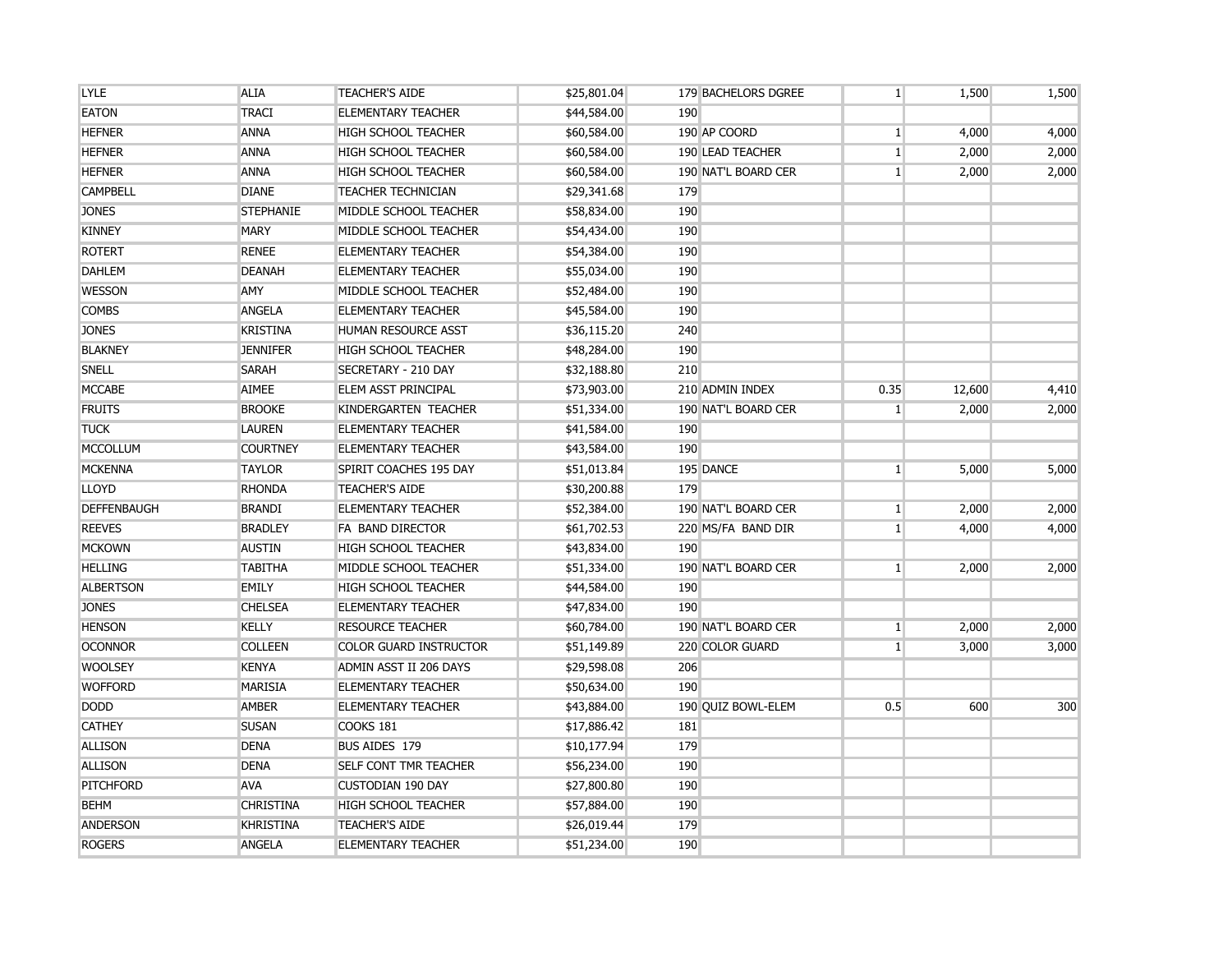| <b>HICKS</b>    | <b>SUSAN</b>    | ELEMENTARY TEACHER          | \$51,284.00  | 190                 |                |        |        |
|-----------------|-----------------|-----------------------------|--------------|---------------------|----------------|--------|--------|
| <b>MCAFEE</b>   | <b>DENISE</b>   | COOKS 181                   | \$15,410.34  | 181                 |                |        |        |
| <b>LALE</b>     | <b>KRISTY</b>   | 220 DAY ADMIN ASST          | \$35,164.80  | 220                 |                |        |        |
| <b>TAYLOR</b>   | <b>ALICA</b>    | <b>TEACHER'S AIDE</b>       | \$24,655.44  | 179 BACHELORS DGREE | $\mathbf{1}$   | 1,500  | 1,500  |
| <b>POTTS</b>    | <b>TABITHA</b>  | <b>TEACHER TECHNICIAN</b>   | \$27,691.28  | 179 BACHELORS DGREE | $\mathbf{1}$   | 1,500  | 1,500  |
| <b>MCKEOWN</b>  | <b>SHANNON</b>  | KINDERGARTEN TEACHER        | \$49,434.00  | 190                 |                |        |        |
| <b>BOND</b>     | <b>RACHEL</b>   | <b>REGISTERED NURSE</b>     | \$41,190.17  | 181                 |                |        |        |
| <b>COCKRELL</b> | <b>ALYSSA</b>   | MIDDLE SCHOOL TEACHER       | \$44,084.00  | 190                 |                |        |        |
| <b>MOORE</b>    | <b>COURTNEY</b> | COACH 205 DAY               | \$51,485.37  | 205 HS ASST VLLYBLL | $\mathbf{1}$   | 3,000  | 3,000  |
| <b>MOORE</b>    | <b>COURTNEY</b> | COACH 205 DAY               | \$51,485.37  | 205 MS/FA AST VLYBL | 1              | 2,000  | 2,000  |
| <b>CRAVEN</b>   | <b>KAITLYN</b>  | MS BAND DIRECTOR            | \$51,570.95  | 220 MS/FA BAND DIR  | $\mathbf{1}$   | 4,000  | 4,000  |
| <b>JENKINS</b>  | ABBEY           | EARLY CHILDHOOD TEACHER     | \$41,084.00  | 190                 |                |        |        |
| <b>JEFFCOAT</b> | <b>HAROLD</b>   | <b>SUPERINTENDENT</b>       | \$233,400.00 | 240 CAR ALLOWANCE   | $\mathbf{1}$   | 9,000  | 9,000  |
| <b>FRAZIER</b>  | <b>ALLISON</b>  | SPEECH THERAPIST-PRSCH      | \$56,334.00  | 190 SLP CERT        | $\mathbf{1}$   | 10,000 | 10,000 |
| <b>RALEY</b>    | <b>ANGELA</b>   | 210 DAY COACH               | \$74,074.42  | 210 INTERVENTIONIST | $\mathbf{1}$   | 5,500  | 5,500  |
| <b>RALEY</b>    | <b>ANGELA</b>   | 210 DAY COACH               | \$74,074.42  | 210 NAT'L BOARD CER | $\mathbf{1}$   | 2,000  | 2,000  |
| <b>WHITE</b>    | LALAH           | <b>RESOURCE TEACHER</b>     | \$49,834.00  | 190                 |                |        |        |
| <b>BECKHAM</b>  | <b>JESSIE</b>   | MIDDLE SCHOOL TEACHER       | \$43,384.00  | 190 MS STUDENT COUN | 0.5            | 600    | 300    |
| <b>WING</b>     | <b>INDIA</b>    | VOC AGRI 240 DAY            | \$53,158.74  | 240                 |                |        |        |
| <b>DOVE</b>     | <b>GREGORY</b>  | <b>TEACHER TECHNICIAN</b>   | \$32,560.08  | 179 BACHELORS DGREE | $\mathbf{1}$   | 1,500  | 1,500  |
| <b>HENRY</b>    | <b>WILLIE</b>   | ASST FOOTBALL COACH-COOD    | \$71,421.89  | 240 HS FTBALL COORD | $\mathbf{1}$   | 5,000  | 5,000  |
| WILL            | <b>BRENNAN</b>  | <b>BUS DRIVER</b>           | \$14,004.94  | 179                 |                |        |        |
| WILL            | <b>BRENNAN</b>  | <b>HIGH SCHOOL TEACHER</b>  | \$49,834.00  | 190                 |                |        |        |
| <b>MAYS</b>     | <b>PATRICK</b>  | PROGRAM DIRECTOR            | \$78,053.60  | 240 ADD RESPONSBLTY | $\mathbf{1}$   | 2,500  | 2,500  |
| <b>MAYS</b>     | <b>PATRICK</b>  | PROGRAM DIRECTOR            | \$78,053.60  | 240 FINANCE STIPEND | $1\vert$       | 1,000  | 1,000  |
| LOYD            | <b>SUSAN</b>    | <b>ELEM ASST PRINCIPAL</b>  | \$77,793.00  | 210 ADMIN INDEX     | 0.5            | 12,600 | 6,300  |
| LOYD            | <b>SUSAN</b>    | <b>ELEM ASST PRINCIPAL</b>  | \$77,793.00  | 210 NAT'L BOARD CER | 1              | 2,000  | 2,000  |
| <b>KING</b>     | <b>JAMES</b>    | <b>CUSTODIAN 190 DAY</b>    | \$26,098.40  | 190                 |                |        |        |
| MILLARD         | <b>SANDRA</b>   | <b>ELEMENTARY COUN 195</b>  | \$56,583.58  | 195 NAT'L BOARD CER | $1\vert$       | 2,000  | 2,000  |
| <b>BRYANT</b>   | <b>AMBER</b>    | <b>HIGH SCHOOL TEACHER</b>  | \$56,234.00  | 190 ACAD MNTR III   | $1\vert$       | 1,200  | 1,200  |
| <b>CHAMBERS</b> | <b>STACEY</b>   | <b>FISCAL SERVICES</b>      | \$39,403.20  | 240 ASBOA CERT      | $\mathbf{1}$   | 600    | 600    |
| <b>FLORES</b>   | <b>DIANE</b>    | COOK-MANAGER                | \$23,294.70  | 181                 |                |        |        |
| <b>DICKENS</b>  | <b>BRENT</b>    | MAINTENANCE-SKILLED II      | \$51,033.60  | 240                 |                |        |        |
| <b>POOLE</b>    | <b>HEATHER</b>  | COOKS 181                   | \$14,584.98  | 181                 |                |        |        |
| <b>WILKES</b>   | <b>CHELSEA</b>  | <b>RESOURCE TEACHER</b>     | \$44,834.00  | 190                 |                |        |        |
| KUYKENDALL      | <b>ROBIN</b>    | <b>SCH RESOURCE OFFICER</b> | \$38,385.60  | 220                 |                |        |        |
| <b>FISHER</b>   | <b>JESSICA</b>  | THEATRE 200 DAY             | \$57,214.74  | 200 THEATRE PERFORM | 1 <sup>1</sup> | 3,600  | 3,600  |
| <b>HUDSON</b>   | <b>JOSIE</b>    | <b>ELEMENTARY TEACHER</b>   | \$49,334.00  | 190                 |                |        |        |
| <b>BROADWAY</b> | <b>JOSHUA</b>   | RESOURCE TEACHER            | \$47,484.00  | 190 OUIZ BOWL MS/FA | 1 <sup>1</sup> | 900    | 900    |
|                 |                 |                             |              |                     |                |        |        |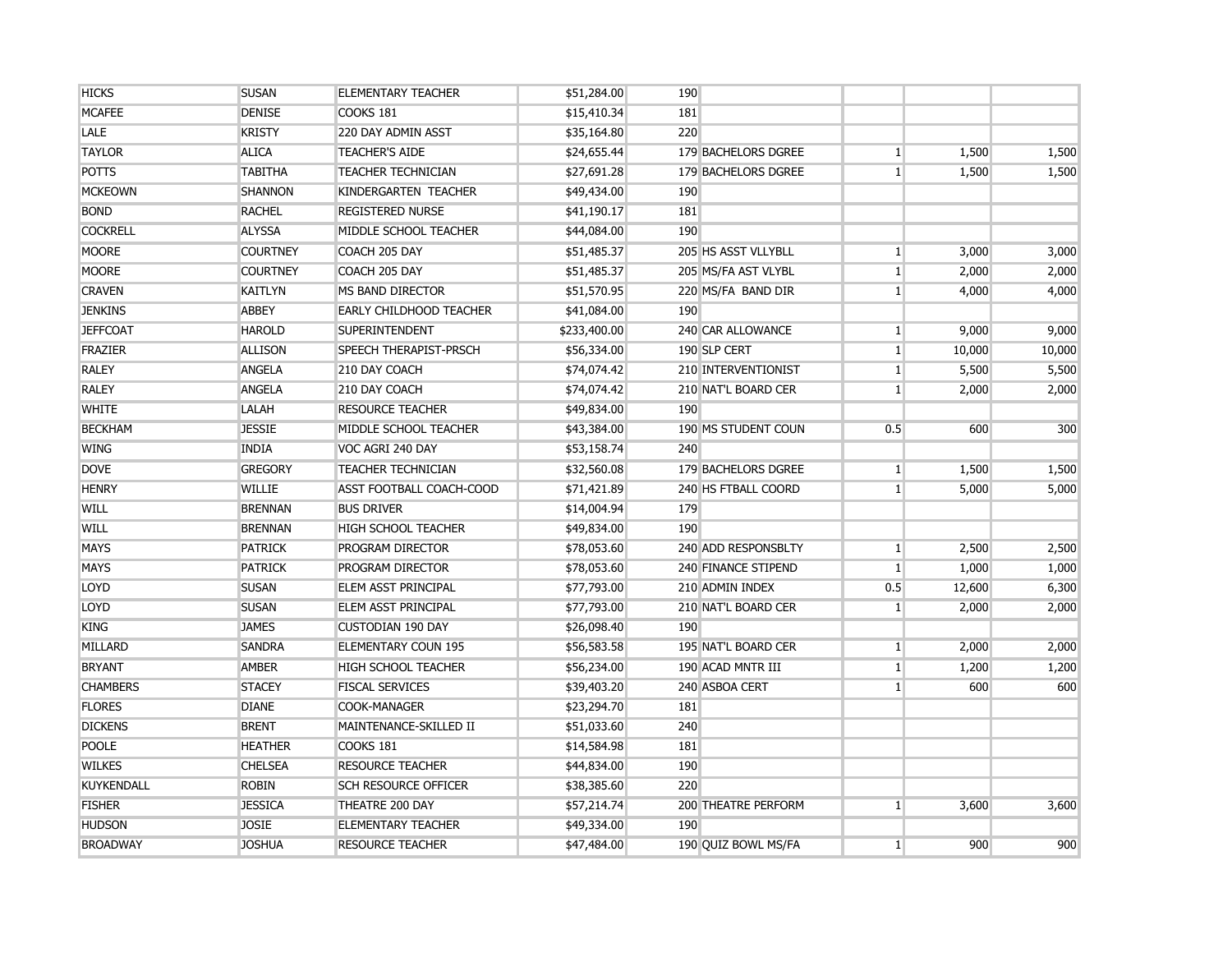| <b>FAUBUS</b>       | <b>DEBORAH</b>  | <b>ADULT ED.SUPEV.-240</b>     | \$96,162.00 | 240 ADMIN INDEX     | $1 \vert$      | 12,600 | 12,600 |
|---------------------|-----------------|--------------------------------|-------------|---------------------|----------------|--------|--------|
| <b>BALLEW</b>       | <b>JODI</b>     | KINDERGARTEN TEACHER           | \$59,834.00 | 190                 |                |        |        |
| <b>MONTGOMERY</b>   | <b>TERESA</b>   | MIDDLE SCHOOL TEACHER          | \$47,734.00 | 190                 |                |        |        |
| <b>DILLARD</b>      | PAULA           | COOKS 181                      | \$14,378.64 | 181                 |                |        |        |
| <b>BURTON</b>       | <b>TERRI</b>    | VOC TRADE & INDUST 190         | \$59,534.00 | 190 NAT'L BOARD CER | $\mathbf{1}$   | 2,000  | 2,000  |
| <b>MONTGOMERY</b>   | <b>RAYE</b>     | COOKS 181                      | \$16,235.70 | 181                 |                |        |        |
| <b>CLINE</b>        | <b>TRACY</b>    | MEDIA 200 DAY                  | \$64,562.11 | 200                 |                |        |        |
| <b>JONES</b>        | <b>GAYLA</b>    | COOK-MANAGER                   | \$25,835.94 | 181                 |                |        |        |
| <b>KUPERS</b>       | <b>SHERRY</b>   | <b>EARLY CHILDHOOD TEACHER</b> | \$54,434.00 | 190                 |                |        |        |
| <b>WILEY-KARNEY</b> | <b>CARA</b>     | KINDERGARTEN TEACHER           | \$45,584.00 | 190                 |                |        |        |
| <b>MOSBY</b>        | <b>BRANDY</b>   | 210 DAY COACH                  | \$66,153.37 | 210 HD TENNIS-BOYS  | $\mathbf{1}$   | 2,000  | 2,000  |
| <b>MOSBY</b>        | <b>BRANDY</b>   | 210 DAY COACH                  | \$66,153.37 | 210 HEAD TENNIS-GRL | $\mathbf{1}$   | 2,000  | 2,000  |
| <b>ROWE</b>         | <b>MICHELE</b>  | COOKS 181                      | \$14,378.64 | 181                 |                |        |        |
| <b>ROTTER</b>       | MICHELLE        | <b>TEACHER'S AIDE</b>          | \$25,160.24 | 179                 |                |        |        |
| <b>DAVIS</b>        | <b>SHELLY</b>   | <b>ELEMENTARY TEACHER</b>      | \$47,334.00 | 190                 |                |        |        |
| <b>LAWLER</b>       | <b>BRANDI</b>   | <b>TEACHER'S AIDE</b>          | \$24,301.04 | 179                 |                |        |        |
| <b>PETERS</b>       | <b>SUZZINA</b>  | COOKS 181                      | \$14,997.66 | 181                 |                |        |        |
| <b>GARDNER</b>      | <b>MISTI</b>    | <b>ELEMENTARY TEACHER</b>      | \$46,834.00 | 190                 |                |        |        |
| <b>BAGGETT</b>      | <b>THERESA</b>  | ASST TO ADULT ED DIR           | \$26,096.00 | 200                 |                |        |        |
| <b>HOWARD</b>       | <b>DELONA</b>   | KINDERGARTEN TEACHER           | \$53,834.00 | 190 NAT'L BOARD CER | $1\vert$       | 2,000  | 2,000  |
| <b>NICHOLS</b>      | <b>DAWN</b>     | <b>ELEMENTARY TEACHER</b>      | \$55,984.00 | 190 NAT'L BOARD CER | $1\vert$       | 2,000  | 2,000  |
| <b>NICHOLS</b>      | <b>DAWN</b>     | <b>ELEMENTARY TEACHER</b>      | \$55,984.00 | 190 YEARBK EL/MS/FA | $\mathbf{1}$   | 900    | 900    |
| <b>CHAMPION</b>     | <b>REBECCA</b>  | <b>TEACHER'S AIDE</b>          | \$24,587.44 | 179                 |                |        |        |
| <b>FEENY</b>        | <b>JENNIFER</b> | VIRTUAL ACADEMY COORD          | \$82,093.00 | 210 ADMIN INDEX     | 1 <sup>1</sup> | 12,600 | 12,600 |
| <b>REESE</b>        | <b>AMANDA</b>   | <b>REGISTERED NURSE</b>        | \$40,898.76 | 181                 |                |        |        |
| <b>ALEXANDER</b>    | <b>JAMIE</b>    | <b>RESOURCE TEACHER</b>        | \$47,884.00 | 190                 |                |        |        |
| <b>HOWARD</b>       | <b>LORI</b>     | COMP LAB/STUDY HALL            | \$27,335.60 | 185                 |                |        |        |
| <b>HENDRICKSON</b>  | <b>JESSICA</b>  | <b>TEACHER'S AIDE</b>          | \$25,733.04 | 179                 |                |        |        |
| <b>BLAND</b>        | <b>KATIE</b>    | <b>TEACHER'S AIDE</b>          | \$24,873.84 | 179                 |                |        |        |
| <b>POTTORFF</b>     | <b>CARRIE</b>   | KINDERGARTEN TEACHER           | \$47,584.00 | 190 NAT'L BOARD CER | $\mathbf{1}$   | 2,000  | 2,000  |
| <b>COX</b>          | <b>SUMMER</b>   | PRINCIPAL                      | \$92,131.00 | 240 ADMIN INDEX     | 0.75           | 12,600 | 9,450  |
| <b>COX</b>          | <b>SUMMER</b>   | <b>PRINCIPAL</b>               | \$92,131.00 | 240 NAT'L BOARD CER | $\mathbf{1}$   | 2,000  | 2,000  |
| <b>BRAIN</b>        | <b>HANNAH</b>   | KINDERGARTEN TEACHER           | \$43,584.00 | 190                 |                |        |        |
| <b>NORRIS</b>       | <b>SHELBY</b>   | <b>ELEMENTARY COUN 195</b>     | \$46,013.84 | 195                 |                |        |        |
| <b>RUCKER</b>       | <b>PATRICIA</b> | 220 DAY ADMIN ASST             | \$34,148.00 | 220 BACHELORS DGREE | $\mathbf{1}$   | 1,500  | 1,500  |
| <b>MCCARTNEY</b>    | <b>YVONNA</b>   | <b>LEAD CUSTODIAN</b>          | \$31,363.20 | 220                 |                |        |        |
| <b>MCDANIEL</b>     | <b>EMILY</b>    | MIDDLE SCHOOL TEACHER          | \$49,584.00 | 190                 |                |        |        |
| <b>RECTOR</b>       | <b>DANA</b>     | <b>TEACHER'S AIDE</b>          | \$27,165.04 | 179                 |                |        |        |
| <b>OWEN</b>         | <b>VIVIAN</b>   | MIDDLE SCHOOL TEACHER          | \$55,584.00 | 190 ACAD MNTR III   | 1 <sup>1</sup> | 1,200  | 1,200  |
|                     |                 |                                |             |                     |                |        |        |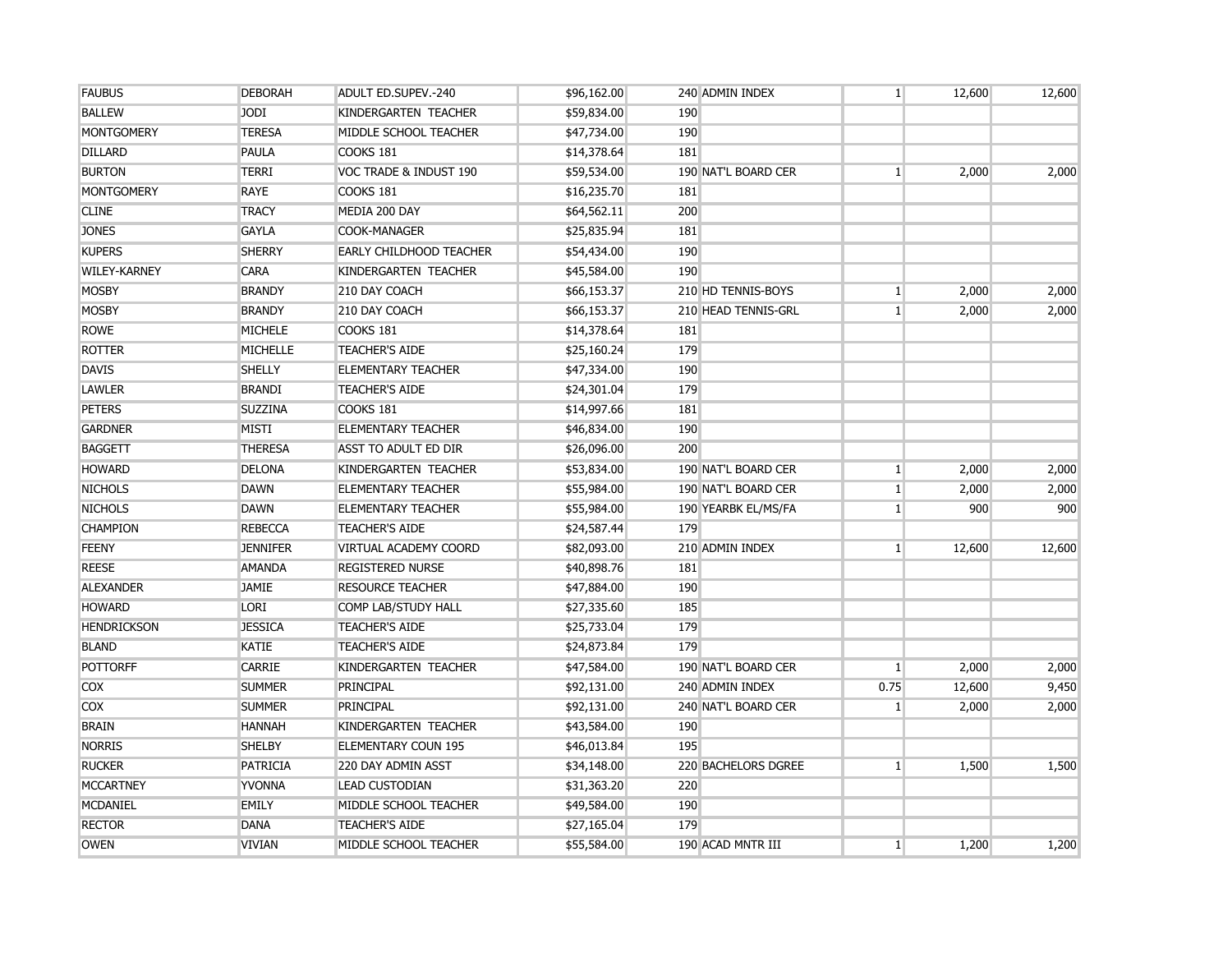| <b>ETRIS</b>     | <b>RONALD</b>    | <b>BUSDRIVERS 179</b>           | \$12,701.84 | 179                        |                 |        |       |
|------------------|------------------|---------------------------------|-------------|----------------------------|-----------------|--------|-------|
| <b>MCCUTCHEN</b> | <b>MARY</b>      | PRINCIPAL                       | \$90,871.00 | 240 ADMIN INDEX            | 0.65            | 12,600 | 8,190 |
| <b>MCCUTCHEN</b> | <b>MARY</b>      | PRINCIPAL                       | \$90,871.00 | 240 NAT'L BOARD CER        | $\mathbf{1}$    | 2,000  | 2,000 |
| <b>DUNN</b>      | <b>DEENA</b>     | <b>HIGH SCHOOL TEACHER</b>      | \$64,734.00 | 190 ACAD MNTR I            | 0.5             | 600    | 300   |
| <b>DUNN</b>      | <b>DEENA</b>     | <b>HIGH SCHOOL TEACHER</b>      | \$64,734.00 | 190 ACAD MNTR I            | $\vert$ 1       | 600    | 600   |
| <b>DUNN</b>      | <b>DEENA</b>     | <b>HIGH SCHOOL TEACHER</b>      | \$64,734.00 | 190 LEAD TEACHER           | $\mathbf{1}$    | 2,000  | 2,000 |
| <b>DUNN</b>      | <b>DEENA</b>     | <b>HIGH SCHOOL TEACHER</b>      | \$64,734.00 | 190 NAT'L BOARD CER        | $\mathbf{1}$    | 2,000  | 2,000 |
| <b>TRENTHAM</b>  | <b>LORI</b>      | <b>BUSINESS MANAGER</b>         | \$99,557.60 | 240 ADD RESPONSBLTY        | $\mathbf{1}$    | 2,500  | 2,500 |
| <b>TRENTHAM</b>  | <b>LORI</b>      | <b>BUSINESS MANAGER</b>         | \$99,557.60 | 240 ASBOA CERT             | $\mathbf{1}$    | 600    | 600   |
| <b>TRENTHAM</b>  | <b>LORI</b>      | <b>BUSINESS MANAGER</b>         | \$99,557.60 | <b>240 BACHELORS DGREE</b> | $\mathbf{1}$    | 1,500  | 1,500 |
| <b>TRENTHAM</b>  | <b>LORI</b>      | <b>BUSINESS MANAGER</b>         | \$99,557.60 | 240 DISTRICT TREAS         | $\mathbf{1}$    | 5,004  | 5,004 |
| <b>TRENTHAM</b>  | <b>LORI</b>      | <b>BUSINESS MANAGER</b>         | \$99,557.60 | <b>240 FINANCE STIPEND</b> | $\mathbf{1}$    | 1,000  | 1,000 |
| <b>HOWARD</b>    | <b>VICTORIA</b>  | KINDERGARTEN TEACHER            | \$44,084.00 | 190                        |                 |        |       |
| <b>MCCLAREN</b>  | <b>JILL</b>      | <b>RESOURCE TEACHER</b>         | \$54,434.00 | 190                        |                 |        |       |
| <b>QUINTEROS</b> | SONIA            | <b>NIGHT CUSTODIAN</b>          | \$29,673.60 | 220                        |                 |        |       |
| <b>BROWN</b>     | <b>CHERYL</b>    | <b>CUSTODIAN 190 DAY</b>        | \$27,800.80 | 190                        |                 |        |       |
| <b>MOOMEY</b>    | <b>TIFFANY</b>   | <b>BUS DRIVER</b>               | \$14,004.94 | 179                        |                 |        |       |
| <b>MOOMEY</b>    | <b>TIFFANY</b>   | <b>ELEMENTARY TEACHER</b>       | \$46,084.00 | 190                        |                 |        |       |
| <b>TEAGUE</b>    | <b>SHAWNA</b>    | <b>SELF CONT TMR TEACHER</b>    | \$43,584.00 | 190                        |                 |        |       |
| KUYKENDALL       | <b>KATHARINE</b> | <b>TEACHER'S AIDE</b>           | \$23,441.84 | 179                        |                 |        |       |
| <b>ANDERSON</b>  | <b>AMBER</b>     | <b>REGISTERED NURSE</b>         | \$39,150.30 | 181                        |                 |        |       |
| <b>ROGERS</b>    | <b>LAURA</b>     | <b>HIGH SCHOOL TEACHER</b>      | \$45,084.00 | 190                        |                 |        |       |
| <b>MCGEE</b>     | <b>MEGAN</b>     | <b>ELEMENTARY TEACHER</b>       | \$42,184.00 | 190 OUIZ BOWL-ELEM         | $\mathbf{1}$    | 600    | 600   |
| <b>KELLEY</b>    | <b>JORDAN</b>    | <b>ELEMENTARY TEACHER</b>       | \$42,084.00 | 190                        |                 |        |       |
| <b>TREVINO</b>   | <b>AMRA</b>      | <b>ELEMENTARY TEACHER</b>       | \$42,084.00 | 190                        |                 |        |       |
| <b>BROWN</b>     | <b>JESSICA</b>   | <b>SELF CONTAINED TEACHER</b>   | \$42,084.00 | 190                        |                 |        |       |
| <b>DAUGHERTY</b> | <b>RICHARD</b>   | <b>ADULT GEN EDUC-240</b>       | \$16,300.80 | 240                        |                 |        |       |
| <b>REDDEN</b>    | <b>JANELLE</b>   | MIDDLE SCHOOL TEACHER           | \$58,584.00 | 190                        |                 |        |       |
| <b>GREEN</b>     | <b>CYNTHIA</b>   | MIDDLE SCHOOL TEACHER           | \$58,584.00 | 190                        |                 |        |       |
| <b>JOHNSON</b>   | <b>TONY</b>      | DAY CUSTODIAN 220               | \$27,508.80 | 220                        |                 |        |       |
| <b>JESTER</b>    | <b>TAMMY</b>     | DAY CUSTODIAN 220               | \$29,480.00 | 220                        |                 |        |       |
| <b>CARTER</b>    | <b>SHERRI</b>    | <b>VB STUDY HALL SUPV.-CLAS</b> | \$27,651.60 | 185 BACHELORS DGREE        | $\mathbf{1}$    | 1,500  | 1,500 |
| <b>CROSS</b>     | <b>GARY</b>      | <b>LEAD CUSTODIAN</b>           | \$32,595.20 | 220                        |                 |        |       |
| <b>COOKSEY</b>   | <b>BRIAN</b>     | <b>LEAD LICENSE TECH</b>        | \$63,321.60 | 240                        |                 |        |       |
| <b>FALDON</b>    | <b>GEORGIA</b>   | <b>ELEMENTARY TEACHER</b>       | \$56,334.00 | 190                        |                 |        |       |
| <b>GENTRY</b>    | <b>STACY</b>     | <b>SELF CONTAINED TEACHER</b>   | \$52,484.00 | 190                        |                 |        |       |
| <b>HOUSE</b>     | <b>BLAIR</b>     | <b>COACH 220 DAY (JULY 22)</b>  | \$68,860.42 | 220 HS ASST BSKTBLL        | $\mathbf{1}$    | 4,500  | 4,500 |
| <b>BROWN</b>     | <b>KATHRYN</b>   | COACH 205 DAY                   | \$64,677.47 | 205 HS ASST TRACK          | $\mathbf{1}$    | 3,000  | 3,000 |
| <b>BROWN</b>     | <b>KATHRYN</b>   | COACH 205 DAY                   | \$64,677.47 | 205 MS/FA HD CRCO          | $1\overline{ }$ | 3,000  | 3,000 |
|                  |                  |                                 |             |                            |                 |        |       |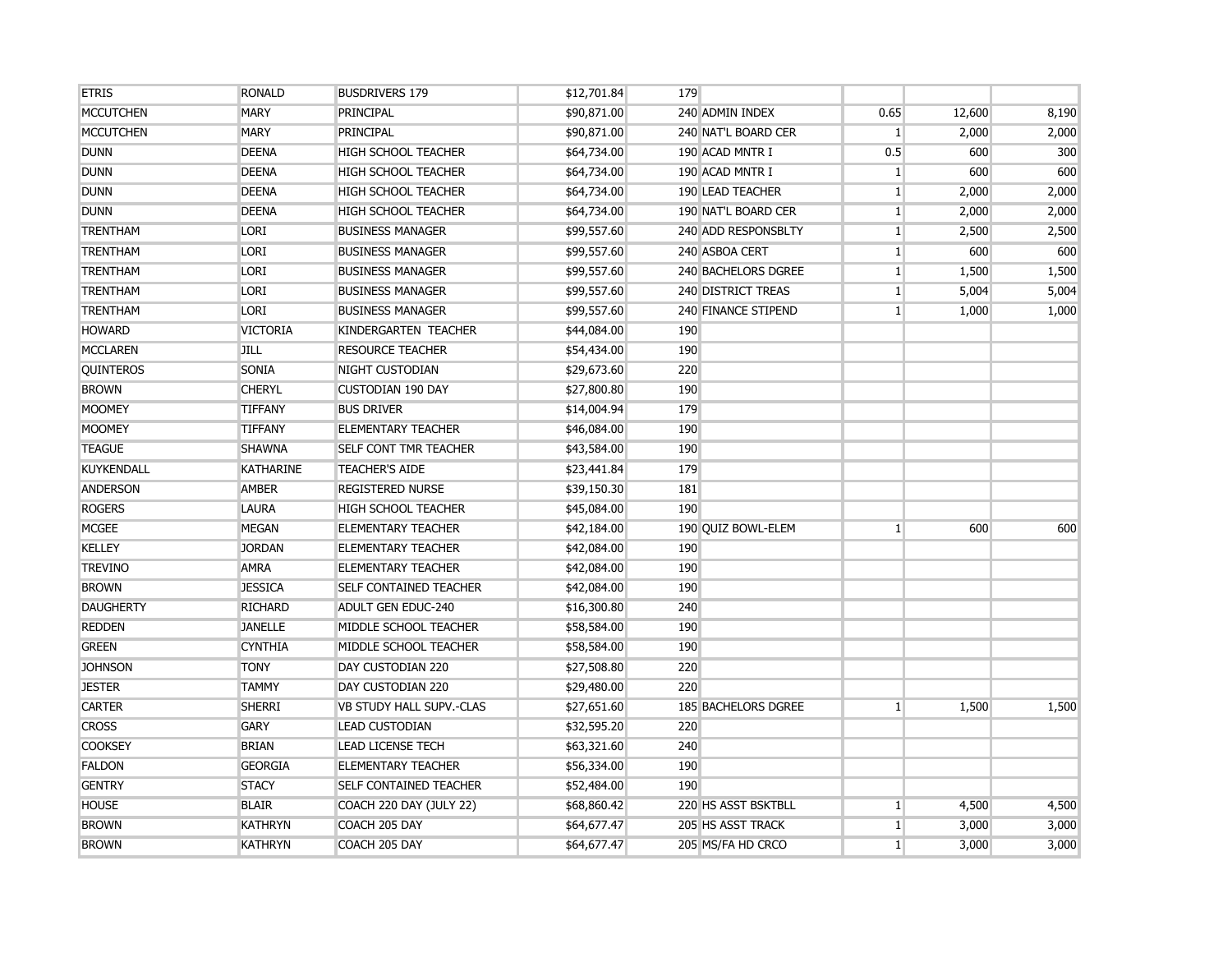| SNELLENBERGER      | <b>KOLBY</b>    | PRINCIPAL                      | \$87,972.00  | 240 ADMIN INDEX     | 0.35         | 12,600 | 4,410  |
|--------------------|-----------------|--------------------------------|--------------|---------------------|--------------|--------|--------|
| <b>BEANE</b>       | <b>MEGAN</b>    | <b>ELEMENTARY TEACHER</b>      | \$50,084.00  | 190                 |              |        |        |
| <b>SHIPMAN</b>     | <b>MICHELE</b>  | <b>ELEM ASST PRINCIPAL</b>     | \$74,533.00  | 210 ADMIN INDEX     | 0.4          | 12,600 | 5,040  |
| <b>WOODEN</b>      | LORIE           | COOKS 181                      | \$18,299.10  | 181                 |              |        |        |
| <b>FUDGE</b>       | <b>DANNA</b>    | CLASSROOM TEACHER 210 DAY      | \$77,877.05  | 210 MATH COACH      | $\mathbf{1}$ | 5,500  | 5,500  |
| <b>VINES</b>       | <b>DANA</b>     | KINDERGARTEN TEACHER           | \$42,584.00  | 190                 |              |        |        |
| MULLIGAN           | <b>WENDY</b>    | MIDDLE SCHOOL TEACHER          | \$52,734.00  | 190 QUIZ BOWL MS/FA | $\mathbf{1}$ | 900    | 900    |
| <b>KASZUBOWSKI</b> | <b>REBECCA</b>  | E-SCHOOL SMS ADMINISTRATO      | \$62,450.40  | 210 BACHELORS DGREE | 1            | 1,500  | 1,500  |
| <b>FANNING</b>     | <b>KENDRA</b>   | SPEECH THERAPIST-PRSCH         | \$72,884.00  | 190 SLP CERT        | $\mathbf{1}$ | 10,000 | 10,000 |
| <b>ROSS</b>        | <b>SHARI</b>    | <b>ADMIN ASST</b>              | \$59,952.80  | 240 ADD RESPONSBLTY | $\mathbf{1}$ | 2,500  | 2,500  |
| <b>ROSS</b>        | <b>SHARI</b>    | <b>ADMIN ASST</b>              | \$59,952.80  | 240 ASBOA CERT      | $\mathbf{1}$ | 600    | 600    |
| <b>ROSS</b>        | <b>SHARI</b>    | <b>ADMIN ASST</b>              | \$59,952.80  | 240 FINANCE STIPEND | $\mathbf{1}$ | 1,000  | 1,000  |
| <b>TREAT</b>       | <b>SHARON</b>   | SPEECH THERAPIST-PRSCH         | \$66,884.00  | 190 SLP CERT        | $\mathbf{1}$ | 10,000 | 10,000 |
| <b>MOORE</b>       | <b>BRIDGET</b>  | COOKS 181                      | \$14,791.32  | 181                 |              |        |        |
| <b>TITSWORTH</b>   | <b>AUDRA</b>    | <b>RESOURCE TEACHER</b>        | \$49,334.00  | 190                 |              |        |        |
| <b>EVANS</b>       | <b>HEATHER</b>  | <b>RESOURCE TEACHER</b>        | \$47,334.00  | 190                 |              |        |        |
| <b>MCBRIDE</b>     | <b>CRAIG</b>    | BUS AIDES 179                  | \$10,177.94  | 179                 |              |        |        |
| <b>MCBRIDE</b>     | <b>CRAIG</b>    | <b>ELEMENTARY TEACHER</b>      | \$54,434.00  | 190                 |              |        |        |
| <b>PARKS</b>       | <b>TIFFANY</b>  | PARENT COORD- CLASS 240        | \$30,537.44  | 218                 |              |        |        |
| <b>ALLEN</b>       | MICHAEL         | PROGRAM DIRECTOR               | \$74,553.60  | 240                 |              |        |        |
| <b>ROGERS</b>      | <b>KATRINA</b>  | <b>TEACHER TECHNICIAN</b>      | \$27,336.88  | 179                 |              |        |        |
| <b>HARRIS</b>      | <b>KATHY</b>    | <b>TEACHER'S AIDE</b>          | \$28,024.24  | 179                 |              |        |        |
| <b>REAGAN</b>      | <b>ANITA</b>    | MIDDLE SCH COUN 205            | \$72,553.79  | 205 ACAD MNTR III   | $\mathbf{1}$ | 1,200  | 1,200  |
| <b>REAGAN</b>      | <b>ANITA</b>    | MIDDLE SCH COUN 205            | \$72,553.79  | 205 NAT'L BOARD CER | $\mathbf{1}$ | 2,000  | 2,000  |
| <b>REAGAN</b>      | <b>ANITA</b>    | MIDDLE SCH COUN 205            | \$72,553.79  | 205 PARENT INV FAC  | $\mathbf{1}$ | 750    | 750    |
| <b>RAY</b>         | <b>TWILA</b>    | <b>TEACHER'S AIDE</b>          | \$26,878.64  | 179                 |              |        |        |
| <b>CORMACK</b>     | <b>SHERIE</b>   | <b>HIGH SCHOOL TEACHER</b>     | \$50,034.00  | 190                 |              |        |        |
| <b>REEVES</b>      | <b>BRENT</b>    | 210 DAY COACH                  | \$68,590.21  | 210 HS HEAD VLLYBLL | $1\vert$     | 5,000  | 5,000  |
| <b>MANNIS</b>      | PAULA           | <b>ASST SPED SUPERVISOR</b>    | \$84,249.00  | 240 ADMIN INDEX     | 0.65         | 12,600 | 8,190  |
| <b>PETERS</b>      | <b>CHERYL</b>   | <b>ELEMENTARY COUN 195</b>     | \$54,583.58  | 195                 |              |        |        |
| <b>MABRY</b>       | <b>BRYANT</b>   | <b>BUSDRIVERS 179</b>          | \$14,595.64  | 179 BACHELORS DGREE | $\mathbf{1}$ | 1,500  | 1,500  |
| LE                 | <b>AMANDA</b>   | <b>ELEMENTARY TEACHER</b>      | \$44,984.00  | 190 FOOD CORP SPNSR | $\mathbf{1}$ | 900    | 900    |
| <b>RESCH</b>       | <b>VIRGINIA</b> | COOKS 181                      | \$18,299.10  | 181                 |              |        |        |
| <b>ROBBINS</b>     | <b>NANCY</b>    | DIR ELEM CURRICULUM            | \$110,736.00 | 240 ADMIN INDEX     | 0.8          | 12,600 | 10,080 |
| <b>ROBBINS</b>     | <b>NANCY</b>    | DIR ELEM CURRICULUM            | \$110,736.00 | 240 AR CAREER ED CO | $\mathbf{1}$ | 9,400  | 9,400  |
| <b>HELMER</b>      | <b>DONNA</b>    | SPEECH THERAPIST-PRSCH         | \$66,234.00  | 190 SLP CERT        | $\mathbf{1}$ | 10,000 | 10,000 |
| <b>POWELL</b>      | <b>PATTY</b>    | NIGHT CUSTODIAN                | \$32,384.00  | 220                 |              |        |        |
| <b>BARNHARDT</b>   | <b>CINDY</b>    | <b>INTERVENTIONIST 210 DAY</b> | \$74,008.63  | 210 INTERVENTIONIST | $\mathbf{1}$ | 5,500  | 5,500  |
| <b>HECKMAN</b>     | <b>JANET</b>    | VB STUDY HALL SUPV.-CLAS       | \$32,387.60  | 185 BACHELORS DGREE | $\mathbf{1}$ | 1,500  | 1,500  |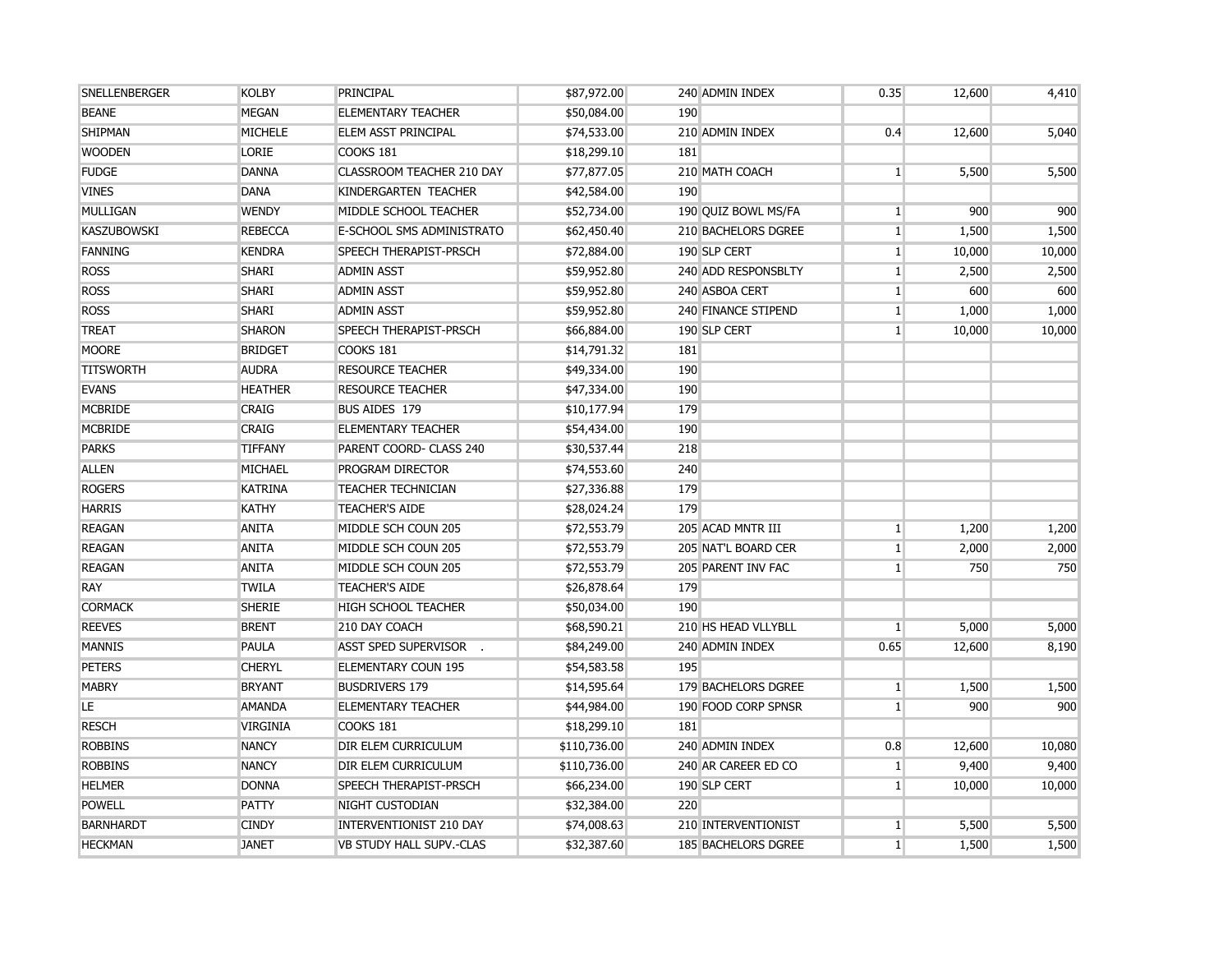| <b>WILLIAMS</b>     | <b>TERESA</b>   | <b>ELEMENTARY TEACHER</b>     | \$57,184.00 | 190                 |              |          |           |
|---------------------|-----------------|-------------------------------|-------------|---------------------|--------------|----------|-----------|
| <b>HENSON</b>       | <b>TIMOTHY</b>  | <b>BUSDRIVERS 179</b>         | \$15,064.64 | 179                 |              |          |           |
| <b>HENSON</b>       | <b>TIMOTHY</b>  | <b>GENERAL MECHANIC</b>       | \$28,178.49 | 240                 |              |          |           |
| <b>BLAKE</b>        | <b>ANGELA</b>   | <b>ELEMENTARY TEACHER</b>     | \$52,584.00 | 190 PARENT INV FAC  | $\mathbf{1}$ | 750      | 750       |
| <b>FONVILLE</b>     | <b>RHONDA</b>   | <b>ELEMENTARY TEACHER</b>     | \$51,834.00 | 190                 |              |          |           |
| <b>MARSHELL</b>     | <b>KRISSENA</b> | <b>ASST DIRECTOR ALE</b>      | \$90,322.00 | 240 ADMIN INDEX     | 0.7          | 12,600   | 8,820     |
| <b>VAUGHT</b>       | <b>TARA</b>     | COOKS 181                     | \$16,648.38 | 181                 |              |          |           |
| <b>MCBRAYER</b>     | <b>TERI</b>     | PURCH DIR/FIXED ASSET MGR     | \$51,405.60 | 240 ASBOA CERT      | $\mathbf{1}$ | 600      | 600       |
| <b>MCBRAYER</b>     | <b>TERI</b>     | PURCH DIR/FIXED ASSET MGR     | \$51,405.60 | 240 BACHELORS DGREE | $\mathbf{1}$ | 1,500    | 1,500     |
| <b>LITTLE</b>       | <b>STACEY</b>   | MIDDLE SCHOOL TEACHER         | \$49,034.00 | 190 STUDENT COUNCIL | $\mathbf{1}$ | 750      | 750       |
| <b>BELCHER</b>      | <b>JEFFREY</b>  | <b>HIGH SCHOOL TEACHER</b>    | \$62,884.00 | 190                 |              |          |           |
| <b>MYERS</b>        | AMY             | <b>HIGH SCHOOL TEACHER</b>    | \$50,934.00 | 190                 |              |          |           |
| <b>WHITWORTH</b>    | <b>LAURIE</b>   | <b>LEAD CUSTODIAN</b>         | \$32,595.20 | 220                 |              |          |           |
| <b>WORNKEY</b>      | <b>RAE</b>      | <b>ELEMENTARY TEACHER</b>     | \$54,384.00 | 190                 |              |          |           |
| <b>SMITH</b>        | <b>RONALD</b>   | DIR OF SPECIAL PROGRAMS       | \$94,041.00 | 240 ADMIN INDEX     | 0.55         | 12,600   | 6,930     |
| <b>SMITH</b>        | <b>RONALD</b>   | DIR OF SPECIAL PROGRAMS       | \$94,041.00 | 240 HS BAND DIR     | 0.357143     | 14,000   | 5,000.002 |
| <b>WEBBER</b>       | <b>RHONDA</b>   | <b>CUSTODIAN 190 DAY</b>      | \$23,757.60 | 190                 |              |          |           |
| <b>SPEARS</b>       | <b>DANNY</b>    | PROGRAM DIRECTOR              | \$77,053.60 | 240 ADD RESPONSBLTY | $\mathbf{1}$ | 2,500    | 2,500     |
| <b>SCHROUF</b>      | <b>EDIE</b>     | <b>ELEMENTARY TEACHER</b>     | \$52,034.00 | 190 NAT'L BOARD CER | $\mathbf{1}$ | 2,000    | 2,000     |
| <b>DOSS</b>         | <b>KIMBERLY</b> | <b>ELEMENTARY TEACHER</b>     | \$55,284.00 | 190 FOOD CORP SPNSR | $\mathbf{1}$ | 900      | 900       |
| <b>ALMOND</b>       | <b>JENNIFER</b> | COACH 205 DAY                 | \$58,926.16 | 205 ASST SOCCER     | $\mathbf{1}$ | 3,000    | 3,000     |
| <b>MILLER</b>       | <b>STACY</b>    | ADMIN ASST II 206 DAYS        | \$33,312.31 | 200 BACHELORS DGREE | 1            | 1,456.31 | 1,456.31  |
| <b>WEATHERFORD</b>  | <b>RYAN</b>     | COACH 220 DAY (JULY 22)       | \$58,997.26 | 220 HEAD BASEBALL   | $\mathbf{1}$ | 5,000    | 5,000     |
| <b>MARTIN</b>       | AMY             | KINDERGARTEN TEACHER          | \$49,434.00 | 190                 |              |          |           |
| <b>LOVELADY</b>     | <b>CHARLEY</b>  | KINDERGARTEN TEACHER          | \$48,334.00 | 190                 |              |          |           |
| <b>WESTMORELAND</b> | <b>BRYAN</b>    | <b>SELF CONTAINED TEACHER</b> | \$59,534.00 | 190                 |              |          |           |
| <b>PEARSON</b>      | <b>TYLER</b>    | COACH 205 DAY                 | \$51,406.42 | 205 MS/FA HD TRACK  | $1\vert$     | 3,000    | 3,000     |
| <b>PEARSON</b>      | <b>TYLER</b>    | COACH 205 DAY                 | \$51,406.42 | 205 MS/FA HD VLLYBL | $\mathbf{1}$ | 3,000    | 3,000     |
| <b>JONES</b>        | <b>DARREN</b>   | COACH 220 DAY (JULY 22)       | \$74,007.79 | 220 MS/FA HD BSKTBL | 0.875        | 4,000    | 3,500     |
| <b>JONES</b>        | <b>DARREN</b>   | COACH 220 DAY (JULY 22)       | \$74,007.79 | 220 RECONFIG SUPP   | $\mathbf{1}$ | 2,500    | 2,500     |
| RAY                 | <b>LORITA</b>   | <b>TEACHER'S AIDE</b>         | \$28,597.04 | 179                 |              |          |           |
| <b>PETERS</b>       | <b>DEBBIE</b>   | <b>ELEMENTARY TEACHER</b>     | \$62,334.00 | 190                 |              |          |           |
| <b>KING</b>         | <b>SHELLY</b>   | <b>TEACHER'S AIDE</b>         | \$24,301.04 | 179                 |              |          |           |
| <b>SPEARS</b>       | <b>DEANNA</b>   | MIDDLE SCHOOL TEACHER         | \$55,684.00 | 190                 |              |          |           |
| <b>HARMON</b>       | <b>PATRICIA</b> | <b>TEACHER'S AIDE</b>         | \$25,801.04 | 179 BACHELORS DGREE | $\mathbf{1}$ | 1,500    | 1,500     |
| <b>FARRAR</b>       | <b>SONDRA</b>   | <b>ELEMENTARY TEACHER</b>     | \$59,834.00 | 190                 |              |          |           |
| <b>BLANSCET</b>     | <b>DIANA</b>    | COOKS 181                     | \$18,299.10 | 181                 |              |          |           |
| <b>WHITE</b>        | <b>JANICE</b>   | <b>ELEMENTARY TEACHER</b>     | \$57,034.00 | 190                 |              |          |           |
| <b>LENSING</b>      | <b>JULIE</b>    | KINDERGARTEN TEACHER          | \$59,834.00 | 190                 |              |          |           |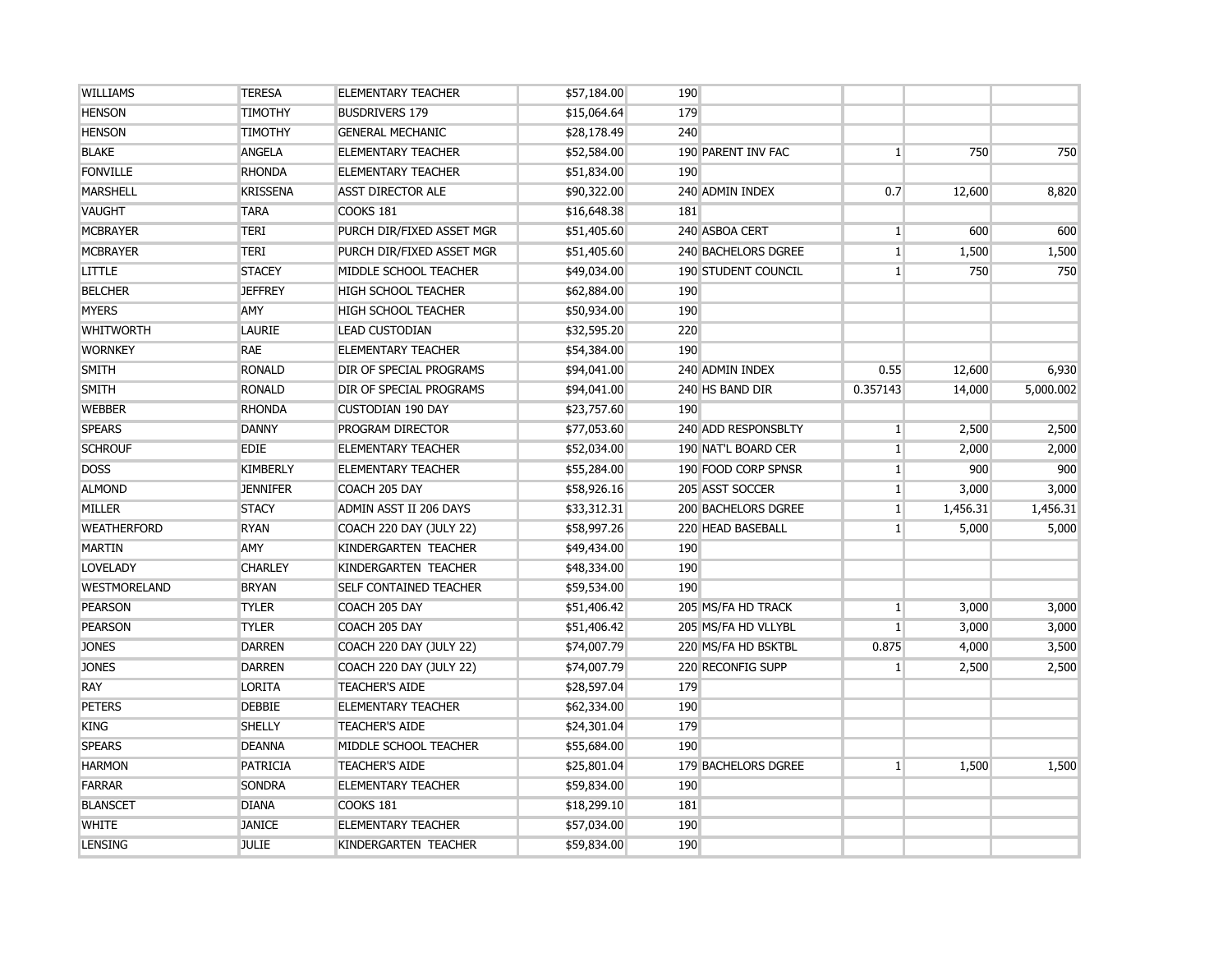| <b>DEWATER</b>    | <b>VIRGINIA</b>    | <b>TEACHER TECHNICIAN</b>        | \$29,628.08 | 179 |                     |                |        |           |
|-------------------|--------------------|----------------------------------|-------------|-----|---------------------|----------------|--------|-----------|
| <b>SUMMERHILL</b> | <b>MARLENE</b>     | MEDIA 190 DAYS                   | \$59,534.00 | 190 |                     |                |        |           |
| <b>GRIFFIN</b>    | <b>DEBBIE</b>      | MEDIA 190 DAYS                   | \$60,284.00 |     | 190 ACAD MNTR III   | $\mathbf{1}$   | 1,200  | 1,200     |
| <b>GRIFFIN</b>    | <b>DEBBIE</b>      | MEDIA 190 DAYS                   | \$60,284.00 |     | 190 YEARBK EL/MS/FA | $\mathbf{1}$   | 900    | 900       |
| <b>HOUSE</b>      | AMY                | PRINCIPALS 240 DAY               | \$90,741.00 |     | 240 ABC COORD       | 0.25           | 10,000 | 2,500     |
| <b>HOUSE</b>      | AMY                | PRINCIPALS 240 DAY               | \$90,741.00 |     | 240 ADMIN INDEX     | 0.6            | 12,600 | 7,560     |
| <b>MIRANDA</b>    | <b>ANGELA</b>      | 220 DAY ADMIN ASST               | \$34,249.60 | 220 |                     |                |        |           |
| <b>GOODMAN</b>    | <b>DANA</b>        | <b>BUS DRIVER</b>                | \$14,398.74 | 179 |                     |                |        |           |
| <b>GOODMAN</b>    | <b>DANA</b>        | MIDDLE SCHOOL TEACHER            | \$51,484.00 | 190 |                     |                |        |           |
| <b>DILLARD</b>    | <b>HEATHER</b>     | <b>HIGH SCHOOL TEACHER</b>       | \$48,884.00 |     | 190 ACAD MNTR II    | 0.5            | 900    | 450       |
| <b>FULMER</b>     | <b>KATHERINE</b>   | COACH 205 DAY                    | \$48,945.89 |     | 205 ASST SOCCER     | $\mathbf{1}$   | 3,000  | 3,000     |
| <b>MIZE</b>       | <b>JOYCE</b>       | COOKS 181                        | \$15,410.34 | 181 |                     |                |        |           |
| <b>DOHERTY</b>    | <b>PATRICIA</b>    | <b>ELEMENTARY TEACHER</b>        | \$44,584.00 | 190 |                     |                |        |           |
| <b>MORRISON</b>   | <b>RACHEL</b>      | MIDDLE SCH COUN 205              | \$50,531.42 | 205 |                     |                |        |           |
| <b>LOYD</b>       | <b>BROOKLYN</b>    | <b>ELEMENTARY TEACHER</b>        | \$43,334.00 |     | 190 PARENT INV FAC  | 1 <sup>1</sup> | 750    | 750       |
| <b>RUFF</b>       | <b>LAUREN</b>      | <b>TEACHER'S AIDE</b>            | \$24,941.84 |     | 179 BACHELORS DGREE | 1 <sup>1</sup> | 1,500  | 1,500     |
| <b>MCCUTCHEN</b>  | <b>TIA</b>         | <b>SPEECH THERAPIST-PRSCH</b>    | \$44,834.00 | 190 |                     |                |        |           |
| <b>TALLEY</b>     | <b>JON</b>         | MIDDLE SCHOOL TEACHER            | \$53,134.00 | 190 |                     |                |        |           |
| <b>ELLIOTT</b>    | <b>CHRISTOPHER</b> | <b>COACH 220 DAY (JULY 22)</b>   | \$70,739.37 |     | 220 HS ASST TRACK   | 0.666667       | 3,000  | 2,000.001 |
| <b>ELLIOTT</b>    | <b>CHRISTOPHER</b> | COACH 220 DAY (JULY 22)          | \$70,739.37 |     | 220 HS FTBALL COORD | 1 <sup>1</sup> | 5,000  | 5,000     |
| <b>ELLIOTT</b>    | <b>CHRISTOPHER</b> | COACH 220 DAY (JULY 22)          | \$70,739.37 |     | 220 MS/FA HD TRACK  | 1 <sup>1</sup> | 3,000  | 3,000     |
| <b>ELLIOTT</b>    | <b>CHRISTOPHER</b> | COACH 220 DAY (JULY 22)          | \$70,739.37 |     | 220 VBHS ASST FB    | 0.777778       | 4,500  | 3,500.001 |
| <b>ANDERSON</b>   | <b>NATASHA</b>     | COOKS 181                        | \$14,791.32 | 181 |                     |                |        |           |
| <b>RIDGLEY</b>    | <b>KIM</b>         | <b>TEACHER TECHNICIAN</b>        | \$31,060.08 | 179 |                     |                |        |           |
| <b>COOPER</b>     | <b>FELECIA</b>     | DAY CUSTODIAN 220                | \$27,755.20 | 220 |                     |                |        |           |
| <b>LITTLE</b>     | <b>TERESA</b>      | <b>COUNSELOR SEC/AIDE</b>        | \$29,967.60 | 195 |                     |                |        |           |
| <b>MARVIN</b>     | <b>SHERRI</b>      | <b>REGISTERED NURSE</b>          | \$42,647.22 | 181 |                     |                |        |           |
| <b>DAVIS</b>      | <b>VICKIE</b>      | <b>TRANSPORTATION ADMIN ASST</b> | \$29,756.43 |     | 240 FINANCE STIPEND | 1 <sup>1</sup> | 1,000  | 1,000     |
| YANDELL           | <b>LANEA</b>       | ASST TO ADULT ED DIR             | \$5,817.04  | 43  |                     |                |        |           |
| <b>VAN HERPEN</b> | <b>MEAGAN</b>      | <b>ELEMENTARY TEACHER</b>        | \$45,484.00 |     | 190 YEARBK EL/MS/FA | $\mathbf{1}$   | 900    | 900       |
| <b>GOLDEN</b>     | <b>AMANDA</b>      | <b>ELEMENTARY TEACHER</b>        | \$42,884.00 |     | 190 OUIZ BOWL-ELEM  | 0.5            | 600    | 300       |
| <b>DUGGAN</b>     | <b>STARLENE</b>    | <b>HIGH SCHOOL TEACHER</b>       | \$50,034.00 |     | 190 ACAD MNTR III   | 1 <sup>1</sup> | 1,200  | 1,200     |
| DANCIU            | <b>CHERI</b>       | MIDDLE SCHOOL TEACHER            | \$48,834.00 | 190 |                     |                |        |           |
| <b>WILSON</b>     | <b>CAROL</b>       | COOKS 181                        | \$15,204.00 | 181 |                     |                |        |           |
| <b>BARNES</b>     | <b>NANCY</b>       | <b>BUSDRIVERS 179</b>            | \$14,867.74 | 179 |                     |                |        |           |
| <b>BARNES</b>     | <b>NANCY</b>       | COOKS 181                        | \$15,823.02 | 181 |                     |                |        |           |
| <b>WEESE</b>      | PAULA              | <b>COOKS 181</b>                 | \$15,410.34 | 181 |                     |                |        |           |
| PERRYMAN          | <b>ERIN</b>        | <b>ELEMENTARY TEACHER</b>        | \$57,584.00 |     | 190 NAT'L BOARD CER | 1 <sup>1</sup> | 2,000  | 2,000     |
| <b>GANDY</b>      | <b>ELLEN</b>       | <b>CUSTODIAN 190 DAY</b>         | \$23,757.60 | 190 |                     |                |        |           |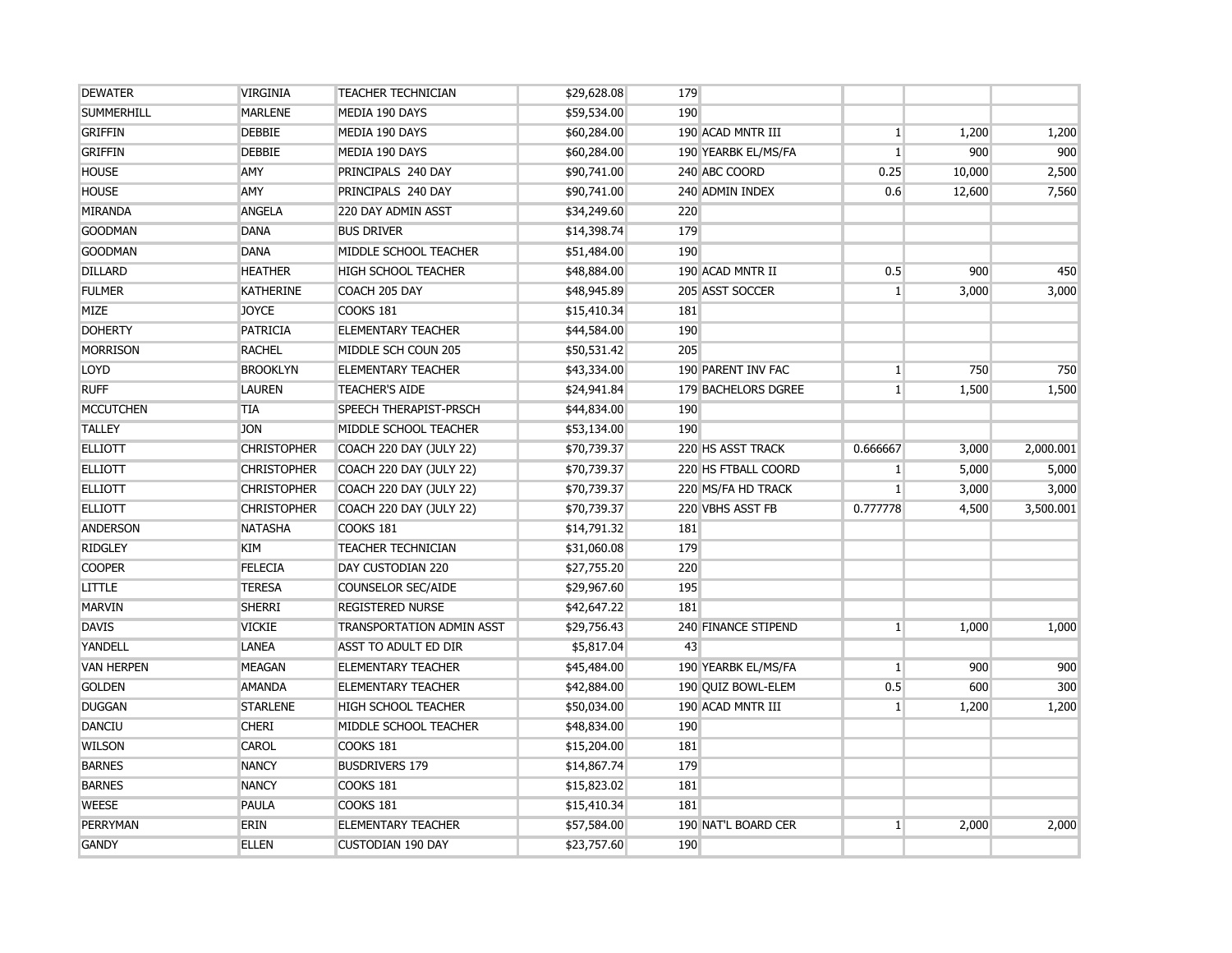| <b>IOVINELLI</b>   | <b>KRISTEN</b>   | SECONDARY COUNS 210       | \$55,079.68  | 210                        |                |        |        |
|--------------------|------------------|---------------------------|--------------|----------------------------|----------------|--------|--------|
| <b>WILKINS</b>     | <b>SYDNIE</b>    | SPEECH THERAPIST-PRSCH    | \$55,834.00  | 190 SLP CERT               | $\vert$ 1      | 10,000 | 10,000 |
| <b>BROWN</b>       | <b>ALEXA</b>     | <b>ELEMENTARY TEACHER</b> | \$46,184.00  | 190 ACAD MNTR I            | $\overline{1}$ | 600    | 600    |
| <b>BROWN</b>       | <b>ALEXA</b>     | <b>ELEMENTARY TEACHER</b> | \$46,184.00  | 190 PARENT INV FAC         | $\mathbf{1}$   | 750    | 750    |
| <b>TEAGUE</b>      | <b>KIMBERLY</b>  | <b>ELEMENTARY TEACHER</b> | \$48,434.00  | 190                        |                |        |        |
| <b>POAGUE</b>      | <b>NANCY</b>     | MEDIA 190 DAYS            | \$58,184.00  | 190                        |                |        |        |
| <b>BARNES</b>      | <b>ERICA</b>     | <b>CUSTODIAN 190 DAY</b>  | \$24,608.80  | 190                        |                |        |        |
| <b>BALL</b>        | <b>CARRIE</b>    | COACH 205 DAY             | \$61,278.79  | 205 MS/FA AST VLYBL        | $\vert$ 1      | 2,000  | 2,000  |
| <b>BALL</b>        | CARRIE           | COACH 205 DAY             | \$61,278.79  | 205 MS/FA HD BSKTBL        | 1 <sup>1</sup> | 4,000  | 4,000  |
| <b>ROBINSON</b>    | <b>ALICIA</b>    | <b>ELEMENTARY TEACHER</b> | \$43,084.00  | 190                        |                |        |        |
| <b>BRAZIL</b>      | <b>BRITTANY</b>  | <b>ELEMENTARY TEACHER</b> | \$44,484.00  | 190 FOOD CORP SPNSR        | $1\vert$       | 900    | 900    |
| <b>COCKRELL</b>    | <b>KIMBERLY</b>  | DAY CUSTODIAN 220         | \$28,987.20  | 220                        |                |        |        |
| <b>KINNEY</b>      | MICHAEL          | HS HEAD FTBLL/BSKTBLL COA | \$88,758.74  | 240 HS HEAD BASKTBL        | $\overline{2}$ | 10,000 | 20,000 |
| <b>COCKRELL</b>    | <b>ROBERT</b>    | COMPUTER TECHNICIAN       | \$47,692.80  | 240                        |                |        |        |
| <b>KOCH</b>        | <b>MARCUS</b>    | HIGH SCHOOL TEACHER       | \$45,584.00  | 190                        |                |        |        |
| <b>MCROBERTS</b>   | <b>DUSTIN</b>    | PROGRAM DIRECTOR          | \$72,060.00  | <b>240 BACHELORS DGREE</b> | $\mathbf{1}$   | 1,500  | 1,500  |
| <b>SCHOOLCRAFT</b> | <b>GRAYSON</b>   | VOC CAREER ORNTN 190      | \$41,084.00  | 190                        |                |        |        |
| <b>FRANKLIN</b>    | <b>DEBRA</b>     | <b>BUSDRIVERS 179</b>     | \$14,277.04  | 179                        |                |        |        |
| <b>COOK</b>        | <b>BOBBI</b>     | COOKS 181                 | \$14,378.64  | 181                        |                |        |        |
| <b>CAUDLE</b>      | <b>KASSANDRA</b> | <b>TEACHER'S AIDE</b>     | \$26,592.24  | 179                        |                |        |        |
| <b>PETERS</b>      | <b>KEVIN</b>     | CABLING TECHNICIAN        | \$31,238.40  | 240                        |                |        |        |
| <b>LINDSEY</b>     | <b>KENNETH</b>   | <b>ATHLETIC TRAINER</b>   | \$68,569.60  | 220                        |                |        |        |
| NEIDECKER          | <b>LAURA</b>     | DAY CUSTODIAN 220         | \$6,516.00   | 45                         |                |        |        |
| <b>MUCK</b>        | <b>TERESA</b>    | SUPERINTENDENT-OFFICE STF | \$50,462.40  | 240 ASBOA CERT             | 1 <sup>1</sup> | 600    | 600    |
| <b>KAMAN</b>       | <b>ANTHONY</b>   | <b>BUSDRIVERS 179</b>     | \$13,396.36  | 179                        |                |        |        |
| <b>CRISTEE</b>     | <b>TONJA</b>     | <b>LEAD CUSTODIAN</b>     | \$32,595.20  | 220                        |                |        |        |
| <b>TAYLOR</b>      | <b>BRENDA</b>    | <b>ELEMENTARY TEACHER</b> | \$67,884.00  | 190 ACAD MNTR III          | $\overline{2}$ | 1,200  | 2,400  |
| <b>FOULK</b>       | SONJI            | <b>COOK-MANAGER</b>       | \$25,835.94  | 181                        |                |        |        |
| <b>REYNOLDS</b>    | <b>KATHY</b>     | COOK-MANAGER              | \$28,335.94  | 181 ADD RESPONSBLTY        | $\mathbf{1}$   | 2,500  | 2,500  |
| <b>KLOMFAS</b>     | <b>DORIS</b>     | <b>TEACHER'S AIDE</b>     | \$28,597.04  | 179                        |                |        |        |
| <b>REE</b>         | <b>TARA</b>      | <b>ELEMENTARY TEACHER</b> | \$49,184.00  | 190 NAT'L BOARD CER        | $\mathbf{1}$   | 2,000  | 2,000  |
| <b>JOHNSON</b>     | <b>BRIAN</b>     | <b>LEAD LICENSE TECH</b>  | \$62,457.60  | 240                        |                |        |        |
| SHERIDAN           | <b>SALLY</b>     | DAY CUSTODIAN 220         | \$27,508.80  | 220                        |                |        |        |
| <b>CHENNAULT</b>   | <b>BETTY</b>     | COOKS 181                 | \$15,823.02  | 181                        |                |        |        |
| <b>WILLIAMS</b>    | <b>ROSEMARIE</b> | COOKS 181                 | \$15,410.34  | 181                        |                |        |        |
| <b>ROBBINS</b>     | <b>JOSHUA</b>    | <b>TEACHER'S AIDE</b>     | \$25,514.64  | 179 BACHELORS DGREE        | $\mathbf{1}$   | 1,500  | 1,500  |
| <b>HOUSE</b>       | <b>SARAH</b>     | MIDDLE SCHOOL TEACHER     | \$51,484.00  | 190                        |                |        |        |
| <b>GRAHAM</b>      | <b>CHRISTINE</b> | <b>ELEMENTARY TEACHER</b> | \$57,484.00  | 190 MS CHOIR DIR           | $\mathbf{1}$   | 1,000  | 1,000  |
| <b>TUCK</b>        | <b>CROSBY</b>    | DIR OF SPECIAL PROGRAMS   | \$101,501.00 | 240 ADMIN INDEX            | 0.15           | 12,600 | 1,890  |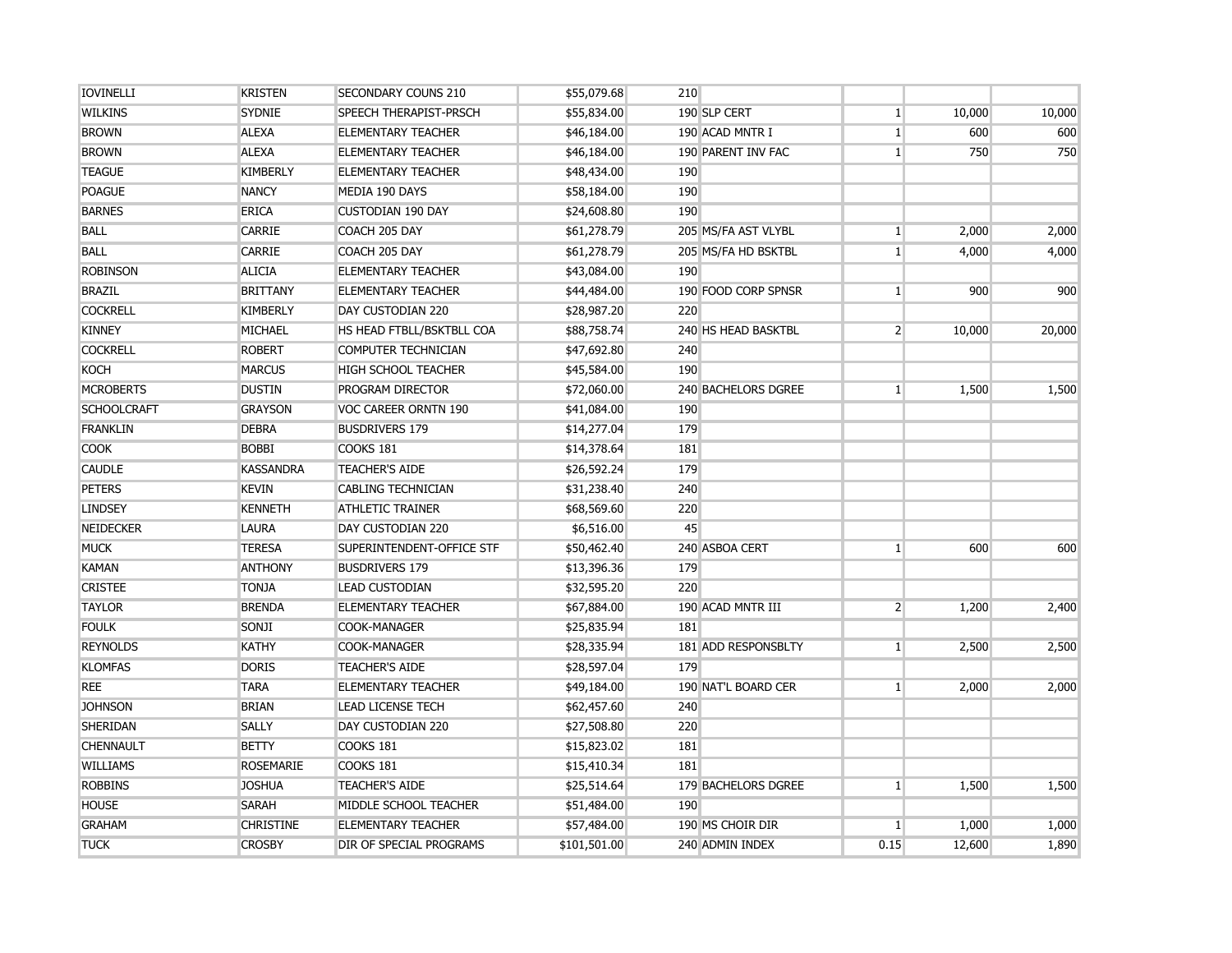| <b>TUCK</b>        | <b>CROSBY</b>   | DIR OF SPECIAL PROGRAMS          | \$101,501.00 | 240 HD HS FOOTBALL  | 1.75           | 10,000 | 17,500 |
|--------------------|-----------------|----------------------------------|--------------|---------------------|----------------|--------|--------|
| <b>LEMLEY</b>      | <b>JAMES</b>    | COACH 220 DAY (JULY 22)          | \$73,402.53  | 220 HS ASST CROSSCN | 1              | 3,000  | 3,000  |
| <b>LEMLEY</b>      | <b>JAMES</b>    | COACH 220 DAY (JULY 22)          | \$73,402.53  | 220 HS HEAD TRACK   | 1              | 5,000  | 5,000  |
| <b>HERRLEIN</b>    | <b>MEGHAN</b>   | MIDDLE SCHOOL TEACHER            | \$45,334.00  | 190                 |                |        |        |
| <b>MCGHEE</b>      | <b>CARA</b>     | <b>SECONDARY COUNS 210</b>       | \$57,511.26  | 210                 |                |        |        |
| <b>BECKHAM</b>     | <b>HARRISON</b> | MAINTENANCE-SKILLED I            | \$43,718.40  | 240                 |                |        |        |
| <b>HOLMAN</b>      | <b>KIMBERLY</b> | HS ASST PRINCIPAL                | \$85,464.00  | 240 ADMIN INDEX     | 0.45           | 12,600 | 5,670  |
| LEHMAN             | <b>SAMANTHA</b> | MIDDLE SCHOOL TEACHER            | \$45,184.00  | 190 ACAD MNTR III   | 1 <sup>1</sup> | 1,200  | 1,200  |
| <b>LEHMAN</b>      | <b>SAMANTHA</b> | MIDDLE SCHOOL TEACHER            | \$45,184.00  | 190 YEARBK EL/MS/FA | 1 <sup>1</sup> | 900    | 900    |
| <b>DAVIS</b>       | <b>SERENITY</b> | COOKS 181                        | \$14,378.64  | 181                 |                |        |        |
| <b>CHILDERS</b>    | <b>ROBERT</b>   | PRINCIPAL                        | \$100,781.00 | 240 ABC COORD       | 0.75           | 10,000 | 7,500  |
| <b>CHILDERS</b>    | <b>ROBERT</b>   | PRINCIPAL                        | \$100,781.00 | 240 ADMIN INDEX     | 1 <sup>1</sup> | 12,600 | 12,600 |
| <b>SPEARMAN</b>    | <b>LARRY</b>    | NIGHT CUSTODIAN                  | \$31,644.80  | 220                 |                |        |        |
| <b>KARNES</b>      | <b>TAYLOR</b>   | MIDDLE SCHOOL TEACHER            | \$43,184.00  | 190 CHESS MS/FA     | 1 <sup>1</sup> | 600    | 600    |
| <b>ELLISON</b>     | <b>SANDRA</b>   | <b>TEACHER'S AIDE</b>            | \$28,024.24  | 179                 |                |        |        |
| <b>COUSINS</b>     | <b>LINDA</b>    | SECRETARY-240 DAY                | \$40,108.80  | 240                 |                |        |        |
| <b>NSABIMANA</b>   | <b>LA DENA</b>  | PRESCHOOL AIDE-SPED              | \$28,482.48  | 179                 |                |        |        |
| <b>CAUDLE</b>      | <b>LOGAN</b>    | <b>TEACHER'S AIDE</b>            | \$23,441.84  | 179                 |                |        |        |
| <b>ROBERTS</b>     | <b>THERESA</b>  | <b>RESOURCE TEACHER</b>          | \$63,584.00  | 190                 |                |        |        |
| <b>HUMPHREY</b>    | <b>ALICE</b>    | ELEM ASST PRINCIPAL              | \$78,313.00  | 210 ADMIN INDEX     | 0.7            | 12,600 | 8,820  |
| <b>MURDERS</b>     | <b>CHRISTIE</b> | <b>SECRETARY 206 DAY</b>         | \$29,350.88  | 206                 |                |        |        |
| <b>SCHLINKER</b>   | <b>EMILY</b>    | MIDDLE SCHOOL TEACHER            | \$53,784.00  | 190                 |                |        |        |
| <b>SANDERS</b>     | <b>JOYCE</b>    | PRINCIPAL                        | \$89,501.00  | 240 ADMIN INDEX     | 0.7            | 12,600 | 8,820  |
| <b>CHISOLM</b>     | <b>MELINDA</b>  | SUPERINTENDENT-OFFICE STF        | \$41,303.20  | 240 ADD RESPONSBLTY | 1              | 2,500  | 2,500  |
| <b>MABRY</b>       | <b>JODIE</b>    | KINDERGARTEN TEACHER             | \$49,734.00  | 190 NAT'L BOARD CER | 1 <sup>1</sup> | 2,000  | 2,000  |
| <b>NORRIED</b>     | <b>PAMELA</b>   | COOKS 181                        | \$16,442.04  | 181                 |                |        |        |
| <b>MCCLURE</b>     | <b>CARROLL</b>  | <b>BUSDRIVERS 179</b>            | \$16,049.14  | 179                 |                |        |        |
| <b>COTTRELL</b>    | <b>JULIA</b>    | CLASSROOM TEACHER 210 DAY        | \$74,395.47  | 210 STEM COORDI     | 1              | 5,500  | 5,500  |
| <b>JARRETT</b>     | <b>SUSAN</b>    | MIDDLE SCHOOL TEACHER            | \$45,084.00  | 190                 |                |        |        |
| <b>ALLISON</b>     | WILLIAM         | <b>CUSTODIAN 190 DAY</b>         | \$26,524.00  | 190                 |                |        |        |
| <b>SCHOOLCRAFT</b> | <b>EMILY</b>    | <b>ELEMENTARY TEACHER</b>        | \$43,584.00  | 190                 |                |        |        |
| <b>BROWN</b>       | LANDI           | KINDERGARTEN TEACHER             | \$54,984.00  | 190                 |                |        |        |
| WILKINSON          | <b>SHANDA</b>   | <b>ELEMENTARY TEACHER</b>        | \$50,034.00  | 190                 |                |        |        |
| <b>THOMPSON</b>    | ANGIE           | VOC BUSINESS/OFC ED 195          | \$59,288.84  | 195 ACAD MNTR I     | 1              | 600    | 600    |
| <b>MONGOLD</b>     | <b>LUTHER</b>   | MAINTENANCE-SKILLED I            | \$43,718.40  | 240                 |                |        |        |
| <b>BAXTER</b>      | <b>KRISTEN</b>  | MIDDLE SCHOOL TEACHER            | \$48,334.00  | 190                 |                |        |        |
| <b>MCNATT</b>      | <b>BARNEY</b>   | <b>GENERAL MAINTENANCE 220 D</b> | \$31,979.20  | 220                 |                |        |        |
| <b>CARTER</b>      | <b>ASHLEY</b>   | COACH 205 DAY                    | \$59,141.95  | 205 HS ASST SFTBALL | 1 <sup>1</sup> | 3,000  | 3,000  |
| <b>CLIFFORD</b>    | <b>VELVET</b>   | <b>HIGH SCHOOL TEACHER</b>       | \$48,284.00  | 190                 |                |        |        |
|                    |                 |                                  |              |                     |                |        |        |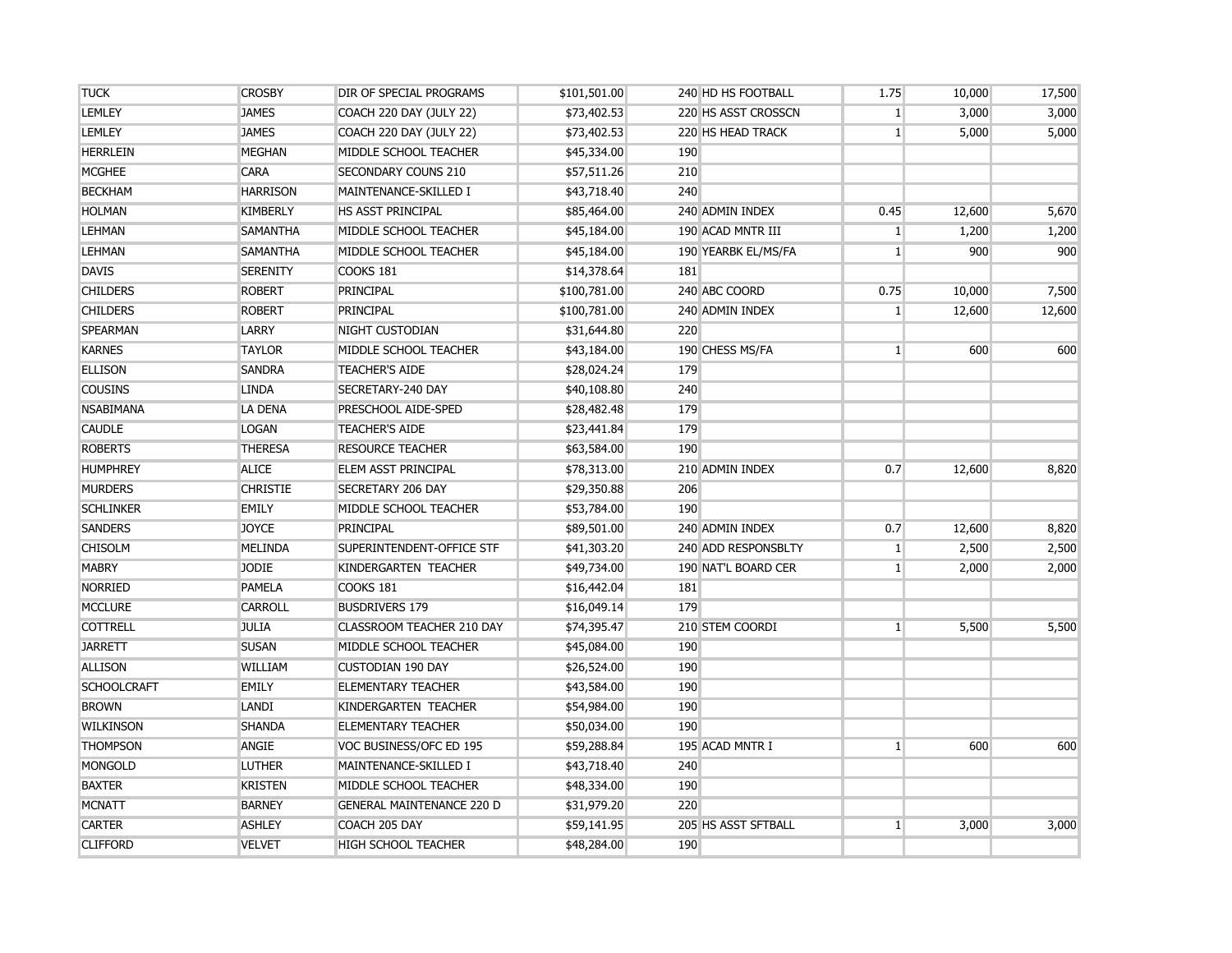| <b>LISA</b>      | COOK-MANAGER                       | \$25,835.94 | 181                 |                 |        |           |
|------------------|------------------------------------|-------------|---------------------|-----------------|--------|-----------|
| <b>KRISTIE</b>   | <b>ELEMENTARY TEACHER</b>          | \$57,034.00 | 190 NAT'L BOARD CER | $\mathbf{1}$    | 2,000  | 2,000     |
| <b>EMILY</b>     | <b>ELEMENTARY COUN 195</b>         | \$50,375.68 | 195                 |                 |        |           |
| <b>OSCAR</b>     | <b>CUSTODIAN 190 DAY</b>           | \$23,757.60 | 190                 |                 |        |           |
| <b>DANIELLE</b>  | <b>HIGH SCHOOL TEACHER</b>         | \$46,334.00 | 190                 |                 |        |           |
| <b>MARY</b>      | MIDDLE SCHOOL TEACHER              | \$62,334.00 | 190                 |                 |        |           |
| <b>SARAH</b>     | CHORAL/BAND DIRECTOR               | \$59,828.79 | 205 MS/FA CHOIR DIR | 1 <sup>1</sup>  | 2,500  | 2,500     |
| <b>MARY</b>      | <b>TEACHER'S AIDE</b>              | \$28,597.04 | 179                 |                 |        |           |
| <b>BRANDI</b>    | <b>TEACHER TECHNICIAN</b>          | \$27,623.28 | 179                 |                 |        |           |
| <b>MEGAN</b>     | <b>ELEMENTARY TEACHER</b>          | \$50,434.00 | 190 NAT'L BOARD CER | $\mathbf{1}$    | 2,000  | 2,000     |
| ERIN             | <b>ELEMENTARY TEACHER</b>          | \$46,484.00 | 190 YEARBK EL/MS/FA | $1\overline{ }$ | 900    | 900       |
| <b>JODIE</b>     | <b>ELEMENTARY TEACHER</b>          | \$46,084.00 | 190                 |                 |        |           |
| PAIGE            | <b>RESOURCE TEACHER</b>            | \$45,834.00 | 190                 |                 |        |           |
| <b>MEGHAN</b>    | <b>ELEMENTARY TEACHER</b>          | \$42,584.00 | 190                 |                 |        |           |
| <b>KAYLIN</b>    | MIDDLE SCHOOL TEACHER              | \$43,584.00 | 190                 |                 |        |           |
| <b>SARAH</b>     | <b>RESOURCE TEACHER</b>            | \$48,084.00 | 190                 |                 |        |           |
| <b>RACHEL</b>    | <b>HIGH SCHOOL TEACHER</b>         | \$43,484.00 | 190 FA STUDENT COUN | $\mathbf{1}$    | 900    | 900       |
| <b>ABBY</b>      | SE PRESCHOOL TEACHER               | \$41,584.00 | 190                 |                 |        |           |
| KALLIE           | KINDERGARTEN TEACHER               | \$41,084.00 | 190                 |                 |        |           |
| <b>PAYTON</b>    | <b>HIGH SCHOOL TEACHER</b>         | \$43,984.00 | 190 JR CLASS SPONSR | $\mathbf{1}$    | 900    | 900       |
| <b>EMILY</b>     | <b>ELEMENTARY TEACHER</b>          | \$41,584.00 | 190                 |                 |        |           |
| <b>CHRISTINA</b> | <b>TEACHER'S AIDE</b>              | \$24,014.64 | 179                 |                 |        |           |
| <b>SHAWNDA</b>   | SECRETARY - 210 DAY                | \$32,428.80 | 210 BACHELORS DGREE | 1 <sup>1</sup>  | 1,500  | 1,500     |
| <b>KELSEY</b>    | <b>ELEMENTARY TEACHER</b>          | \$42,584.00 | 190                 |                 |        |           |
| <b>SARAH</b>     | DAY CUSTODIAN 220                  | \$28,882.88 | 212                 |                 |        |           |
| <b>GARY</b>      | SPEC ED SECRETARY - 240            | \$40,610.40 | 240 BACHELORS DGREE | $\vert$ 1       | 1,500  | 1,500     |
| <b>NATHAN</b>    | COACH 205 DAY                      | \$64,627.47 | 205 ASST ATH COORD  | $\mathbf{1}$    | 2,000  | 2,000     |
| <b>NATHAN</b>    | COACH 205 DAY                      | \$64,627.47 | 205 ATH SUPPLEMENT  | 0.666667        | 3,000  | 2,000.001 |
| <b>NATHAN</b>    | COACH 205 DAY                      | \$64,627.47 | 205 HEAD SOCCER     | 0.8             | 5,000  | 4,000     |
| <b>JASON</b>     | PRINCIPALS 240 DAY                 | \$93,281.00 | 240 ADMIN INDEX     | $\mathbf{1}$    | 12,600 | 12,600    |
| <b>JACOB</b>     | MS BAND DIRECTOR                   | \$53,886.74 | 220 MS/FA BAND DIR  | $\mathbf{1}$    | 4,000  | 4,000     |
| <b>FRANK</b>     | <b>BUSDRIVERS 179</b>              | \$14,989.44 | 179 BACHELORS DGREE | $\vert$ 1       | 1,500  | 1,500     |
| LANCE            | <b>BUSDRIVERS 179</b>              | \$14,004.94 | 179 BACHELORS DGREE | $\mathbf{1}$    | 1,500  | 1,500     |
| <b>ALLAN</b>     | <b>TEACHER TECHNICIAN</b>          | \$27,336.88 | 179                 |                 |        |           |
| <b>BARBARA</b>   | <b>BUSDRIVERS 179</b>              | \$16,049.14 | 179                 |                 |        |           |
| <b>NATHANIEL</b> | <b>STRENGTH &amp; CONDITIONING</b> | \$56,702.53 | 220 VBHS ASST FB    | $\mathbf{1}$    | 4,500  | 4,500     |
| <b>SCOTT</b>     | COACH 205 DAY                      | \$10,743.44 | 205 MS/FA AST BSKTB | $\mathbf{1}$    | 2,500  | 2,500     |
| <b>SCOTT</b>     | COACH 205 DAY                      | \$10,743.44 | 205 MS/FA AST TRACK | $\mathbf{1}$    | 2,000  | 2,000     |
| <b>SCOTT</b>     | COACH 205 DAY                      | \$10,743.44 | 205 MS/FA HD CRCO   | $\mathbf{1}$    | 3,000  | 3,000     |
|                  |                                    |             |                     |                 |        |           |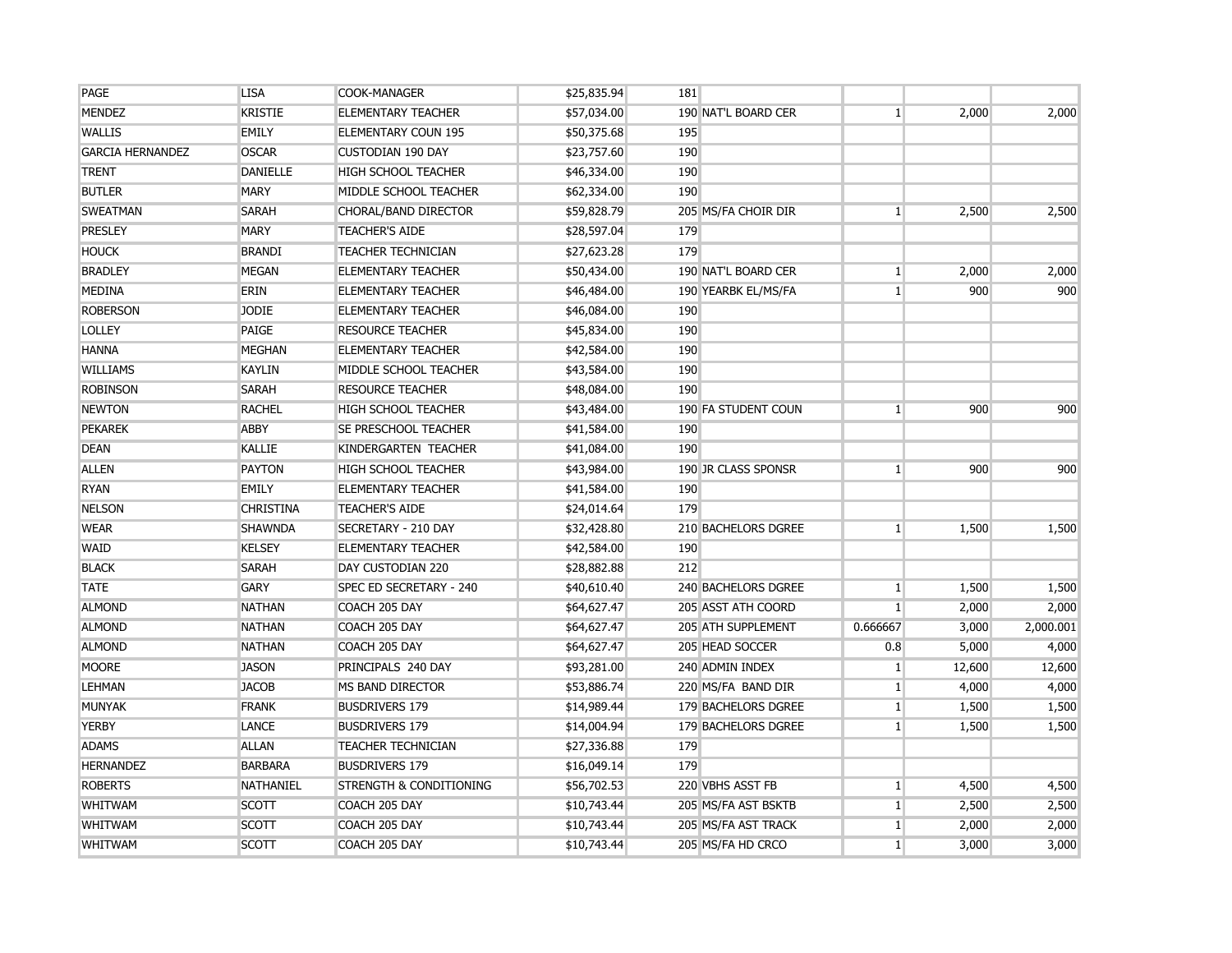| <b>PHILLIPS</b>    | <b>ETHEL</b>       | COOKS 181                  | \$18,299.10  | 181                     |                |        |        |
|--------------------|--------------------|----------------------------|--------------|-------------------------|----------------|--------|--------|
| <b>BURNS</b>       | PAUL               | <b>BUSDRIVERS 179</b>      | \$16,049.14  | 179                     |                |        |        |
| <b>TIPTON</b>      | <b>JOHN</b>        | PRINCIPALS 240 DAY         | \$99,413.00  | 240 ADMIN INDEX         | 0.7            | 12,600 | 8,820  |
| <b>STEWART</b>     | <b>DEBRA</b>       | COOKS 181                  | \$18,299.10  | 181                     |                |        |        |
| <b>BRYANT</b>      | <b>CHRISTOPHER</b> | <b>HS ASST PRINCIPAL</b>   | \$82,944.00  | 240 ADMIN INDEX         | 0.25           | 12,600 | 3,150  |
| <b>MULLENS</b>     | <b>SHANE</b>       | <b>HIGH SCHOOL TEACHER</b> | \$60,484.00  | 190 ACAD MNTR II        | 0.5            | 900    | 450    |
| <b>FINCHER</b>     | <b>SACHA</b>       | MIDDLE SCHOOL TEACHER      | \$53,284.00  | 190                     |                |        |        |
| <b>NOLASCO</b>     | <b>BLANCA</b>      | COOKS 181                  | \$16,235.70  | 181                     |                |        |        |
| <b>MAIERHOFFER</b> | <b>CHELSEA</b>     | SPIRIT COACHES 195 DAY     | \$49,783.58  | 195 MS/FA HD CHEER      | $\mathbf{1}$   | 3,000  | 3,000  |
| <b>MCCABE</b>      | <b>MARK</b>        | <b>ELEMENTARY TEACHER</b>  | \$5,380.41   | 17 NAT'L BOARD CER      | 1              | 178.95 | 178.95 |
| <b>LOWREY</b>      | MICHAEL            | COACH 220 DAY (JULY 22)    | \$73,618.32  | 220 MS/FA AST BSKTB     | $\mathbf{1}$   | 2,500  | 2,500  |
| <b>LOWREY</b>      | MICHAEL            | COACH 220 DAY (JULY 22)    | \$73,618.32  | 220 VBHS ASST FB        | $\mathbf{1}$   | 4,500  | 4,500  |
| <b>MCMURRAY</b>    | <b>TEDDY</b>       | <b>HIGH SCHOOL TEACHER</b> | \$65,934.00  | 190 ACAD MNTR IV        | $\mathbf{1}$   | 1,600  | 1,600  |
| <b>MCMURRAY</b>    | <b>TEDDY</b>       | <b>HIGH SCHOOL TEACHER</b> | \$65,934.00  | <b>190 LEAD TEACHER</b> | 1 <sup>1</sup> | 2,000  | 2,000  |
| <b>BLOUNT</b>      | <b>RONNIE</b>      | <b>BUSDRIVERS 179</b>      | \$15,655.34  | 179                     |                |        |        |
| <b>BRASUELL</b>    | <b>JERRY</b>       | COACH 220 DAY (JULY 22)    | \$66,239.37  | 220 HS ASST BSKTBLL     | 2 <sup>1</sup> | 4,500  | 9,000  |
| <b>MOREY</b>       | KAMI               | <b>RESOURCE TEACHER</b>    | \$44,084.00  | 190                     |                |        |        |
| MAY                | <b>BROCK</b>       | COACH 220 DAY (JULY 22)    | \$54,386.74  | 220 VBHS ASST FB        | $\mathbf{1}$   | 4,500  | 4,500  |
| PIXLEY             | <b>LISA</b>        | SPIRIT COACHES 195 DAY     | \$66,287.53  | 195 MS/FA HD CHEER      | $\mathbf{1}$   | 3,000  | 3,000  |
| <b>PIXLEY</b>      | <b>LISA</b>        | SPIRIT COACHES 195 DAY     | \$66,287.53  | 195 STUDENT COUNCIL     | $\mathbf{1}$   | 750    | 750    |
| <b>MONTGOMERY</b>  | <b>LISA</b>        | COACH 205 DAY              | \$69,209.05  | 205 MS/FA HD TRACK      | 1              | 3,000  | 3,000  |
| <b>MONTGOMERY</b>  | <b>LISA</b>        | COACH 205 DAY              | \$69,209.05  | 205 MS/FA HD VLLYBL     | $\mathbf{1}$   | 3,000  | 3,000  |
| <b>SEXTON</b>      | <b>LINDA</b>       | <b>ELEMENTARY TEACHER</b>  | \$54,384.00  | 190                     |                |        |        |
| <b>ALLEN</b>       | <b>KAREN</b>       | ASSISTANT SUPERINTENDENT   | \$122,486.00 | 240                     |                |        |        |
| <b>LEE</b>         | <b>TASHA</b>       | <b>LEAD CUSTODIAN</b>      | \$30,131.20  | 220                     |                |        |        |
| <b>BULL</b>        | <b>RACHEL</b>      | COOKS 181                  | \$17,680.08  | 181                     |                |        |        |
| PULLIAM            | <b>CRYSTAL</b>     | <b>TEACHER'S AIDE</b>      | \$28,024.24  | 179                     |                |        |        |
| <b>YATES</b>       | <b>SARA</b>        | <b>RESOURCE TEACHER</b>    | \$46,334.00  | 190                     |                |        |        |
| <b>ROGERS</b>      | LEAH               | SPEECH THERAPIST-PRSCH     | \$56,834.00  | 190 SLP CERT            | 1              | 10,000 | 10,000 |
| <b>CHAMBERS</b>    | <b>DUSTIN</b>      | <b>BAND DIR 240 DAY</b>    | \$78,579.79  | 240 DIR OF BANDS        | $\mathbf{1}$   | 7,000  | 7,000  |
| <b>CHAMBERS</b>    | <b>DUSTIN</b>      | <b>BAND DIR 240 DAY</b>    | \$78,579.79  | 240 PERCUSSION DIR      | $\mathbf{1}$   | 2,000  | 2,000  |
| <b>NEEL</b>        | <b>BRANDI</b>      | MIDDLE SCHOOL TEACHER      | \$44,584.00  | 190                     |                |        |        |
| <b>DEBERRY</b>     | <b>CARISSA</b>     | NIGHT CUSTODIAN            | \$28,195.20  | 220                     |                |        |        |
| <b>MCGRATH</b>     | <b>DERENDA</b>     | COOK-MANAGER               | \$25,835.94  | 181                     |                |        |        |
| <b>GUESS</b>       | <b>ANGELA</b>      | <b>ELEMENTARY TEACHER</b>  | \$52,484.00  | 190                     |                |        |        |
| <b>JACKSON</b>     | <b>KELLIE</b>      | MIDDLE SCHOOL TEACHER      | \$54,734.00  | 190 ACAD MNTR II        | $\mathbf{1}$   | 900    | 900    |
| <b>JACKSON</b>     | <b>KELLIE</b>      | MIDDLE SCHOOL TEACHER      | \$54,734.00  | 190 NAT'L BOARD CER     | $\mathbf{1}$   | 2,000  | 2,000  |
| <b>HENRY</b>       | <b>RACHEL</b>      | MIDDLE SCHOOL TEACHER      | \$46,834.00  | 190                     |                |        |        |
| RAMOS              | <b>JENNIFER</b>    | <b>TEACHER'S AIDE</b>      | \$24,014.64  | 179                     |                |        |        |
|                    |                    |                            |              |                         |                |        |        |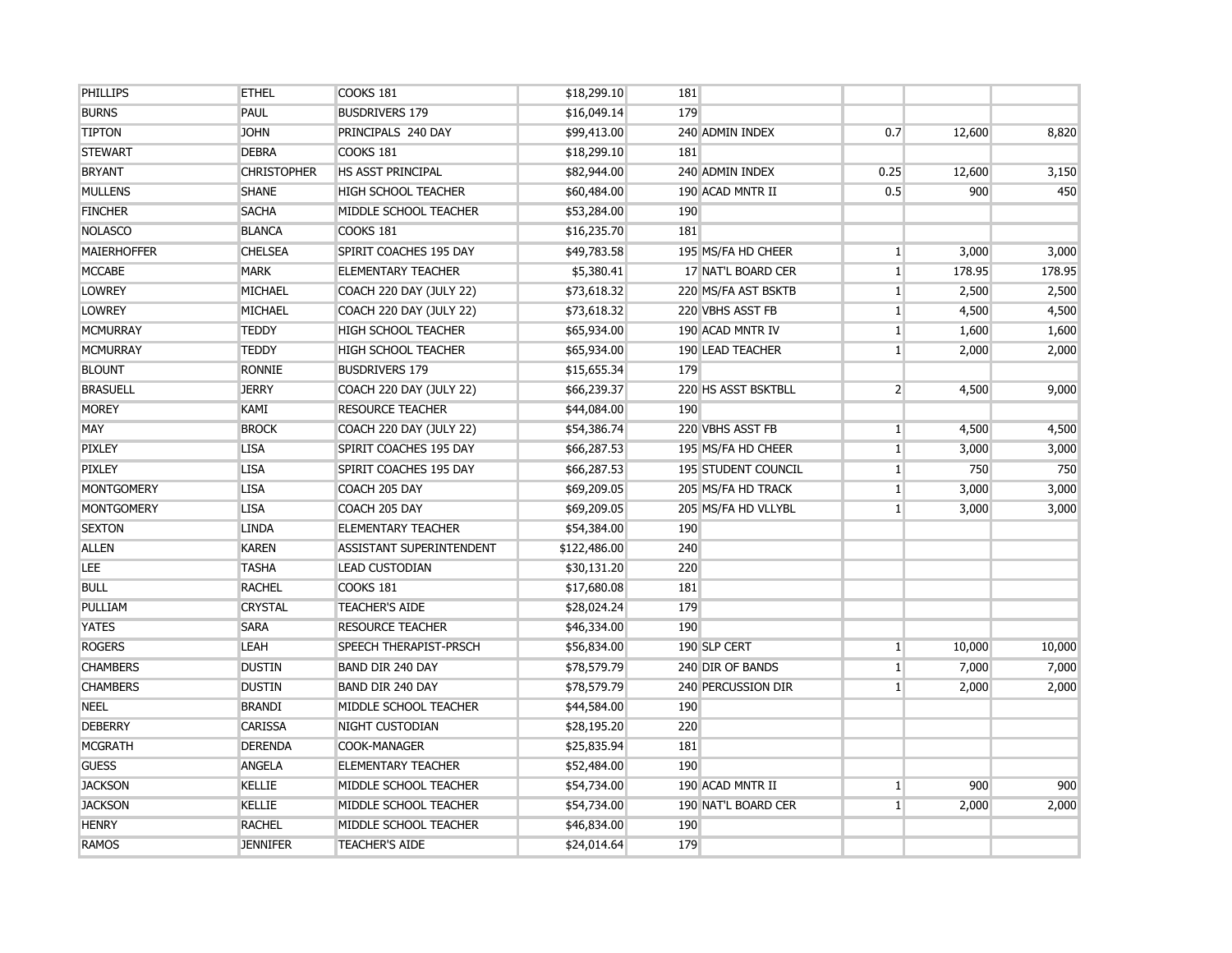| <b>HARRIS</b>   | <b>JAMIA</b>    | <b>HIGH SCHOOL TEACHER</b>    | \$50,934.00 | 190 |                            |                 |         |         |
|-----------------|-----------------|-------------------------------|-------------|-----|----------------------------|-----------------|---------|---------|
| <b>WAGNER</b>   | <b>LESLIE</b>   | <b>BUS DRIVER</b>             | \$14,201.84 | 179 |                            |                 |         |         |
| <b>WAGNER</b>   | <b>LESLIE</b>   | <b>ELEMENTARY TEACHER</b>     | \$58,434.00 | 190 |                            |                 |         |         |
| <b>DECKER</b>   | <b>KELSEY</b>   | <b>ELEMENTARY TEACHER</b>     | \$46,084.00 | 190 |                            |                 |         |         |
| <b>BOBBITT</b>  | MICHELLE        | <b>TEACHER'S AIDE</b>         | \$24,941.84 |     | 179 BACHELORS DGREE        | 1 <sup>1</sup>  | 1,500   | 1,500   |
| <b>NEWELL</b>   | <b>JORDAN</b>   | <b>BUS DRIVER</b>             | \$14,004.94 | 179 |                            |                 |         |         |
| <b>NEWELL</b>   | <b>JORDAN</b>   | <b>ELEMENTARY TEACHER</b>     | \$42,084.00 | 190 |                            |                 |         |         |
| <b>BARTMIER</b> | <b>RUSTY</b>    | MAINTENANCE-SKILLED I         | \$40,224.00 | 240 |                            |                 |         |         |
| <b>WATTS</b>    | <b>TERRY</b>    | <b>BUSDRIVERS 179</b>         | \$12,504.94 | 179 |                            |                 |         |         |
| <b>JOHNSON</b>  | <b>CHERYL</b>   | <b>ELEMENTARY TEACHER</b>     | \$59,834.00 | 190 |                            |                 |         |         |
| PHILLIPS        | <b>KIMBERLY</b> | <b>TEACHER'S AIDE</b>         | \$22,851.74 |     | <b>164 BACHELORS DGREE</b> | $\mathbf{1}$    | 1,374.3 | 1,374.3 |
| <b>GOERIG</b>   | <b>REBECCA</b>  | COACH 220 DAY (JULY 22)       | \$72,123.58 |     | 220 MS/FA HD BSKTBL        | 1 <sup>1</sup>  | 4,000   | 4,000   |
| <b>SMITH</b>    | <b>MELISSA</b>  | <b>ELEMENTARY TEACHER</b>     | \$54,434.00 | 190 |                            |                 |         |         |
| <b>PHILLIPS</b> | <b>DIXIE</b>    | <b>TEACHER'S AIDE</b>         | \$26,305.84 | 179 |                            |                 |         |         |
| <b>FLECK</b>    | <b>TELITHA</b>  | SECONDARY COUNS 210           | \$60,119.16 |     | 210 NAT'L BOARD CER        | $1\vert$        | 2,000   | 2,000   |
| <b>DORROUGH</b> | <b>TARA</b>     | <b>REGISTERED NURSE</b>       | \$43,926.89 | 181 |                            |                 |         |         |
| <b>COBLEY</b>   | <b>SHERI</b>    | MIDDLE SCHOOL TEACHER         | \$49,434.00 | 190 |                            |                 |         |         |
| <b>REICHARD</b> | <b>SHASTA</b>   | <b>ELEMENTARY TEACHER</b>     | \$53,084.00 | 190 |                            |                 |         |         |
| <b>DOWNEY</b>   | <b>MELISSA</b>  | <b>TEACHER'S AIDE</b>         | \$23,441.84 | 179 |                            |                 |         |         |
| <b>SIMS</b>     | <b>HEATHER</b>  | <b>TEACHER TECHNICIAN</b>     | \$28,196.08 | 179 |                            |                 |         |         |
| <b>ZEIGLER</b>  | <b>AMBER</b>    | <b>ELEMENTARY TEACHER</b>     | \$41,584.00 | 190 |                            |                 |         |         |
| <b>TIPTON</b>   | <b>APRIL</b>    | <b>TEACHER'S AIDE</b>         | \$24,941.84 |     | 179 BACHELORS DGREE        | $\mathbf{1}$    | 1,500   | 1,500   |
| O'NEAL          | <b>ALYSSA</b>   | <b>ELEMENTARY TEACHER</b>     | \$49,434.00 |     | 190 QUIZ BOWL-ELEM         | $\mathbf{1}$    | 600     | 600     |
| PHAM            | <b>AUDREY</b>   | ASST SPECIAL EVENTS COORD     | \$32,692.80 | 210 |                            |                 |         |         |
| <b>HAYDEN</b>   | <b>TELA</b>     | <b>ELEMENTARY TEACHER</b>     | \$43,484.00 |     | 190 YEARBK EL/MS/FA        | 1 <sup>1</sup>  | 900     | 900     |
| <b>COBB</b>     | <b>AARON</b>    | <b>TEACHER TECHNICIAN</b>     | \$27,977.68 |     | 179 BACHELORS DGREE        | $\mathbf{1}$    | 1,500   | 1,500   |
| <b>SMITH</b>    | <b>JOSHUA</b>   | <b>FAC TECHNICAL ASST</b>     | \$46,120.80 |     | 240 BACHELORS DGREE        | $1\overline{ }$ | 1,500   | 1,500   |
| <b>HENSLEY</b>  | MICHAEL         | <b>ASST. PRINCIPAL</b>        | \$78,422.00 |     | 220 ADMIN INDEX            | 0.4             | 12,600  | 5,040   |
| <b>RICKETTS</b> | <b>KORTNEY</b>  | <b>SECONDARY COUNS 210</b>    | \$53,421.79 | 210 |                            |                 |         |         |
| LEE.            | <b>RICKEY</b>   | MIDDLE SCHOOL TEACHER         | \$49,084.00 | 190 |                            |                 |         |         |
| <b>BERRY</b>    | <b>CARRIE</b>   | VB STUDY HALL SUPV.-CLAS      | \$29,999.60 | 185 |                            |                 |         |         |
| <b>NOLTE</b>    | <b>SUSIE</b>    | SELF CONTAINED TEACHER        | \$46,834.00 | 190 |                            |                 |         |         |
| <b>JORDAN</b>   | <b>ALICIA</b>   | <b>HIGH SCHOOL TEACHER</b>    | \$56,984.00 |     | 190 MS/FA HD CHEER         | 0.75            | 3,000   | 2,250   |
| <b>JORDAN</b>   | <b>ALICIA</b>   | <b>HIGH SCHOOL TEACHER</b>    | \$56,984.00 |     | 190 MS/FA HD DANCE         | 0.75            | 3,000   | 2,250   |
| <b>DOLLARD</b>  | <b>AMANDA</b>   | <b>COOKS 181</b>              | \$14,997.66 | 181 |                            |                 |         |         |
| <b>HIBBS</b>    | <b>CARRIE</b>   | SPEECH THERAPIST-PRSCH        | \$55,834.00 |     | 190 SLP CERT               | $\mathbf{1}$    | 10,000  | 10,000  |
| <b>MIXON</b>    | <b>HALEY</b>    | <b>ELEMENTARY TEACHER</b>     | \$41,584.00 | 190 |                            |                 |         |         |
| <b>SMITH</b>    | <b>AMANDA</b>   | <b>SELF CONTAINED TEACHER</b> | \$46,334.00 | 190 |                            |                 |         |         |
| <b>GILMORE</b>  | <b>CHARITY</b>  | <b>TEACHER'S AIDE</b>         | \$27,451.44 | 179 |                            |                 |         |         |
|                 |                 |                               |             |     |                            |                 |         |         |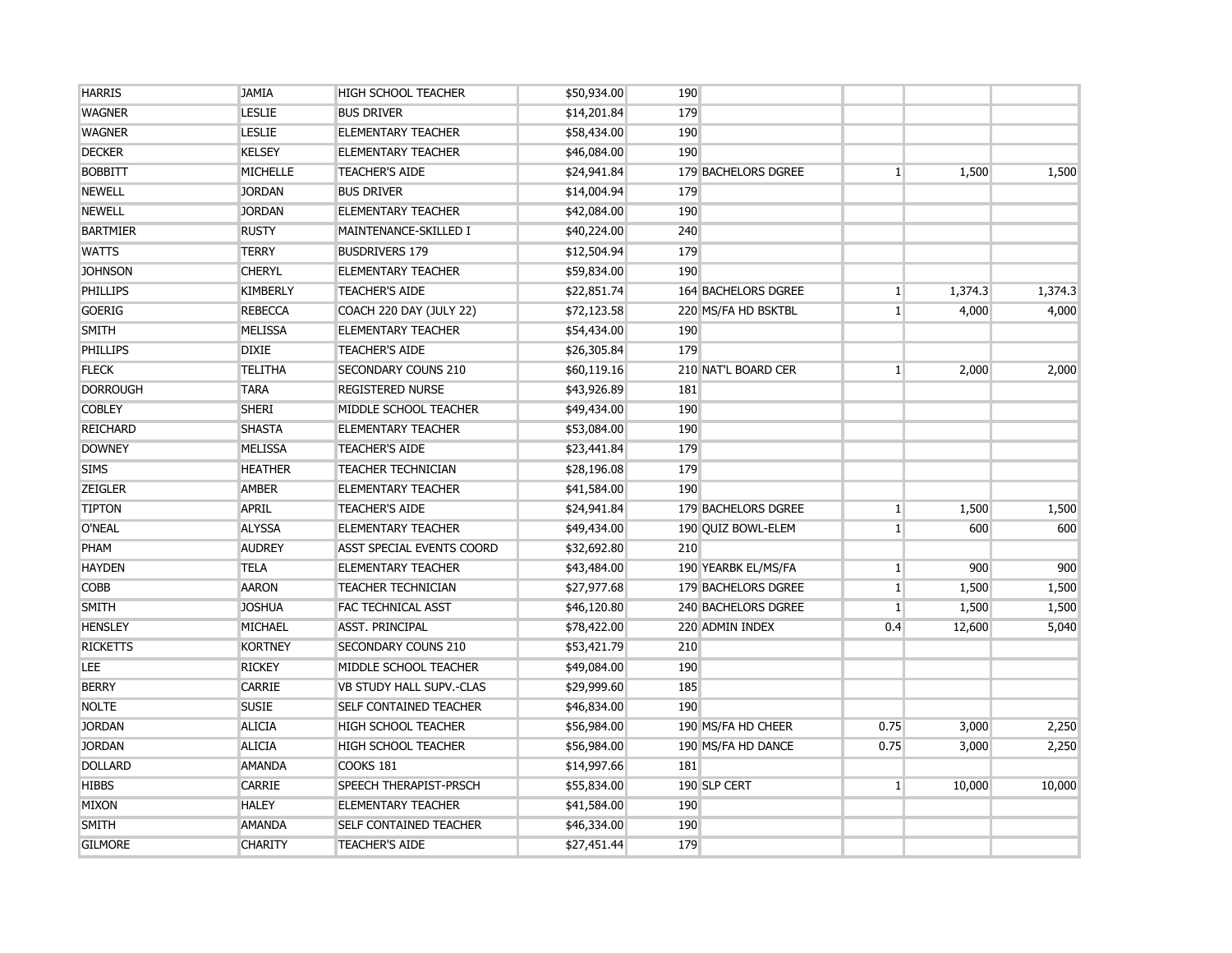| <b>MCCORMICK</b> | <b>KIMBERLY</b>  | MIDDLE SCH COUN 205            | \$56,148.53 | 205 HONOR CLUB MS   | $\mathbf{1}$   | 600    | 600    |
|------------------|------------------|--------------------------------|-------------|---------------------|----------------|--------|--------|
| <b>FOWLER</b>    | <b>KYLE</b>      | COACH 220 DAY (JULY 22)        | \$76,176.21 | 220 MS/FA HD FOOTBL | $\mathbf{1}$   | 4,000  | 4,000  |
| <b>PORTER</b>    | <b>KEVIN</b>     | <b>HIGH SCHOOL TEACHER</b>     | \$53,434.00 | 190 ACAD MNTR I     | 0.5            | 600    | 300    |
| <b>DODSON</b>    | <b>AMY</b>       | COOKS 181                      | \$15,204.00 | 181                 |                |        |        |
| <b>CRABTREE</b>  | <b>KEITH</b>     | <b>BUSDRIVERS 179</b>          | \$13,883.24 | 179                 |                |        |        |
| <b>WELLS</b>     | <b>JAMES</b>     | <b>LEAD LICENSE TECH</b>       | \$65,821.60 | 240 ADD RESPONSBLTY | $\mathbf{1}$   | 2,500  | 2,500  |
| <b>MYERS</b>     | <b>RENEE</b>     | MIDDLE SCHOOL TEACHER          | \$48,284.00 | 190                 |                |        |        |
| <b>HONEYMAN</b>  | <b>SHEILA</b>    | <b>HIGH SCHOOL TEACHER</b>     | \$55,684.00 | 190                 |                |        |        |
| <b>HUTCHINS</b>  | <b>JENNIFER</b>  | SUPERINTENDENT-OFFICE STF      | \$39,403.20 | 240 ASBOA CERT      | $\mathbf{1}$   | 600    | 600    |
| <b>COUCH</b>     | <b>JASON</b>     | <b>HIGH SCHOOL TEACHER</b>     | \$50,884.00 | 190 CHESS HIGH SCH  | $\mathbf{1}$   | 900    | 900    |
| <b>WOODARD</b>   | <b>NATASHA</b>   | SECRETARY - 210 DAY            | \$27,978.40 | 205                 |                |        |        |
| <b>NEWBY</b>     | <b>MARI</b>      | <b>HIGH SCHOOL TEACHER</b>     | \$56,484.00 | 190                 |                |        |        |
| <b>EARNHART</b>  | <b>LINDA</b>     | CLASSROOM TEACHER 210 DAY      | \$70,250.74 | 210 CURR COACH K-6  | $\mathbf{1}$   | 5,500  | 5,500  |
| <b>MITCHELL</b>  | <b>LONNIE</b>    | <b>JRHS PRINCIPAL</b>          | \$92,382.00 | 240 ADMIN INDEX     | 0.7            | 12,600 | 8,820  |
| <b>JENKINS</b>   | <b>CINDY</b>     | <b>TEACHER'S AIDE</b>          | \$25,160.24 | 179                 |                |        |        |
| SHOEMAKE         | <b>TERESA</b>    | <b>RESOURCE TEACHER</b>        | \$57,034.00 | 190                 |                |        |        |
| <b>HINES</b>     | <b>ANGELA</b>    | COOK-MANAGER                   | \$24,988.86 | 181                 |                |        |        |
| <b>RAY</b>       | <b>RODERICK</b>  | <b>ASST FOOTBALL COACH</b>     | \$77,834.11 | 220 HS HD CRS CNTRY | $\mathbf{1}$   | 5,000  | 5,000  |
| <b>RAY</b>       | <b>RODERICK</b>  | <b>ASST FOOTBALL COACH</b>     | \$77,834.11 | 220 HS HEAD TRACK   | $\mathbf{1}$   | 5,000  | 5,000  |
| <b>NEWBY</b>     | KIM              | <b>TEACHER'S AIDE</b>          | \$23,441.84 | 179                 |                |        |        |
| <b>DYER</b>      | <b>TOMMY</b>     | NIGHT CUSTODIAN                | \$30,659.20 | 220                 |                |        |        |
| <b>KENT</b>      | SHELLY           | <b>TEACHER TECHNICIAN</b>      | \$30,200.88 | 179                 |                |        |        |
| <b>MCLEAN</b>    | <b>JOSEPH</b>    | CLASSROOM TEACHER 210 DAY      | \$65,166.53 | 210 STEM COORDI     | $\mathbf{1}$   | 5,500  | 5,500  |
| <b>DEAN</b>      | <b>HEATHER</b>   | <b>HIGH SCHOOL TEACHER</b>     | \$52,034.00 | 190 NAT'L BOARD CER | $\mathbf{1}$   | 2,000  | 2,000  |
| <b>CRABTREE</b>  | <b>SUMMER</b>    | <b>ELEMENTARY TEACHER</b>      | \$49,534.00 | 190                 |                |        |        |
| <b>PALACIOS</b>  | <b>MAGDALENA</b> | <b>TEACHER'S AIDE</b>          | \$24,301.04 | 179                 |                |        |        |
| <b>TURNER</b>    | <b>ANDREA</b>    | COOKS 181                      | \$14,997.66 | 181                 |                |        |        |
| <b>LAWYER</b>    | <b>ELDON</b>     | <b>BUSDRIVERS 179</b>          | \$12,504.94 | 179                 |                |        |        |
| <b>PHILLIPS</b>  | <b>GERALD</b>    | ROTC-CERTIFIED                 | \$56,158.74 | 240 JROTC SPONSOR   | $1\vert$       | 3,000  | 3,000  |
| <b>AUTRY</b>     | <b>BRADLEE</b>   | HS HEAD FTBLL/BSKTBLL COA      | \$98,737.68 | 240 HS HEAD BASKTBL | $2^{\circ}$    | 10,000 | 20,000 |
| <b>CROSS</b>     | <b>EMILY</b>     | <b>BUS DRIVER</b>              | \$14,398.74 | 179                 |                |        |        |
| <b>CROSS</b>     | EMILY            | MEDIA 190 DAYS                 | \$56,934.00 | 190                 |                |        |        |
| <b>WORKMAN</b>   | <b>SCOTT</b>     | <b>MECHANICS</b>               | \$39,264.00 | 240                 |                |        |        |
| <b>CARLSON</b>   | <b>REBECCA</b>   | HIGH SCHOOL TEACHER            | \$54,784.00 | 190 LEAD TEACHER    | 0.5            | 2,000  | 1,000  |
| <b>PETERS</b>    | <b>VAN</b>       | DAY CUSTODIAN 220              | \$28,001.60 | 220                 |                |        |        |
| <b>BROWNING</b>  | <b>TARA</b>      | <b>EARLY CHILDHOOD TEACHER</b> | \$46,334.00 | 190                 |                |        |        |
| <b>SCHLINKER</b> | <b>BRIAN</b>     | COACH 220 DAY (JULY 22)        | \$62,628.84 | 220 MS/FA HD FOOTBL | $\mathbf{1}$   | 4,000  | 4,000  |
| <b>DODSON</b>    | <b>BRIAN</b>     | COACH 220 DAY (JULY 22)        | \$62,770.95 | 220 HEAD SOCCER     | $\mathbf{1}$   | 5,000  | 5,000  |
| <b>DODSON</b>    | <b>BRIAN</b>     | COACH 220 DAY (JULY 22)        | \$62,770.95 | 220 MS/FA ASST FTBL | 1 <sup>1</sup> | 2,500  | 2,500  |
|                  |                  |                                |             |                     |                |        |        |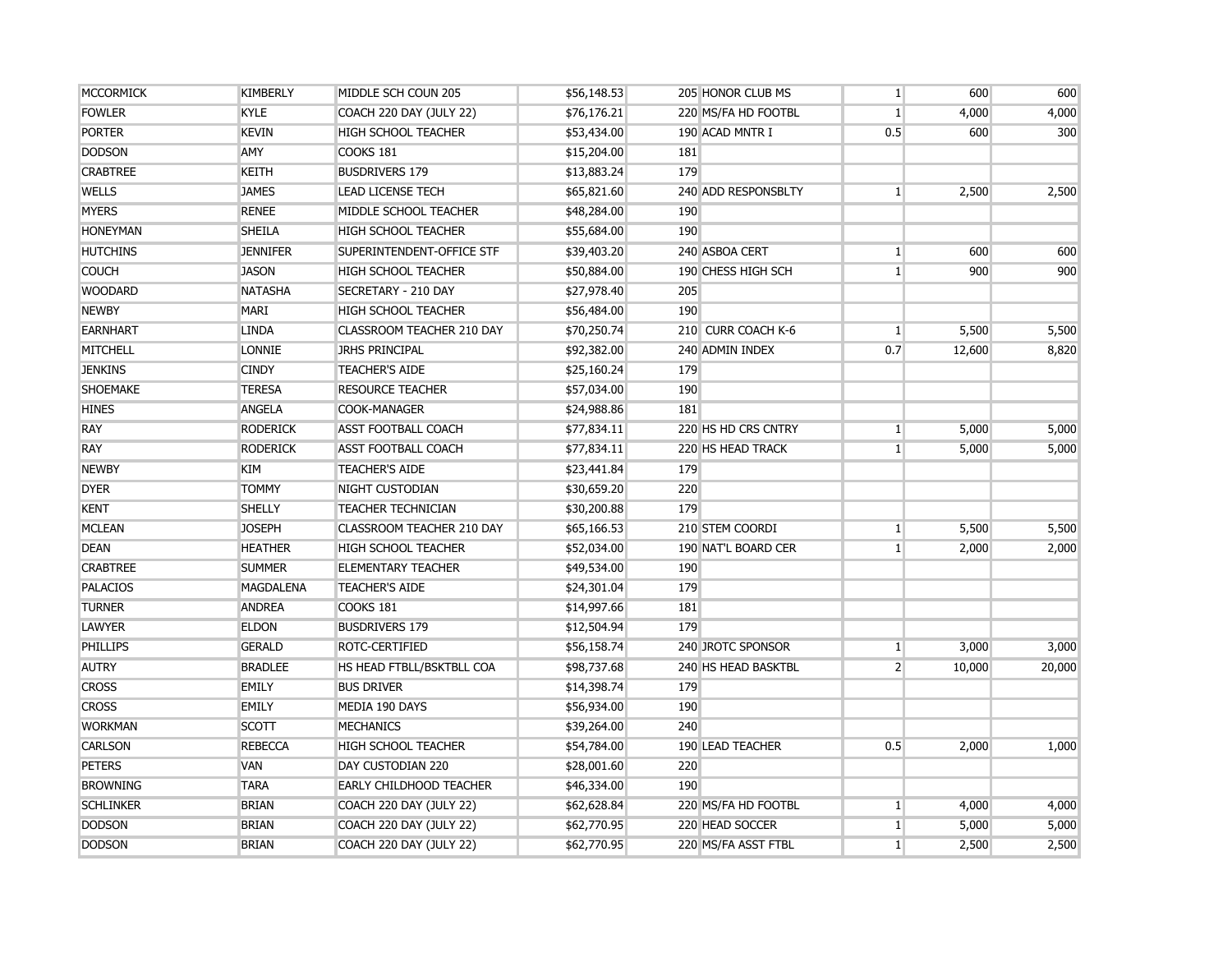| <b>BENOIT</b>        | EMILY            | SPEECH THERAPIST-PRSCH         | \$57,834.00 | 190 SLP CERT               | $\mathbf{1}$   | 10,000 | 10,000 |
|----------------------|------------------|--------------------------------|-------------|----------------------------|----------------|--------|--------|
| <b>TEAGUE</b>        | LEAH             | <b>ELEMENTARY TEACHER</b>      | \$46,084.00 | 190 NAT'L BOARD CER        | 1              | 2,000  | 2,000  |
| <b>MASLAKOV</b>      | <b>RACHEL</b>    | <b>ELEMENTARY TEACHER</b>      | \$45,884.00 | 190 QUIZ BOWL-ELEM         | 0.5            | 600    | 300    |
| <b>TIPTON</b>        | <b>SHANNON</b>   | <b>SECRETARY 206 DAY</b>       | \$33,817.28 | <b>206 BACHELORS DGREE</b> | $\mathbf{1}$   | 1,500  | 1,500  |
| <b>MORRIS</b>        | <b>TYLER</b>     | CHORAL/BAND DIRECTOR           | \$52,064.32 | 205 DIR CHORAL ACTV        | 1 <sup>1</sup> | 4,500  | 4,500  |
| <b>TEAGUE</b>        | <b>JOSHUA</b>    | <b>BUSDRIVERS 179</b>          | \$15,458.44 | 179                        |                |        |        |
| <b>DAVID</b>         | <b>DAYNA</b>     | <b>TEACHER'S AIDE</b>          | \$28,378.64 | 179 BACHELORS DGREE        | $\mathbf{1}$   | 1,500  | 1,500  |
| <b>BARBOUR</b>       | <b>MARY</b>      | MIDDLE SCHOOL TEACHER          | \$50,934.00 | 190                        |                |        |        |
| <b>SULLIVAN</b>      | <b>EMILY</b>     | <b>TEACHER'S AIDE</b>          | \$25,228.24 | 179 BACHELORS DGREE        | 1              | 1,500  | 1,500  |
| <b>SIDWELL</b>       | <b>KAYLA</b>     | <b>ELEMENTARY TEACHER</b>      | \$45,334.00 | 190                        |                |        |        |
| <b>BRADY</b>         | <b>AMY</b>       | <b>HIGH SCHOOL TEACHER</b>     | \$55,084.00 | 190                        |                |        |        |
| CAPELLE-BESSE        | <b>TINA</b>      | <b>RESOURCE TEACHER</b>        | \$53,184.00 | 190                        |                |        |        |
| <b>CRUZ</b>          | <b>ANA</b>       | MIDDLE SCHOOL TEACHER          | \$41,584.00 | 190                        |                |        |        |
| <b>CASTELLANOS</b>   | <b>MARIA</b>     | COOKS 181                      | \$17,680.08 | 181                        |                |        |        |
| <b>POWERS</b>        | <b>KIMBERLY</b>  | COACH 205 DAY                  | \$57,502.47 | 205 MS/FA HD TRACK         | 1              | 3,000  | 3,000  |
| <b>POWERS</b>        | <b>KIMBERLY</b>  | COACH 205 DAY                  | \$57,502.47 | 205 MS/FA HD VLLYBL        | $\mathbf{1}$   | 3,000  | 3,000  |
| <b>JONES</b>         | <b>SHELBY</b>    | <b>ELEMENTARY TEACHER</b>      | \$42,584.00 | 190                        |                |        |        |
| <b>TURNER</b>        | <b>CLYDE</b>     | <b>BUSDRIVERS 179</b>          | \$14,792.54 | 179 BACHELORS DGREE        | 1              | 1,500  | 1,500  |
| <b>ELKINS</b>        | <b>LISA</b>      | <b>REGISTERED NURSE</b>        | \$42,647.22 | 181                        |                |        |        |
| <b>YOUNG</b>         | <b>CYNTHIA</b>   | COOKS 181                      | \$17,473.74 | 181                        |                |        |        |
| <b>JOHNSON</b>       | <b>HENRY</b>     | COMPUTER TECHNICIAN            | \$48,614.40 | 240                        |                |        |        |
| <b>YEPEZ</b>         | <b>BEVERLY</b>   | <b>COOK-MANAGER</b>            | \$25,835.94 | 181                        |                |        |        |
| <b>KHUU</b>          | <b>NA</b>        | <b>RESOURCE TEACHER</b>        | \$54,434.00 | 190                        |                |        |        |
| <b>WHITE</b>         | <b>VICKI</b>     | <b>ELEMENTARY TEACHER</b>      | \$51,434.00 | 190 NAT'L BOARD CER        | 1              | 2,000  | 2,000  |
| <b>BROWN</b>         | <b>KRISTA</b>    | MEDIA 190 DAYS                 | \$50,384.00 | 190                        |                |        |        |
| <b>SMITH</b>         | <b>TIA</b>       | ELEM ASST PRINCIPAL            | \$74,643.00 | 210 ADMIN INDEX            | 0.25           | 12,600 | 3,150  |
| <b>SMITH</b>         | <b>TIA</b>       | ELEM ASST PRINCIPAL            | \$74,643.00 | 210 NAT'L BOARD CER        | $\mathbf{1}$   | 2,000  | 2,000  |
| <b>DUVALL</b>        | <b>JORDAN</b>    | <b>ELEMENTARY COUN 195</b>     | \$49,329.63 | 195 PARENT INV FAC         | 1 <sup>1</sup> | 750    | 750    |
| <b>MCKINZIE</b>      | <b>ETHAN</b>     | COACH 220 DAY (JULY 22)        | \$51,149.89 | 220 HS ASST BASEBLL        | 1              | 3,000  | 3,000  |
| <b>SCHMIDT</b>       | <b>SARAH</b>     | <b>ELEMENTARY TEACHER</b>      | \$44,584.00 | 190                        |                |        |        |
| <b>MYERS</b>         | <b>LAURA</b>     | <b>TEACHER'S AIDE</b>          | \$24,014.64 | 179                        |                |        |        |
| <b>SUTTON</b>        | <b>ELIZABETH</b> | MIDDLE SCHOOL TEACHER          | \$49,434.00 | 190                        |                |        |        |
| <b>DAHLKE-ROGERS</b> | <b>MARY</b>      | SPIRIT COACHES 195 DAY         | \$52,842.79 | 195 MS/FA HD CHEER         | $\mathbf{1}$   | 3,000  | 3,000  |
| <b>DAHLKE-ROGERS</b> | <b>MARY</b>      | SPIRIT COACHES 195 DAY         | \$52,842.79 | 195 PARENT INV FAC         | $\mathbf{1}$   | 750    | 750    |
| <b>BASHAM</b>        | <b>SAVANNAH</b>  | <b>EARLY CHILDHOOD TEACHER</b> | \$42,584.00 | 190                        |                |        |        |
| <b>ROTERT</b>        | <b>JOHN</b>      | <b>HIGH SCHOOL TEACHER</b>     | \$52,884.00 | 190 ACAD MNTR III          | $\mathbf{1}$   | 1,200  | 1,200  |
| <b>ROTERT</b>        | <b>JOHN</b>      | <b>HIGH SCHOOL TEACHER</b>     | \$52,884.00 | 190 STUDENT COUNCIL        | 1              | 750    | 750    |
| <b>MCCUTCHEN</b>     | <b>TIMOTHY</b>   | <b>HS ASST PRINCIPAL</b>       | \$90,014.00 | 240 ADMIN INDEX            | 0.7            | 12,600 | 8,820  |
| <b>MCCUTCHEN</b>     | <b>TIMOTHY</b>   | <b>HS ASST PRINCIPAL</b>       | \$90,014.00 | 240 SUPPLEMENT             | $\mathbf{1}$   | 1,400  | 1,400  |
|                      |                  |                                |             |                            |                |        |        |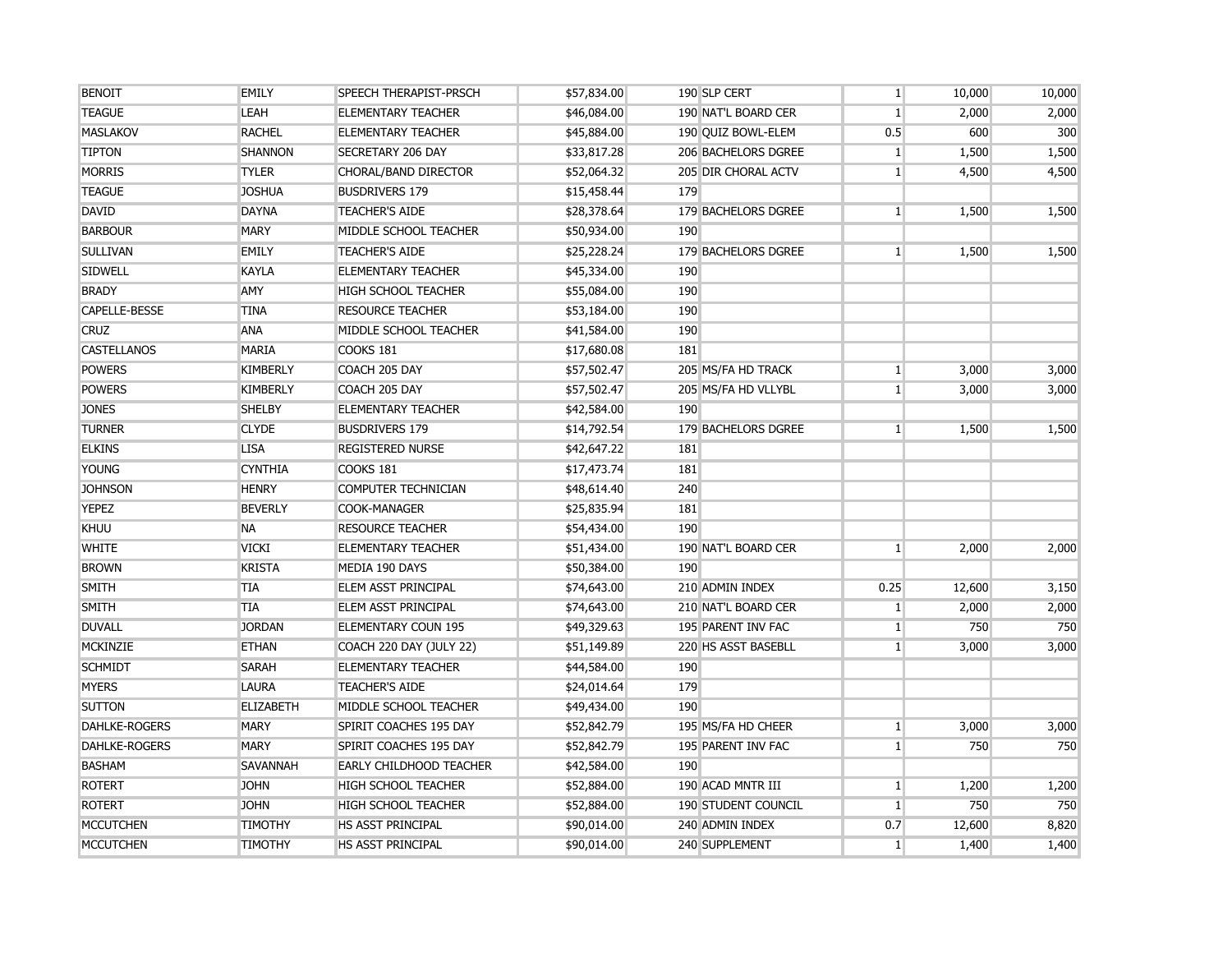| <b>CURRAN</b>      | <b>KAREN</b>    | <b>TEACHER'S AIDE</b>            | \$24,873.84 | 179                 |                |        |       |
|--------------------|-----------------|----------------------------------|-------------|---------------------|----------------|--------|-------|
| <b>RUFF</b>        | <b>KENDALL</b>  | COACH 220 DAY (JULY 22)          | \$61,218.32 | 220 HS ASST BSKTBLL | $1\vert$       | 4,500  | 4,500 |
| <b>ELLIOTT</b>     | <b>HILLARY</b>  | <b>ELEMENTARY TEACHER</b>        | \$50,984.00 | 190 NAT'L BOARD CER | $1\vert$       | 2,000  | 2,000 |
| <b>DYER</b>        | <b>JOE</b>      | <b>NIGHT CUSTODIAN</b>           | \$30,905.60 | 220                 |                |        |       |
| <b>EVANS</b>       | <b>DAVID</b>    | FA BAND DIRECTOR                 | \$68,592.00 | 220 MS/FA BAND DIR  | $\mathbf{1}$   | 4,000  | 4,000 |
| <b>CAPP</b>        | <b>ERIC</b>     | COACH 220 DAY (JULY 22)          | \$68,470.95 | 220 ATH SUPPLEMENT  | 1.5            | 1,000  | 1,500 |
| <b>CAPP</b>        | <b>ERIC</b>     | COACH 220 DAY (JULY 22)          | \$68,470.95 | 220 MS/FA HD FOOTBL | $\vert$ 1      | 4,000  | 4,000 |
| <b>LYONS</b>       | <b>COURTNEY</b> | <b>ELEMENTARY TEACHER</b>        | \$43,684.00 | 190 QUIZ BOWL-ELEM  | $\mathbf{1}$   | 600    | 600   |
| MALLQUI            | <b>CESAR</b>    | <b>CUSTODIAN 190 DAY</b>         | \$27,800.80 | 190                 |                |        |       |
| <b>BRANSON</b>     | <b>LAUREN</b>   | <b>ELEMENTARY TEACHER</b>        | \$44,084.00 | 190                 |                |        |       |
| <b>KOCH</b>        | <b>SARAH</b>    | <b>RESOURCE TEACHER</b>          | \$43,584.00 | 190                 |                |        |       |
| <b>JONES</b>       | <b>TAYLOR</b>   | MIDDLE SCHOOL TEACHER            | \$47,334.00 | 190                 |                |        |       |
| <b>TEAGUE</b>      | <b>LAURA</b>    | <b>ELEMENTARY TEACHER</b>        | \$43,084.00 | 190                 |                |        |       |
| <b>BECKER</b>      | <b>LAUREN</b>   | <b>HIGH SCHOOL TEACHER</b>       | \$41,084.00 | 190                 |                |        |       |
| <b>SIMS</b>        | <b>ELLEN</b>    | <b>BUSDRIVERS 179</b>            | \$16,604.04 | 179 BACHELORS DGREE | 1 <sup>1</sup> | 1,500  | 1,500 |
| <b>SIMS</b>        | <b>ELLEN</b>    | TEACHER'S AIDE 7 HOURS           | \$28,682.94 | 179 BACHELORS DGREE | $1\vert$       | 1,500  | 1,500 |
| <b>CHAMBERLAIN</b> | <b>JILL</b>     | <b>LEAD CUSTODIAN</b>            | \$32,595.20 | 220                 |                |        |       |
| <b>PLUNKETT</b>    | <b>HOLLY</b>    | <b>TEACHER'S AIDE</b>            | \$28,024.24 | 179                 |                |        |       |
| <b>DAVIS</b>       | <b>SHANNON</b>  | SECRETARY - 210 DAY              | \$29,668.80 | 210                 |                |        |       |
| <b>ALTMAN</b>      | <b>KIMBERLY</b> | <b>TEACHER'S AIDE</b>            | \$25,160.24 | 179                 |                |        |       |
| <b>VILLINES</b>    | <b>DEBORAH</b>  | SECRETARY-240 DAY                | \$41,608.80 | 240 BACHELORS DGREE | $\mathbf{1}$   | 1,500  | 1,500 |
| <b>WHITSETT</b>    | <b>SHIRLEY</b>  | COOKS 181                        | \$17,473.74 | 181                 |                |        |       |
| <b>ROBINSON</b>    | <b>LISA</b>     | <b>HIGH SCHOOL TEACHER</b>       | \$50,934.00 | 190 ACAD MNTR II    | $\mathbf{1}$   | 900    | 900   |
| <b>TOWNSLEY</b>    | <b>KELLY</b>    | <b>TEACHER'S AIDE</b>            | \$25,801.04 | 179 BACHELORS DGREE | $\mathbf{1}$   | 1,500  | 1,500 |
| <b>BROWN</b>       | <b>KIMBERLY</b> | <b>ELEMENTARY TEACHER</b>        | \$59,834.00 | 190                 |                |        |       |
| <b>MOOSE</b>       | <b>LISA</b>     | <b>CLASSROOM TEACHER 210 DAY</b> | \$71,753.37 | 210 LITERACY COACH  | $\mathbf{1}$   | 5,500  | 5,500 |
| <b>MOOSE</b>       | <b>LISA</b>     | CLASSROOM TEACHER 210 DAY        | \$71,753.37 | 210 NAT'L BOARD CER | $\mathbf{1}$   | 2,000  | 2,000 |
| <b>WORD</b>        | <b>CHERYL</b>   | COOKS 181                        | \$18,092.76 | 181                 |                |        |       |
| <b>HENSON</b>      | <b>RENEE</b>    | ELEM ASST PRINCIPAL              | \$80,313.00 | 210 ADMIN INDEX     | 0.7            | 12,600 | 8,820 |
| <b>HENSON</b>      | <b>RENEE</b>    | <b>ELEM ASST PRINCIPAL</b>       | \$80,313.00 | 210 NAT'L BOARD CER | $\mathbf{1}$   | 2,000  | 2,000 |
| <b>KONZELMAN</b>   | <b>JULIE</b>    | MS BAND DIRECTOR                 | \$75,513.05 | 220 MS/FA BAND DIR  | $\mathbf{1}$   | 4,000  | 4,000 |
| <b>KONZELMAN</b>   | <b>JULIE</b>    | MS BAND DIRECTOR                 | \$75,513.05 | 220 NAT'L BOARD CER | $\mathbf{1}$   | 2,000  | 2,000 |
| <b>WHITSON</b>     | <b>CYNTHIA</b>  | SPEECH THERAPIST-PRSCH           | \$63,584.00 | 190                 |                |        |       |
| MILLER             | <b>LORI</b>     | <b>ELEMENTARY TEACHER</b>        | \$58,584.00 | 190                 |                |        |       |
| <b>ANDERSON</b>    | <b>KAREN</b>    | <b>ELEMENTARY TEACHER</b>        | \$46,184.00 | 190 QUIZ BOWL-ELEM  | $\mathbf{1}$   | 600    | 600   |
| <b>BARKER</b>      | <b>KARLA</b>    | <b>HIGH SCHOOL TEACHER</b>       | \$46,334.00 | 190                 |                |        |       |
| <b>SELBY</b>       | <b>TERRI</b>    | <b>FISCAL SERVICES</b>           | \$50,462.40 | 240 ASBOA CERT      | $\mathbf{1}$   | 600    | 600   |
| <b>LOFTIS</b>      | <b>HOLLY</b>    | NIGHT CUSTODIAN                  | \$27,948.80 | 220                 |                |        |       |
| <b>BAILEY</b>      | <b>CYNTHIA</b>  | <b>HIGH SCHOOL TEACHER</b>       | \$56,284.00 | 190 ACAD MNTR I     | $\mathbf{1}$   | 600    | 600   |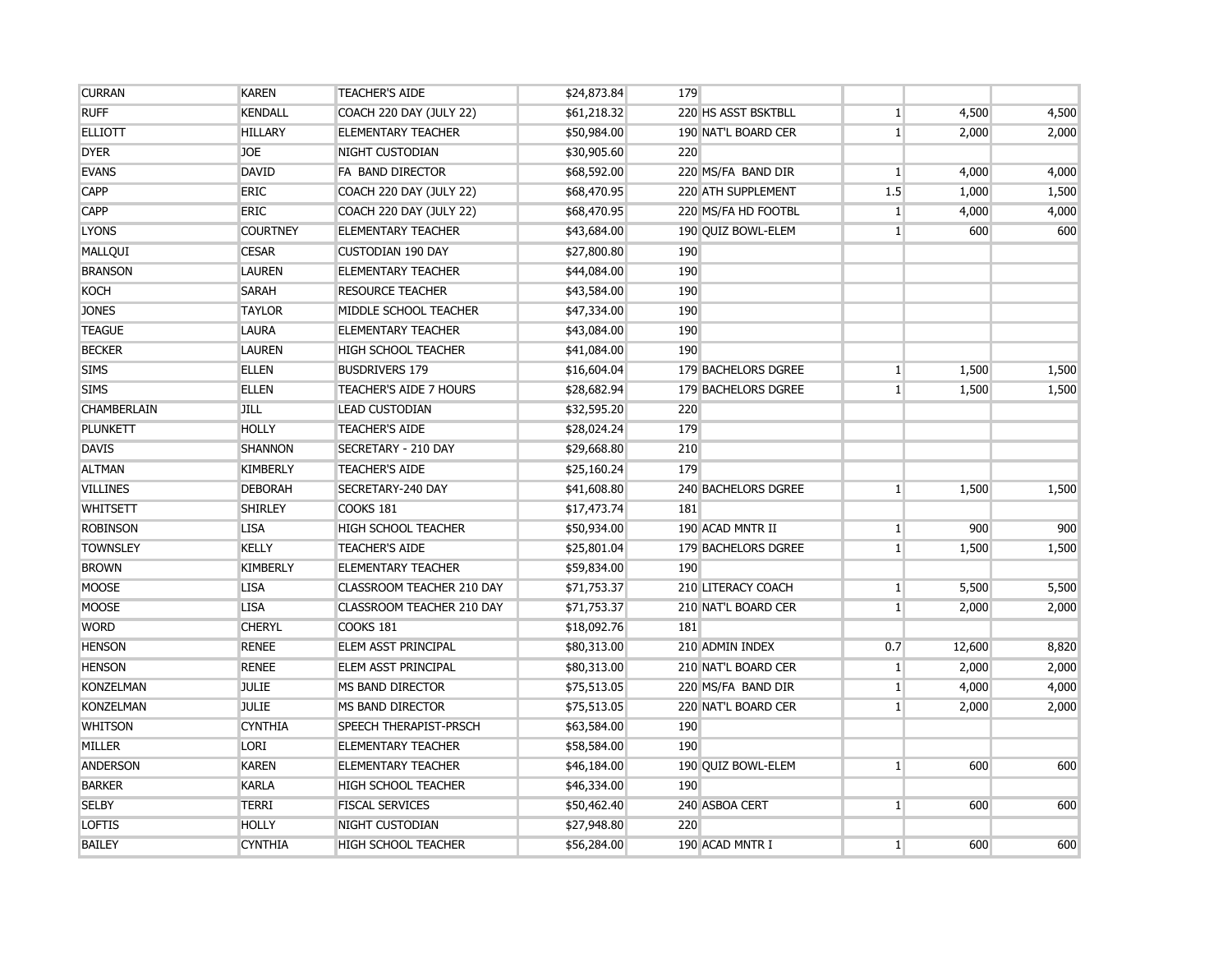| <b>UNDERWOOD</b> | <b>JULIE</b>    | <b>TEACHER'S AIDE</b>            | \$26,592.24 | 179                 |              |        |        |
|------------------|-----------------|----------------------------------|-------------|---------------------|--------------|--------|--------|
| <b>PORTER</b>    | <b>JOAN</b>     | <b>HIGH SCHOOL TEACHER</b>       | \$55,784.00 | 190 NAT'L BOARD CER | $\mathbf{1}$ | 2,000  | 2,000  |
| <b>BURNS</b>     | VALERIE         | KINDERGARTEN TEACHER             | \$54,384.00 | 190                 |              |        |        |
| <b>BRONISTE</b>  | <b>JENNIFER</b> | <b>RESOURCE TEACHER</b>          | \$48,334.00 | 190                 |              |        |        |
| <b>PARKER</b>    | <b>MELISSA</b>  | MIDDLE SCHOOL TEACHER            | \$47,884.00 | 190                 |              |        |        |
| <b>BURNETT</b>   | <b>LAURA</b>    | <b>HIGH SCHOOL TEACHER</b>       | \$48,834.00 | 190                 |              |        |        |
| <b>ORELLANA</b>  | <b>REBECCA</b>  | COOK-MANAGER                     | \$22,165.26 | 181                 |              |        |        |
| <b>PETERS</b>    | <b>TIFFANY</b>  | <b>BUS DRIVER</b>                | \$14,201.84 | 179                 |              |        |        |
| <b>PETERS</b>    | <b>TIFFANY</b>  | <b>SELF CONTAINED TEACHER</b>    | \$47,334.00 | 190                 |              |        |        |
| <b>NUCKOLLS</b>  | <b>MELISSA</b>  | <b>ELEMENTARY TEACHER</b>        | \$44,584.00 | 190                 |              |        |        |
| <b>IBARRA</b>    | <b>BRITTANY</b> | <b>SELF CONTAINED TEACHER</b>    | \$48,834.00 | 190                 |              |        |        |
| <b>FINDLEY</b>   | <b>MARISA</b>   | KINDERGARTEN TEACHER             | \$47,584.00 | 190                 |              |        |        |
| <b>WILLIAMS</b>  | <b>DONALD</b>   | <b>ASST FOOTBALL COACH</b>       | \$77,776.21 | 220 HD HS SOFTBALL  | 1.12         | 5,000  | 5,600  |
| <b>BROOKS</b>    | <b>JONATHAN</b> | ASST FOOTBALL COACH-COOD         | \$63,527.16 | 240 HS FTBALL COORD | $1\vert$     | 5,000  | 5,000  |
| <b>MULLOY</b>    | <b>SUMMER</b>   | <b>DIRECTOR OF HUMAN RESOURC</b> | \$54,462.40 | 240 ADD RESPONSBLTY | $\mathbf{1}$ | 2,500  | 2,500  |
| MULLOY           | <b>SUMMER</b>   | DIRECTOR OF HUMAN RESOURC        | \$54,462.40 | 240 ASBOA CERT      | $1\vert$     | 600    | 600    |
| <b>MULLOY</b>    | <b>SUMMER</b>   | <b>DIRECTOR OF HUMAN RESOURC</b> | \$54,462.40 | 240 BACHELORS DGREE | $\mathbf{1}$ | 1,500  | 1,500  |
| <b>LEMLEY</b>    | <b>JAMES</b>    | COACH 205 DAY                    | \$53,564.32 | 205 MS/FA AST TRACK | $\mathbf{1}$ | 2,000  | 2,000  |
| <b>LEMLEY</b>    | <b>JAMES</b>    | COACH 205 DAY                    | \$53,564.32 | 205 MS/FA HD BSKTBL | $\mathbf{1}$ | 4,000  | 4,000  |
| <b>HERNANDEZ</b> | <b>GILBERTO</b> | <b>TEACHER'S AIDE</b>            | \$27,165.04 | 179                 |              |        |        |
| <b>WILCOX</b>    | <b>LESLIE</b>   | <b>ELEMENTARY TEACHER</b>        | \$57,284.00 | 190 GT COORD        | $\mathbf{1}$ | 4,000  | 4,000  |
| <b>MOORE</b>     | JAMIE           | KINDERGARTEN TEACHER             | \$41,584.00 | 190                 |              |        |        |
| <b>WHITMAN</b>   | <b>JAMIE</b>    | VOC BUSINESS/OFC ED 190          | \$45,084.00 | 190                 |              |        |        |
| <b>FLORES</b>    | <b>JOSE</b>     | DAY CUSTODIAN 220                | \$28,987.20 | 220                 |              |        |        |
| <b>SCHERREY</b>  | <b>VICTORIA</b> | MIDDLE SCHOOL TEACHER            | \$43,984.00 | 190 YEARBK EL/MS/FA | $\mathbf{1}$ | 900    | 900    |
| <b>ESPINOSA</b>  | <b>LUIS</b>     | DAY CUSTODIAN 220                | \$29,480.00 | 220                 |              |        |        |
| <b>NEWMAN</b>    | <b>JENNIFER</b> | <b>ELEMENTARY TEACHER</b>        | \$48,834.00 | 190                 |              |        |        |
| <b>PANNETON</b>  | <b>LAUREN</b>   | <b>SELF CONTAINED TEACHER</b>    | \$42,834.00 | 190                 |              |        |        |
| <b>EWING</b>     | <b>LAURA</b>    | <b>RESOURCE TEACHER</b>          | \$46,334.00 | 190                 |              |        |        |
| <b>CLEMMONS</b>  | <b>TESSA</b>    | <b>ASST FS DIRECTOR</b>          | \$40,972.80 | 240                 |              |        |        |
| <b>BONEWELL</b>  | <b>DAVID</b>    | DAY CUSTODIAN 220                | \$32,190.40 | 220                 |              |        |        |
| <b>NELSON</b>    | <b>VECINDA</b>  | <b>CAREER DEV FACILITATOR</b>    | \$49,334.00 | 190 ADD RESPONSBLTY | 0.64         | 2,500  | 1,600  |
| <b>HECKMAN</b>   | <b>MYRON</b>    | <b>JRHS PRINCIPAL</b>            | \$94,272.00 | 240 ADMIN INDEX     | 0.85         | 12,600 | 10,710 |
| <b>CRITES</b>    | <b>SOPHIA</b>   | <b>TEACHER'S AIDE</b>            | \$23,155.44 | 179                 |              |        |        |
| <b>DUNN</b>      | <b>LAUREN</b>   | <b>HIGH SCHOOL TEACHER</b>       | \$43,584.00 | 190                 |              |        |        |
| <b>TIPTON</b>    | <b>LAUREN</b>   | <b>HIGH SCHOOL TEACHER</b>       | \$42,584.00 | 190                 |              |        |        |
| <b>GRANT</b>     | <b>KENDRA</b>   | <b>HIGH SCHOOL TEACHER</b>       | \$41,084.00 | 190                 |              |        |        |
| <b>ORELLANA</b>  | <b>SAUL</b>     | <b>CUSTODIAN 190 DAY</b>         | \$24,821.60 | 190                 |              |        |        |
| <b>PETREE</b>    | <b>DAKOTA</b>   | COACH 220 DAY (JULY 22)          | \$54,228.84 | 220 ASST WRESTLING  | $\mathbf{1}$ | 3,000  | 3,000  |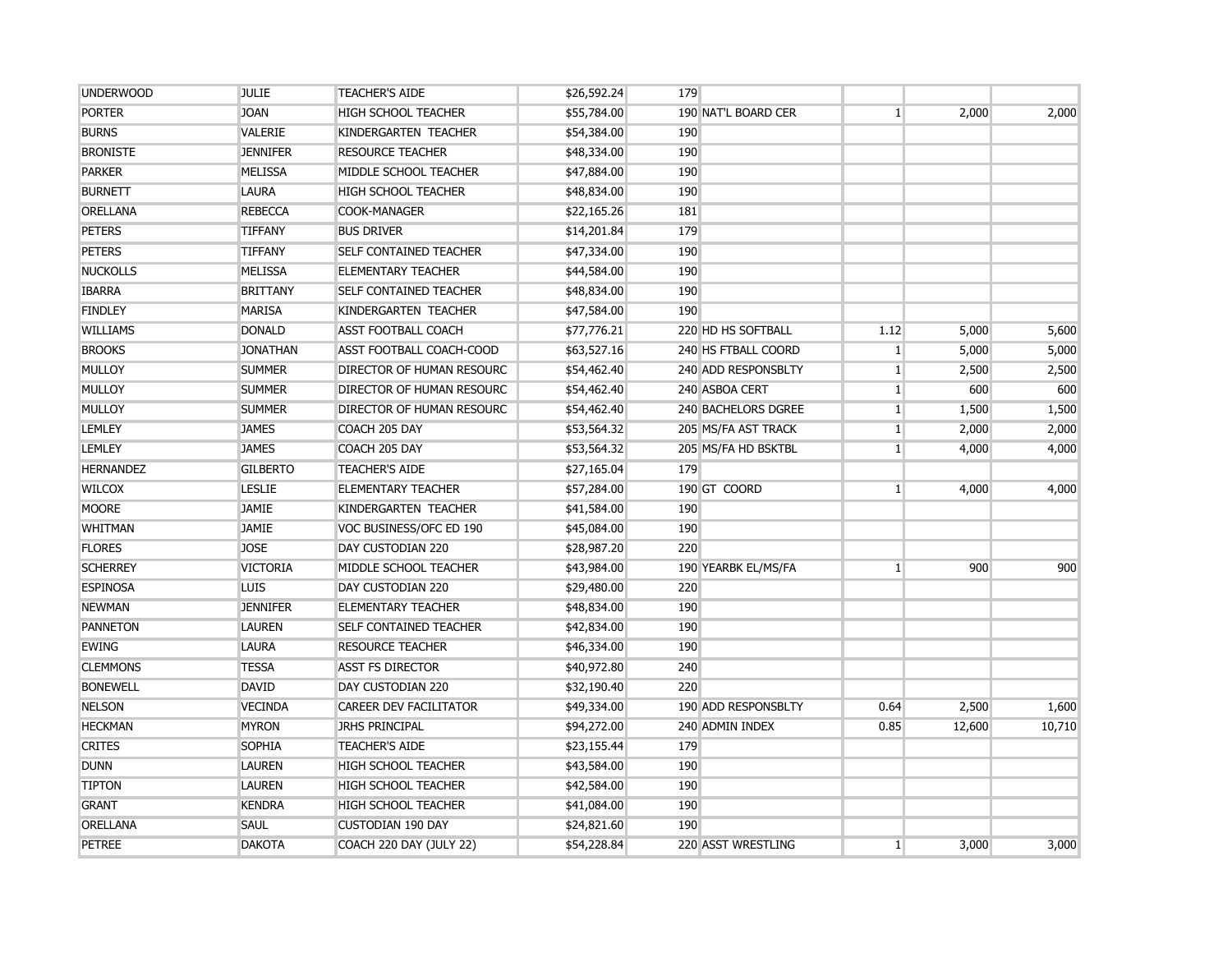| <b>PETREE</b>      | <b>DAKOTA</b>    | <b>COACH 220 DAY (JULY 22)</b> | \$54,228.84 | 220 MS/FA ASST FTBL | $\mathbf{1}$ | 2,500  | 2,500 |
|--------------------|------------------|--------------------------------|-------------|---------------------|--------------|--------|-------|
| <b>PETREE</b>      | <b>JOHN</b>      | <b>COACH 220 DAY (JULY 22)</b> | \$58,544.63 | 220 MS/FA ASST FTBL | 1            | 2,500  | 2,500 |
| <b>PETREE</b>      | <b>JOHN</b>      | <b>COACH 220 DAY (JULY 22)</b> | \$58,544.63 | 220 WRESTLING HD CO | $\mathbf{1}$ | 5,000  | 5,000 |
| <b>REDDING</b>     | <b>DAVID</b>     | MAINTENANCE-SKILLED II         | \$54,685.60 | 240 ADD RESPONSBLTY | $1\vert$     | 2,500  | 2,500 |
| <b>LIPE</b>        | <b>SHERRY</b>    | E-SCHOOL SMS ADMINISTRATO      | \$60,950.40 | 210                 |              |        |       |
| <b>CARNEY</b>      | <b>JULIA</b>     | <b>RESOURCE TEACHER</b>        | \$55,084.00 | 190                 |              |        |       |
| <b>BREWER</b>      | <b>DERECK</b>    | <b>BUSDRIVERS 179</b>          | \$13,883.24 | 179                 |              |        |       |
| <b>DAVIS</b>       | <b>STEVE</b>     | DIR ALTERNATIVE EDUCATION      | \$91,752.00 | 240 ADMIN INDEX     | 0.65         | 12,600 | 8,190 |
| <b>BROWN</b>       | <b>CINDY</b>     | LEAD CUSTODIAN 240 DAY         | \$35,558.40 | 240                 |              |        |       |
| <b>KENDRICK</b>    | <b>ROY</b>       | PROGRAM DIRECTOR               | \$75,553.60 | 240 FINANCE STIPEND | $\mathbf{1}$ | 1,000  | 1,000 |
| <b>LEONARD</b>     | <b>TERESA</b>    | <b>BUSDRIVERS 179</b>          | \$15,064.64 | 179                 |              |        |       |
| <b>LEONARD</b>     | <b>TERESA</b>    | COOKS 181                      | \$16,029.36 | 181                 |              |        |       |
| <b>MELTON</b>      | <b>DARLA</b>     | <b>ADULT ED CERT TEACHER</b>   | \$60,672.00 | 240                 |              |        |       |
| <b>BECKHAM</b>     | <b>BETTY</b>     | <b>CUSTODIAN 190 DAY</b>       | \$24,821.60 | 190                 |              |        |       |
| <b>BAGWELL</b>     | <b>RANDALL</b>   | <b>COACH 220 DAY (JULY 22)</b> | \$74,334.11 | 220 HEAD GOLF-BOYS  | 1            | 2,000  | 2,000 |
| <b>BAGWELL</b>     | <b>RANDALL</b>   | <b>COACH 220 DAY (JULY 22)</b> | \$74,334.11 | 220 HEAD GOLF-GIRLS | 1            | 2,000  | 2,000 |
| <b>BAGWELL</b>     | <b>RANDALL</b>   | COACH 220 DAY (JULY 22)        | \$74,334.11 | 220 MS/FA AST BSKTB | $1\vert$     | 2,500  | 2,500 |
| <b>POPE</b>        | <b>KYMBERLY</b>  | <b>ELEMENTARY TEACHER</b>      | \$59,834.00 | 190                 |              |        |       |
| ALDRIDGE           | PEGGY            | COOKS 181                      | \$17,473.74 | 181                 |              |        |       |
| <b>OLIENYK</b>     | <b>DOUGLAS</b>   | <b>COACH 220 DAY (JULY 22)</b> | \$70,613.05 | 220 MS/FA ASST FTBL | $\mathbf{1}$ | 2,500  | 2,500 |
| <b>OLIENYK</b>     | <b>DOUGLAS</b>   | <b>COACH 220 DAY (JULY 22)</b> | \$70,613.05 | 220 MS/FA HD TRACK  | 1            | 3,000  | 3,000 |
| <b>LOCKHART</b>    | <b>JAMES</b>     | <b>ELEMENTARY TEACHER</b>      | \$50,034.00 | 190                 |              |        |       |
| <b>GROMAN</b>      | <b>MARK</b>      | <b>BUSDRIVERS 179</b>          | \$14,670.84 | 179                 |              |        |       |
| <b>ALTMAN</b>      | <b>LELAND</b>    | VB STUDY HALL SUPV.-CLAS       | \$30,295.60 | 185                 |              |        |       |
| <b>MACKIN</b>      | <b>MARK</b>      | <b>ELEMENTARY TEACHER</b>      | \$52,484.00 | 190                 |              |        |       |
| <b>SHACKELFORD</b> | <b>ANGELA</b>    | <b>ELEMENTARY TEACHER</b>      | \$56,984.00 | 190 NAT'L BOARD CER | $\mathbf{1}$ | 2,000  | 2,000 |
| <b>PEREZ</b>       | <b>OSCAR</b>     | <b>LACES SPECIALIST</b>        | \$32,332.80 | 240                 |              |        |       |
| <b>RACKLEY</b>     | <b>CHASE</b>     | COACH 205 DAY                  | \$59,095.89 | 205 MS/FA HD BSKTBL | 1            | 4,000  | 4,000 |
| <b>RACKLEY</b>     | <b>CHASE</b>     | COACH 205 DAY                  | \$59,095.89 | 205 MS/FA HD TRACK  | $1\vert$     | 3,000  | 3,000 |
| <b>PALMER</b>      | <b>CHARLOTTE</b> | <b>ADULT ED TEACHER</b>        | \$48,000.00 | 240                 |              |        |       |
| <b>SEXTON</b>      | <b>DAVID</b>     | <b>CUSTODIAN 190 DAY</b>       | \$26,321.60 | 190 BACHELORS DGREE | $\mathbf{1}$ | 1,500  | 1,500 |
| <b>TITSWORTH</b>   | <b>MARK</b>      | MS ASST PRINCIPAL              | \$78,422.00 | 220 ADMIN INDEX     | 0.4          | 12,600 | 5,040 |
| <b>CERON</b>       | <b>CARLOS</b>    | <b>MS ASST PRINCIPAL</b>       | \$79,682.00 | 220 ADMIN INDEX     | 0.5          | 12,600 | 6,300 |
| <b>DOUANGMALA</b>  | <b>BOUNHONG</b>  | <b>TEACHER'S AIDE</b>          | \$28,597.04 | 179                 |              |        |       |
| <b>GRAHAM</b>      | <b>RANDY</b>     | <b>BAND DIRECTOR</b>           | \$74,055.16 | 220 BJHS HEAD BAND  | $\mathbf{1}$ | 3,500  | 3,500 |
| <b>GREGORY</b>     | <b>ROSEMARY</b>  | <b>TEACHER'S AIDE</b>          | \$27,737.84 | 179                 |              |        |       |
| <b>ROE</b>         | <b>LISA</b>      | DAY CUSTODIAN 220              | \$32,190.40 | 220                 |              |        |       |
| ALLBAUGH           | <b>TONAYA</b>    | <b>BUS DRIVER</b>              | \$14,398.74 | 179                 |              |        |       |
| ALLBAUGH           | <b>TONAYA</b>    | MIDDLE SCHOOL TEACHER          | \$48,284.00 | 190                 |              |        |       |
|                    |                  |                                |             |                     |              |        |       |